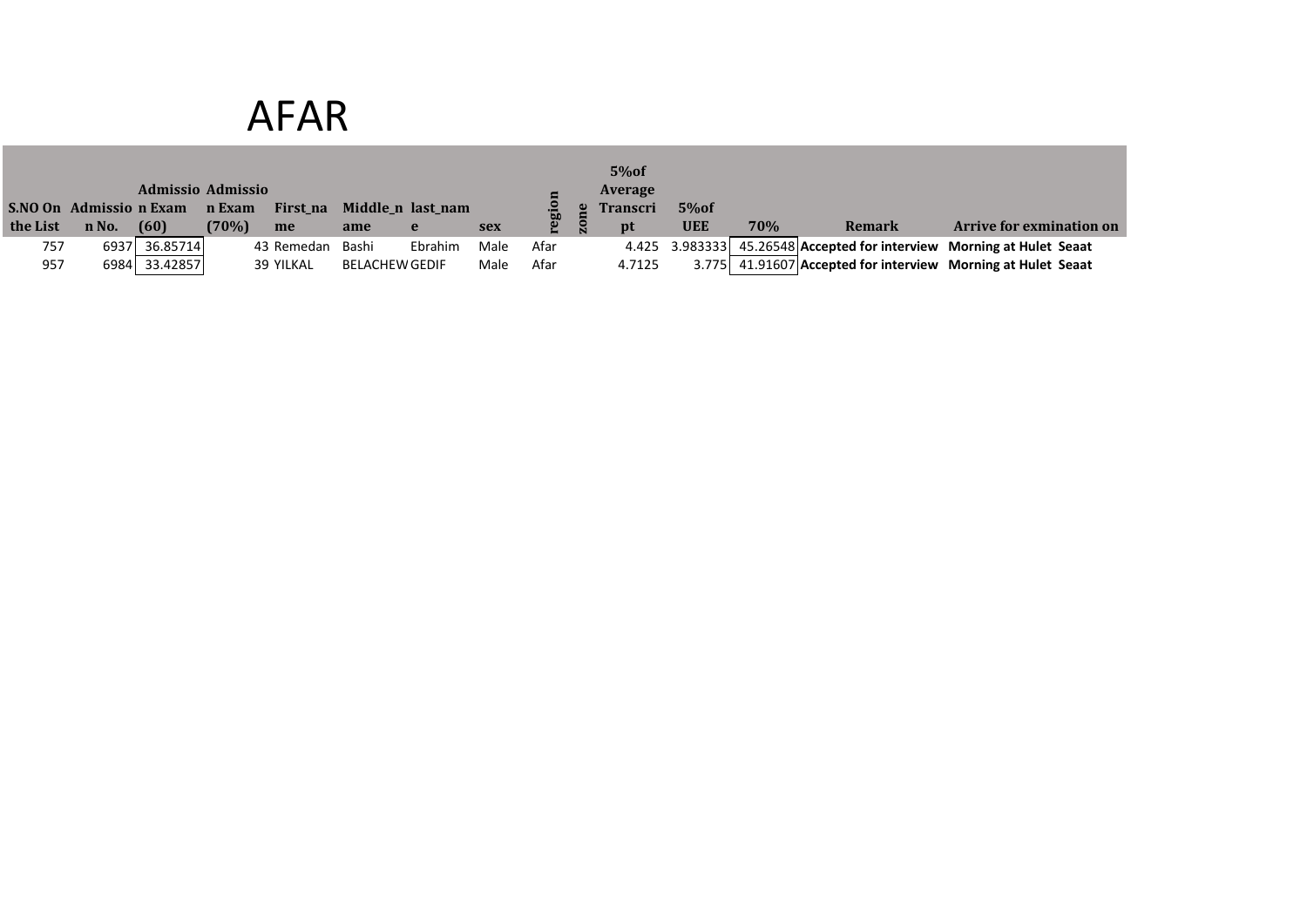### BENISHANGUL GUMUZ

|          |                        | Admissio Admissio |        |             |                   |                 |      |                |           | 5%of<br>Average |            |     |                                                     |                                                               |
|----------|------------------------|-------------------|--------|-------------|-------------------|-----------------|------|----------------|-----------|-----------------|------------|-----|-----------------------------------------------------|---------------------------------------------------------------|
|          | S.NO On Admission Exam |                   | n Exam | First_na    | Middle_n last_nam |                 |      | $\overline{5}$ | $\bullet$ | <b>Transcri</b> | 5%of       |     |                                                     | <b>Arrive for exmination</b>                                  |
| the List | n No.                  | (60)              | (70%)  | me          | ame               | e               | sex  | ဥ              | <u>a</u>  | pt              | <b>UEE</b> | 70% | Remark                                              | on                                                            |
| 385      |                        | 629406 46.28571   |        | 54 Gedivon  | Wondimu Eshetu    |                 | Male | $B-G$          |           | 4.2375          |            |     |                                                     | 4.05   54.57321 Accepted for interview Morning at Hulet Seaat |
| 89       | 493993                 | 36.85714          |        | 43 Aschalew | Muleta            | Darge           | Male | $B-G$          |           | 4.475           |            |     |                                                     | 3.95 45.28214 Accepted for interview Morning at Hulet Seaat   |
| 94       |                        | 493994 32.57143   |        | 38 Asherif  | Almamun           | Abdulkerin Male |      | $B-G$          |           |                 |            |     | 4.6875 3.895833 41.15476 Not accepted for interview |                                                               |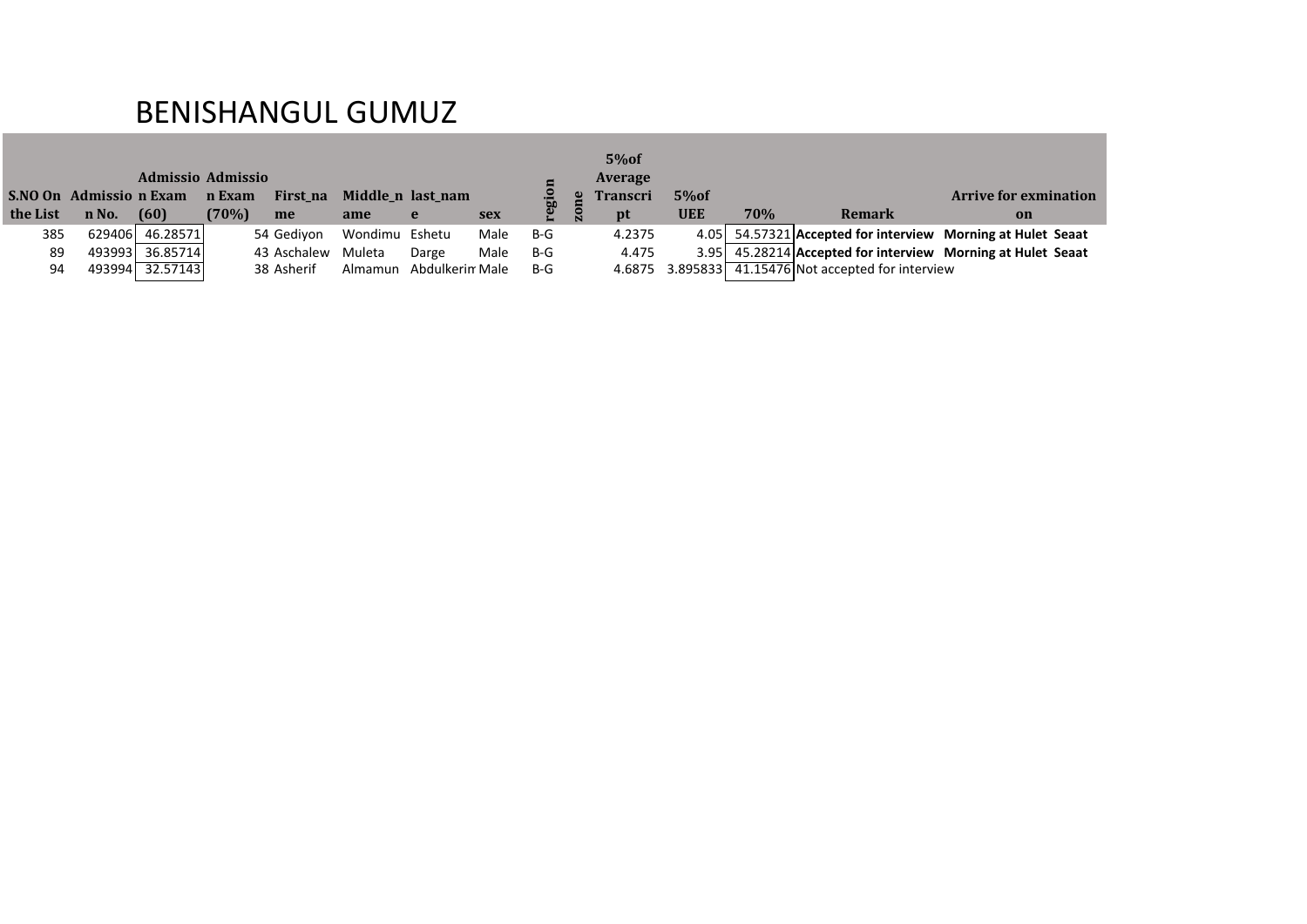#### SOMALI

|            |                        |                          |        |                   |                                |                     |            |         |                         | 5% of                      |                   |     |                                                        |  |
|------------|------------------------|--------------------------|--------|-------------------|--------------------------------|---------------------|------------|---------|-------------------------|----------------------------|-------------------|-----|--------------------------------------------------------|--|
|            | S.NO On Admission Exam | <b>Admissio Admissio</b> | n Exam |                   |                                |                     |            | region  |                         | Average<br><b>Transcri</b> | 5% of             |     |                                                        |  |
| the List   | n No.                  | (60)                     | (70%)  | First_na<br>me    | ame                            | Middle_n last_nam   |            |         | ne                      |                            | <b>UEE</b>        | 70% | <b>Remark</b>                                          |  |
|            |                        |                          |        |                   |                                | e                   | <b>sex</b> |         | $\overline{\mathbf{z}}$ | pt                         |                   |     |                                                        |  |
| 59         | 695570                 | 41.14286                 |        | 48 Aisha          | Ahmed                          | Mohamme Female      |            | Somali  |                         | 4.0875                     | 3.833333          |     | 49.06369 Accepted for interview Morning at Hulet Seaat |  |
| 115<br>658 | 695338<br>696269       | 36.85714<br>35.14286     |        | 43 Barkad         | Muktar<br><b>MOHAMM YOUSUF</b> | Abdi                | Male       | Somalia |                         | 4.675<br>4.95              | 3.875<br>3.983333 |     | 45.40714 Accepted for interview Morning at Hulet Seaat |  |
|            |                        | 35.14286                 |        | 41 MUAZ           |                                | Mohamme Male        | Male       | Somalia |                         |                            | 4.164167          |     | 44.07619 Not accepted for interview                    |  |
| 514        | 695583                 |                          |        | 41 Kedir          | Ahmed                          |                     |            | Somali  |                         | 4.2625                     |                   |     | 43.56952 Not accepted for interview                    |  |
| 425        | 696259                 | 34.28571                 |        | 40 Hanan          | Berhanu                        | Dirissa             | Female     | Somali  |                         | 4.525                      | 3.841667          |     | 42.65238 Accepted for interview Morning at Hulet Seaat |  |
| 801        | 695596                 | 33.42857                 |        | 39 Sead           | HajiGuled                      | Tayib               | Male       | Somalia |                         | 4.4875                     | 3.925             |     | 41.84107 Not accepted for interview                    |  |
| 24         | 476605                 | 33.42857                 |        | 39 Abel           | Zerihun                        | Abera               | Male       | Somalia |                         | 4.2625                     | 4.05              |     | 41.74107 Not accepted for interview                    |  |
| 586        | 477469                 | 33.42857                 |        | 39 Mahlet         | Anteneh                        | Ayalew              | Female     | Somali  |                         | 4.1875                     | 3.925             |     | 41.54107 Not accepted for interview                    |  |
| 645        | 695587                 | 33.42857                 |        | <b>39 MIKIYAS</b> | <b>FIKRE</b>                   | LEMMA               | Male       | Somali  |                         | 4                          | 3.766667          |     | 41.19524 Not accepted for interview                    |  |
| 661        | 695589                 | 32.57143                 |        | 38 Mubarik        | Siraj                          | Shifa               | Male       | Somali  |                         | 4.525                      | 4.028333          |     | 41.12476 Not accepted for interview                    |  |
| 460        | 696262                 | 32.57143                 |        | 38 Hikma          | Jemal                          | Ali                 | Female     | Somali  |                         | 4.575                      | 3.775             |     | 40.92143 Not accepted for interview                    |  |
| 399        | 695581                 | 32.57143                 |        | 38 Guled          | Abdisalam Muse                 |                     | Male       | Somali  |                         | 4.1125                     | 3.958333          |     | 40.64226 Not accepted for interview                    |  |
| 578        | 473436                 | 30.85714                 |        | 36 MAHAD          | <b>HASSEN</b>                  | <b>ABDI</b>         | Male       | Somalia |                         | 4.3375                     | 4.516667          |     | 39.71131 Not accepted for interview                    |  |
| 478        | 695387                 | 30.00000                 |        | 35 Ibrahim        | Abdirahma Ibrahim              |                     | Male       | Somali  |                         | 4.35                       | 3.975             |     | 38.32500 Not accepted for interview                    |  |
| 810        | 477859                 | 30.00000                 |        | 35 Seid           | Hussen                         | Habib               | Male       | Somali  |                         | 4.0875                     |                   |     | 38.08750 Not accepted for interview                    |  |
| 406        | 696258                 | 28.28571                 |        | 33 HAFIZA         | <b>MAHAMED YOUSUF</b>          |                     | Female     | Somalia |                         | 4.525                      | 4.033333          |     | 36.84405 Not accepted for interview                    |  |
| 73         | 823933                 | 27.42857                 |        | 32 Amir           | Hassen                         | Farah               | Male       | Somali  |                         | 4.6125                     | 3.933333          |     | 35.97440 Not accepted for interview                    |  |
| 963        | 694856                 | 24.85714                 |        | 29 Yohanes        | Werkineh                       | Adal                | Male       | Somali  |                         | 4.775                      | 3.925             |     | 33.55714 Not accepted for interview                    |  |
| 763        | 695448                 | 24.85714                 |        | 29 Ridwan         | Abdi                           | Ahmed               | Male       | Somali  |                         | 4.525                      | 3.916667          |     | 33.29881 Not accepted for interview                    |  |
| 5          | 476385                 | 24.85714                 |        | 29 ABDIAZIZ       | <b>MOHAMUI ABDILAHI</b>        |                     | Male       | Somalia |                         | 4.0875                     | 3.916667          |     | 32.86131 Not accepted for interview                    |  |
| 870        | 474054                 | 18.00000                 |        | 21 TABARAK        | ABDIRAHIN ABDILAHI             |                     | Male       | Somali  |                         | 4.325                      | 3.95              |     | 26.27500 Not accepted for interview                    |  |
| 860        | 695472                 | 16.28571                 |        | 19 SULDAAN KHALIF |                                | <b>MOHAMEL Male</b> |            | Somalia |                         | 4.6125                     |                   |     | 3.891667 24.78988 Not accepted for interview           |  |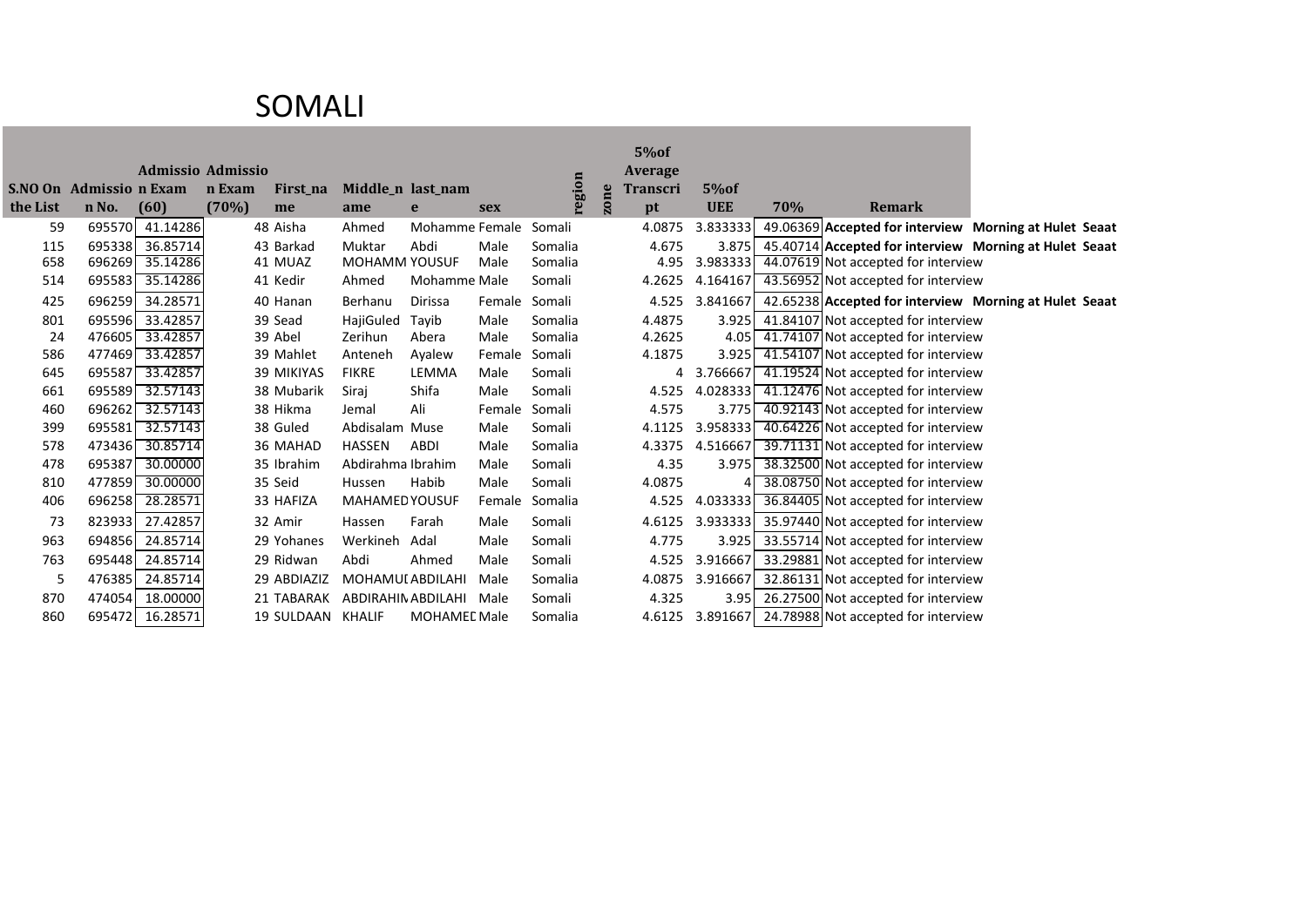#### GAMBELLA

|          |                        |                   |        |                             |         |                   |            |          |   | 5%of            |            |     |                                                                        |  |
|----------|------------------------|-------------------|--------|-----------------------------|---------|-------------------|------------|----------|---|-----------------|------------|-----|------------------------------------------------------------------------|--|
|          |                        | Admissio Admissio |        |                             |         |                   |            |          |   | Average         |            |     |                                                                        |  |
|          | S.NO On Admission Exam |                   | n Exam | First_na                    |         | Middle_n last_nam |            | ТĎ.      |   | <b>Transcri</b> | $5\%$ of   |     |                                                                        |  |
| the List | n No.                  | (60)              | (70%)  | me                          | ame     | e                 | <b>sex</b> | ë.       | ន | pt              | <b>UEE</b> | 70% | <b>Remark</b>                                                          |  |
| 934      |                        | 618827 38.57143   |        | 45 Yared                    | Berhanu | Dibaba            | Male       | Gambella |   |                 |            |     | 4.225 3.833333 46.62976 Accepted for interview Morning at Hulet Seaat  |  |
| 243      |                        | 619189 35.14286   |        | 41 Daniel                   | Okweir  | Ojulu             | Male       | Gambella |   |                 |            |     | 4.3125 3.833333 43.28869 Accepted for interview Morning at Hulet Seaat |  |
| 209      |                        | 623227 35.14286   |        | 41 BIZUAYEHL ALEMAYEH ASEFA |         |                   | Male       | Gambella |   |                 |            |     | 4.1625 3.866667 43.17202 Not accepted for interview                    |  |
| 315      |                        | 702502 30.85714   |        | 36 Esayas                   | Olana   | Duresa            | Male       | Gambella |   |                 |            |     | 4.5375 3.908333 39.30298 Not accepted for interview                    |  |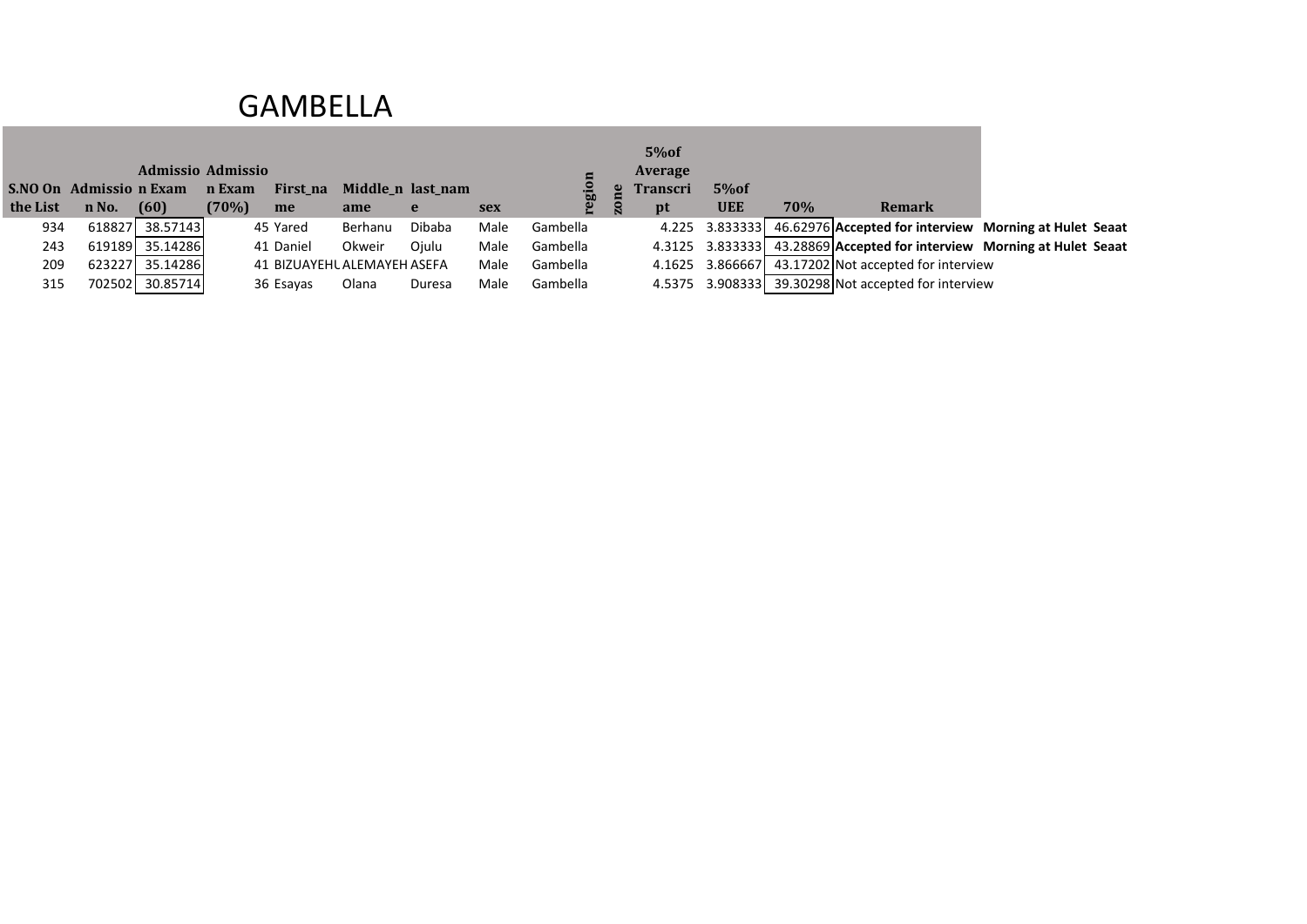#### WAGIMRA

|          |                         |                          |        |            |                   |               |            |        |         | 5%of            |            |     |                                                    |                                                                       |
|----------|-------------------------|--------------------------|--------|------------|-------------------|---------------|------------|--------|---------|-----------------|------------|-----|----------------------------------------------------|-----------------------------------------------------------------------|
|          |                         | <b>Admissio Admissio</b> |        |            |                   |               |            |        |         | Average         |            |     |                                                    |                                                                       |
| S.NO On  | <b>Admission n Exam</b> |                          | n Exam | First_na   | Middle_n last_nam |               |            |        |         | <b>Transcri</b> | $5\%$ of   |     |                                                    |                                                                       |
| the List | No.                     | (60)                     | (70%)  | me         | ame               | e             | <b>sex</b> |        |         | pt              | <b>UEE</b> | 70% | Remark                                             |                                                                       |
| 393      |                         | 128128 42.00000          |        | 49 Getasew | Belav             | Adane         | Male       | Amhara | Wagimra |                 |            |     |                                                    | 4.575 3.906667 50.48167 Accepted for interview Morning at Hulet Seaat |
| 783      | 130781                  | 35.14286                 |        | 41 SALIH   | <b>TAREKE</b>     | MUHAMM Male   |            | Amhara | Wagimra |                 |            |     |                                                    | 4.325 4.035833 43.50369 Accepted for interview Morning at Hulet Seaat |
| 921      |                         | 128714 30.00000          |        | 35 Woldie  | Teferi            | Demeke        | Male       | Amhara | Wagimra | 4.775           |            |     | 3.85 38.62500 Not accepted for interview           |                                                                       |
| 26       |                         | 130429 30.00000          |        | 35 ABEL    | <b>MESFIN</b>     | MEQUANEI Male |            | Amhara | Wagimra |                 |            |     | 4.275 3.814167 38.08917 Not accepted for interview |                                                                       |
|          |                         |                          |        |            |                   |               |            |        |         |                 |            |     |                                                    |                                                                       |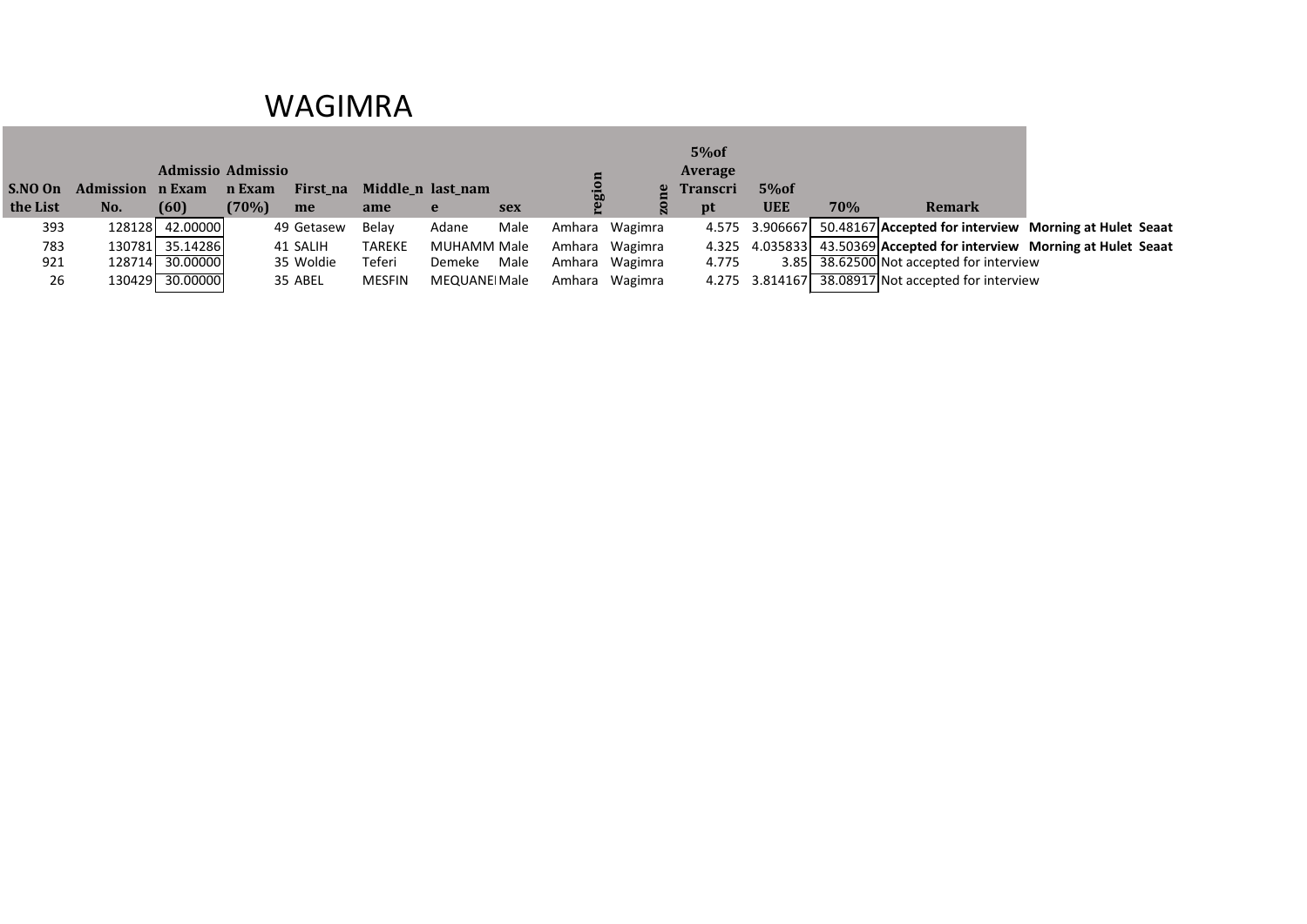#### SOUTH OMO

|     |                         | <b>Admissio Admissio</b> |        |                              |                   |                |             |             |           | 5% of<br>Average |            |          |               |
|-----|-------------------------|--------------------------|--------|------------------------------|-------------------|----------------|-------------|-------------|-----------|------------------|------------|----------|---------------|
|     | <b>Admission n Exam</b> |                          | n Exam | First_na                     | Middle_n last_nam |                |             | region      |           | Transcri         | 5% of      |          |               |
|     | No.                     | (60)                     | (70%)  | me                           | ame               | e              | <b>sex</b>  |             | zone      | pt               | <b>UEE</b> | 70%      | <b>Remark</b> |
| 303 | 576219                  | 44.57143                 |        | 52 ENATFANT, TADEGE          |                   | <b>GENTA</b>   | Female      | <b>SNNP</b> | South Omo | 4.725            | 4.325      | 53.62143 |               |
| 793 | 526738                  | 44.57143                 |        | 52 SAMUEL                    | <b>SAHILE</b>     | ANCHEWA Male   |             | <b>SNNP</b> | South Omo | 4.6125           | 4.025      | 53.20893 |               |
| 70  | 697487                  | 42.85714                 |        | 50 Amanuel                   | Elias             | Endale         | Male        | SNNP        | South Omo | 4.525            | 4.016667   | 51.39881 |               |
| 169 | 700020                  | 42.00000                 |        | 49 Bezawit                   | Henok             | Abera          | Female      | <b>SNNP</b> | South Omo | 4.4875           |            | 50.48750 |               |
| 933 | 700038                  | 40.28571                 |        | 47 Yared                     | Birhanu           | Tolosa         | Male        | <b>SNNP</b> | South Omo | 4.4375           | 3.983333   | 48.70655 |               |
| 69  | 697486                  | 38.57143                 |        | 45 Amanuel                   | <b>Bekele</b>     | Lema           | Male        | <b>SNNP</b> | South Omo | 4.6875           | 4.125      | 47.38393 |               |
| 336 | 691083                  | 38.57143                 |        | 45 Eyosiyas                  | Yemane            | Negash         | Male        | SNNP        | South Omo | 4.2875           | 4.258333   | 47.11726 |               |
| 820 | 700035                  | 36.85714                 |        | 43 Semawit                   | Alebachew Hailu   |                | Female      | SNNP        | South Omo | 4.5625           | 4.016667   | 45.43631 |               |
| 772 | 698578                  | 36.00000                 |        | 42 Rohobot                   | Girma             | Abush          | Female SNNO |             | South Omo | 4.725            | 4.133333   | 44.85833 |               |
| 717 | 565469                  | 35.14286                 |        | 41 Nita                      | Tsegaye           | Girma          | Female      | SNNP        | South_Omo | 4.425            | 3.841667   | 43.40952 |               |
| 816 | 525311                  | 33.42857                 |        | 39 Selamawit Alemayehu Lemma |                   |                | Female      | SNNP        | South_Omo | 4.5875           | 3.833333   | 41.84940 |               |
| 622 | 700027                  | 33.42857                 |        | 39 MERON                     | <b>WORKU</b>      | WONDIMU Female |             | SNNP        | South Omo | 4.125            | 3.833333   | 41.38690 |               |
| 642 | 700029                  | 31.71429                 |        | 37 Mihretu                   | Adane             | Zerihun        | Male        | SNNP        | South Omo | 4.525            | 4.025      | 40.26429 |               |
| 98  | 614674                  | 30.00000                 |        | 35 Astedader ALEMU           |                   | Filia          | Male        | SNNO        | South Omo | 4.575            | 4.25       | 38.82500 |               |
| 88  | 565382                  | 24.85714                 |        | 29 Asamiru                   | Alemu             | Abute          | Male        | <b>SNNP</b> | South Omo | 4.5625           | 4.133333   | 33.55298 |               |
| 808 | 294360                  | 18.00000                 |        | 21 sebona                    | tadassa           | abdi           | Male        | SNNO        | South Omo | 4.4625           | 3.966667   | 26.42917 |               |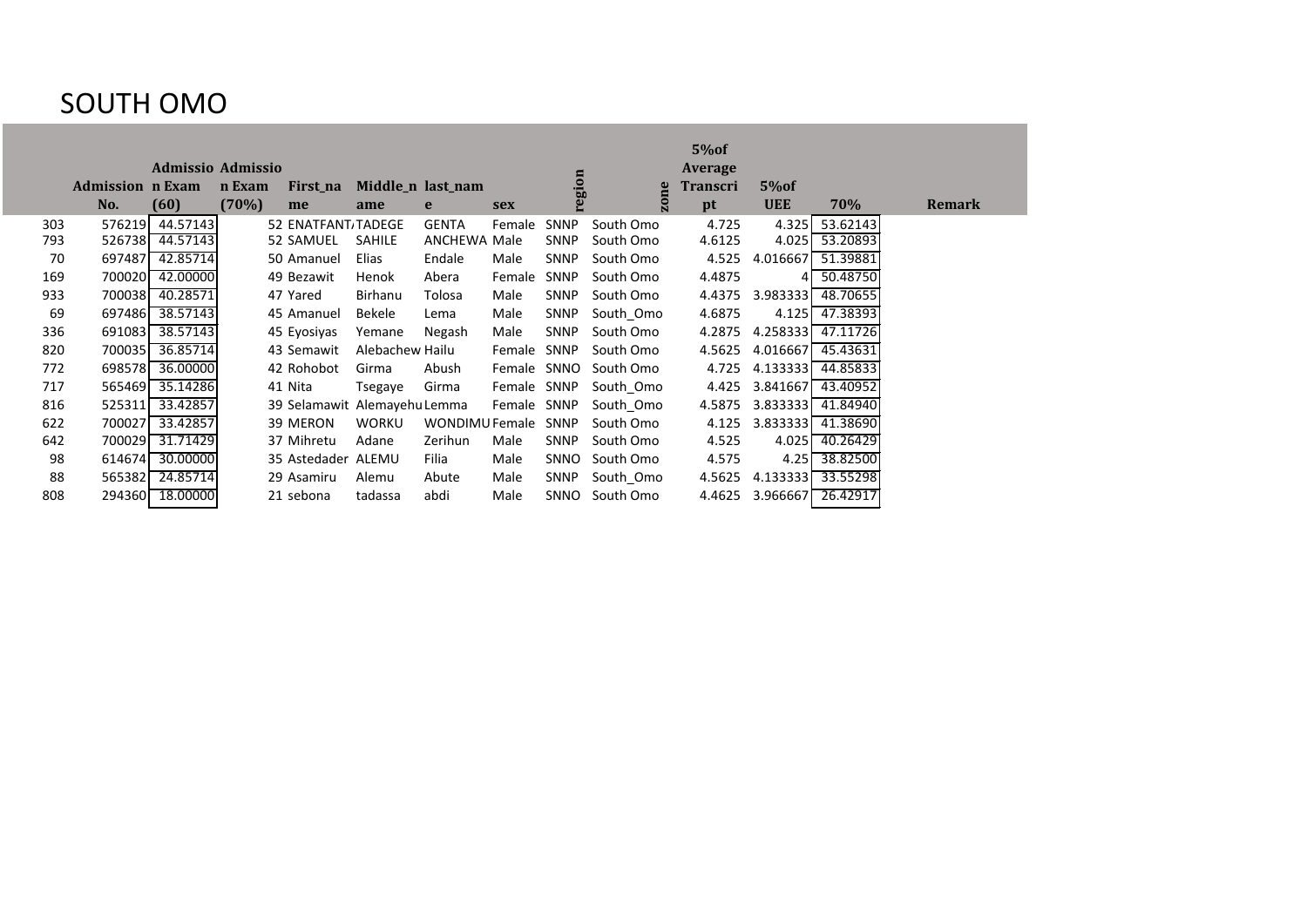## BORENA

|          |                          |                   |          |                 |         |                   |            |                      |        | 5%of     |            |     |                                                                        |                                                                 |
|----------|--------------------------|-------------------|----------|-----------------|---------|-------------------|------------|----------------------|--------|----------|------------|-----|------------------------------------------------------------------------|-----------------------------------------------------------------|
|          |                          | Admissio Admissio |          |                 |         |                   |            |                      |        | Average  |            |     |                                                                        |                                                                 |
|          | S.NO On Admission n Exam |                   | n Exam   | First_na        |         | Middle_n last_nam |            |                      |        | Transcri | 5%of       |     |                                                                        |                                                                 |
| the List | No.                      | (60)              | $(70\%)$ | me              | ame     | e                 | <b>sex</b> |                      |        | pt       | <b>UEE</b> | 70% | <b>Remark</b>                                                          |                                                                 |
| 557      |                          | 225543 41.14286   |          | 48 LIBAN        | TURA    | <b>HUKA</b>       | Male       | Oromia               | Borena |          |            |     | 4.6875 3.983333 49.81369 Accepted for interview Morning at Hulet Seaat |                                                                 |
| 910      |                          | 224877 40.28571   |          | 47 Tsion        | Abebayo | Deneke            |            | Female Oromia Borena |        | 4.7875   |            |     |                                                                        | 4.008333 49.08155 Accepted for interview Morning at Hulet Seaat |
| 589      |                          | 225580 24.00000   |          | 28 MALICHA      | WAKO    | <b>BORU</b>       | Male       | Oromia               | Borena | 4.675    | 3.75L      |     | 32.42500 Not accepted for interview                                    |                                                                 |
| 380      |                          | 225307 21.42857   |          | 25 GALGALO DUBA |         | <b>DABASA</b>     | Male       | Oromia               | Borena |          |            |     | 4.3125 3.816667 29.55774 Not accepted for interview                    |                                                                 |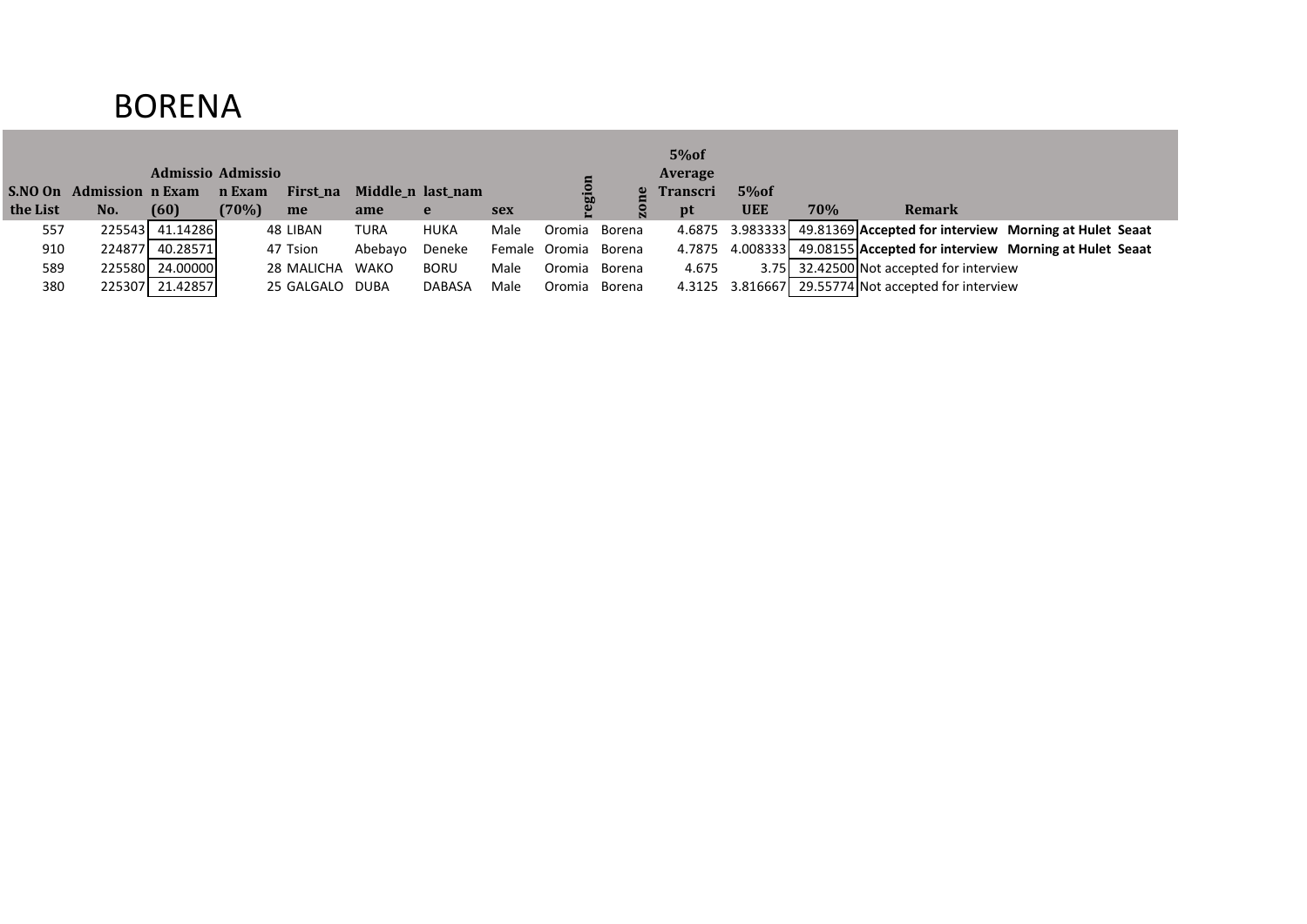## Non- Emerging Regions

|          |                                 |                  |       |                       |               |                |            |                            |       | 5% of           |                |     |        |                                                                        |
|----------|---------------------------------|------------------|-------|-----------------------|---------------|----------------|------------|----------------------------|-------|-----------------|----------------|-----|--------|------------------------------------------------------------------------|
|          |                                 | Admissi Admissio |       |                       |               |                |            |                            |       | Average         |                |     |        |                                                                        |
| S.NO On  | <b>Admission on Exam n Exam</b> |                  |       | First_nam             |               |                |            | region                     | zone  | <b>Transcri</b> | $5\%$ of       |     |        |                                                                        |
| the List | No.                             | (60)             | (70%) | e                     | Middle_name   | last_name      | <b>sex</b> |                            |       | pt              | <b>UEE</b>     | 70% | Remark |                                                                        |
| 688      | 632681                          | 51.42857         |       | 60 Natanim            | Belay         | Tessema        | Female     | Addis Ababa                |       | 4.8625          | 4.616667       |     |        | 60.90774 Accepted for interview Morning at Hulet Seaat                 |
| 461      | 705995                          | 51.42857         |       | 60 Hilina             | Yidnekachew   | Walelgn        | Female     | Addis Ababa                |       | 4.775           | 4.475          |     |        | 60.67857 Accepted for interview Morning at Hulet Seaat                 |
| 218      | 724661                          | 51.42857         |       | 60 Boni<br>60 Nitsuh  | Zena          | Dori           | Female     | Addis Ababa<br>Addis Ababa |       | 4.75            | 4.383333       |     |        | 60.56190 Accepted for interview Morning at Hulet Seaat                 |
| 718      |                                 | 717063 51.42857  |       |                       | Fiker         | Alebachew      | Female     |                            |       | 4.7             | 4.316667       |     |        | 60.44524 Accepted for interview Morning at Hulet Seaat                 |
| 585      | 715105                          | 51.42857         |       | 60 Mahlet             | Getahun       | Abebe          | Female     | Addis Ababa                |       | 4.525           |                |     |        | 4.008333 59.96190 Accepted for interview Morning at Hulet Seaat        |
| 56       | 723541                          | 50.57143         |       | 59 Afnan              | Abdulaziz     | Ali            | Female     | Addis Ababa                |       | 4.7             | 4.441667       |     |        | 59.71310 Accepted for interview Morning at Hulet Seaat                 |
| 849      | 692040                          | 50.57143         |       | 59 Sofiya             | Yusuf         | Sherif         | Female     | Oromia                     | other | 4.7625          | 4.266667       |     |        | 59.60060 Accepted for interview Morning at Hulet Seaat                 |
| 347      | 710772                          | 50.57143         |       | 59 Feben              | Araya         | Demissie       | Female     | Addis Ababa                |       | 4.6875          | 4.116667       |     |        | 59.37560 Accepted for interview Morning at Hulet Seaat                 |
| 371      | 701921                          | 49.71429         |       | 58 Fitsum             | Demelash      | Adugna         | Male       | SNNP                       | other | 4.8625          |                |     |        | 4.416667 58.99345 Accepted for interview Morning at Hulet Seaat        |
| 470      | 705007                          | 49.71429         |       | 58 Hreet              | Abebe         | Zeryihun       | Female     | Addis Ababa                |       |                 |                |     |        | 4.5 4.408333 58.62262 Accepted for interview Morning at Hulet Seaat    |
| 269      | 717325                          | 49.71429         |       | 58 Edilawit           | Mebrahtom     | Tarekegn       | Female     | Addis Ababa                |       | 4.6125          | 4.241667       |     |        | 58.56845 Accepted for interview Morning at Hulet Seaat                 |
| 337      | 723564                          | 49.71429         |       | 58 Eyuel              | Berhanu       | Desta          | Male       | Addis Ababa                |       | 4.2375          |                |     |        | 4.308333 58.26012 Accepted for interview Morning at Hulet Seaat        |
| 809      | 721960                          | 48.85714         |       | 57 Sebrina            | Mohammedsalih | Ligsu          | Female     | Addis Ababa                |       |                 |                |     |        | 4.9125 4.458333 58.22798 Accepted for interview Morning at Hulet Seaat |
| 53       | 705450                          | 48.85714         |       | 57 Adonias            | Zebenay       | Tesfaye        | Male       | Addis Ababa                |       | 4.8             | 4.491667       |     |        | 58.14881 Accepted for interview Morning at Hulet Seaat                 |
| 778      | 632688                          | 48.85714         |       | 57 Ruth               | Zeru          | Ukubay         | Female     | Addis Ababa                |       |                 | 4.7 4.491667   |     |        | 58.04881 Accepted for interview Morning at Hulet Seaat                 |
| 352      | 693051                          | 49.71429         |       | 58 Feriha             | Ahmed         | Yuya           | Female     | Oromia                     | other | 4.4375          |                |     |        | 3.85 58.00179 Accepted for interview Morning at Hulet Seaat            |
| 628      | 632675                          | 49.71429         |       | 58 Meskerem Tadesse   |               | Tadesse        | Female     | Addis Ababa                |       | 4.3875          |                |     |        | 3.9 58.00179 Accepted for interview Morning at Hulet Seaat             |
| 1003     | 717104                          | 48.85714         |       | 57 Zemichael          | Kiros         | Desta          | Male       | Addis Ababa                |       | 4.625           |                |     |        | 4.3 57.78214 Accepted for interview Morning at Hulet Seaat             |
| 146      | 724653                          | 48.85714         |       | 57 Bethany            | Tewodros      | Bekele         | Female     | Addis Ababa                |       | 4.5875          |                |     |        | 4.183333 57.62798 Accepted for interview Morning at Hulet Seaat        |
| 790      | 711307                          | 48.00000         |       | 56 Samuel             | Tsegaye       | Teshome        | Male       | Addis Ababa                |       | 4.8375          |                |     |        | 4.408333 57.24583 Accepted for interview Morning at Hulet Seaat        |
| 27       | 700114                          | 48.00000         |       | 56 ABENEZER ELIAS     |               | <b>MALAKO</b>  | Male       | SNNP                       | other | 4.775           | 4.441667       |     |        | 57.21667 Accepted for interview Morning at Hulet Seaat                 |
| 184      | 565400                          | 48.00000         |       | 56 Biruk              | Abebe         | Dotamo         | Male       | SNNP                       |       | 4.75            |                |     |        | 4.358333 57.10833 Accepted for interview Morning at Hulet Seaat        |
| 741      | 706135                          | 48.00000         |       | 56 Rahmet             | Hussen        | Issa           | Female     | Addis Ababa                |       | 4.725           |                |     |        | 4.308333 57.03333 Accepted for interview Morning at Hulet Seaat        |
| 527      | 708982                          | 48.00000         |       | 56 Kibrom             | Gebreselassie | Gidey          | Male       | Addis Ababa                |       | 4.75            |                |     |        | 4.2 56.95000 Accepted for interview Morning at Hulet Seaat             |
| 641      | 729020                          | 48.00000         |       | 56 Mihreteab Girma    |               | Sema           | Male       | SNNP                       | other |                 | 4.675 4.207167 |     |        | 56.88217 Accepted for interview Morning at Hulet Seaat                 |
| 100      | 704929                          | 48.00000         |       | 56 Atnatiyos Gizachew |               | Guluma         | Male       | Addis Ababa                |       | 4.5625          | 4.266667       |     |        | 56.82917 Accepted for interview Morning at Hulet Seaat                 |
| 158      | 705834                          | 48.00000         |       | 56 BETHLEHEN GADISSA  |               | <b>TAFFA</b>   | Female     | Addis Ababa                |       |                 |                |     |        | 4.6 4.216667 56.81667 Accepted for interview Morning at Hulet Seaat    |
| 830      | 717962                          | 48.00000         |       | 56 SHALOM             | DEREJE        | <b>GETANEH</b> | Female     | Addis Ababa                |       |                 |                |     |        | 4.6 4.208333 56.80833 Accepted for interview Morning at Hulet Seaat    |
| 954      | 706730                          | 48.00000         |       | 56 Yerama             | Serawit       | Amene          | Female     | Addis Ababa                |       |                 |                |     |        | 4.475 4.333333 56.80833 Accepted for interview Morning at Hulet Seaat  |
| 403      | 705960                          | 48.00000         |       | 56 Haben              | Habtu         | Hagos          | Female     | Addis Ababa                |       |                 |                |     |        | 4.5875 4.191667 56.77917 Accepted for interview Morning at Hulet Seaat |
| 443      | 717008                          | 48.00000         |       | 56 Heldana            | Nega          | Addisu         | Female     | Addis Ababa                |       |                 | 4.65 4.116667  |     |        | 56.76667 Accepted for interview Morning at Hulet Seaat                 |
| 278      | 708669                          | 48.00000         |       | 56 Ekram              | Abdurahman    | Kedir          | Female     | Addis Ababa                |       | 4.75            |                |     |        | 3.991667 56.74167 Accepted for interview Morning at Hulet Seaat        |
| 390      | 708684                          | 48.00000         |       | 56 Genet              | Asabu         | Demeke         | Female     | Addis Ababa                |       | 4.6             |                |     |        | 4.125   56.72500 Accepted for interview Morning at Hulet Seaat         |
| 503      |                                 | 705010 48.00000  |       | 56 Kaleab             | Getachew      | Abebaw         | Male       | Addis Ababa                |       | 4.5375          |                |     |        | 4.125 56.66250 Accepted for interview Morning at Hulet Seaat           |
| 453      |                                 | 705000 48.00000  |       | 56 Hermela            | Tessema       | Angessa        | Female     | Addis Ababa                |       |                 |                |     |        | 4.475 4.166667 56.64167 Accepted for interview Morning at Hulet Seaat  |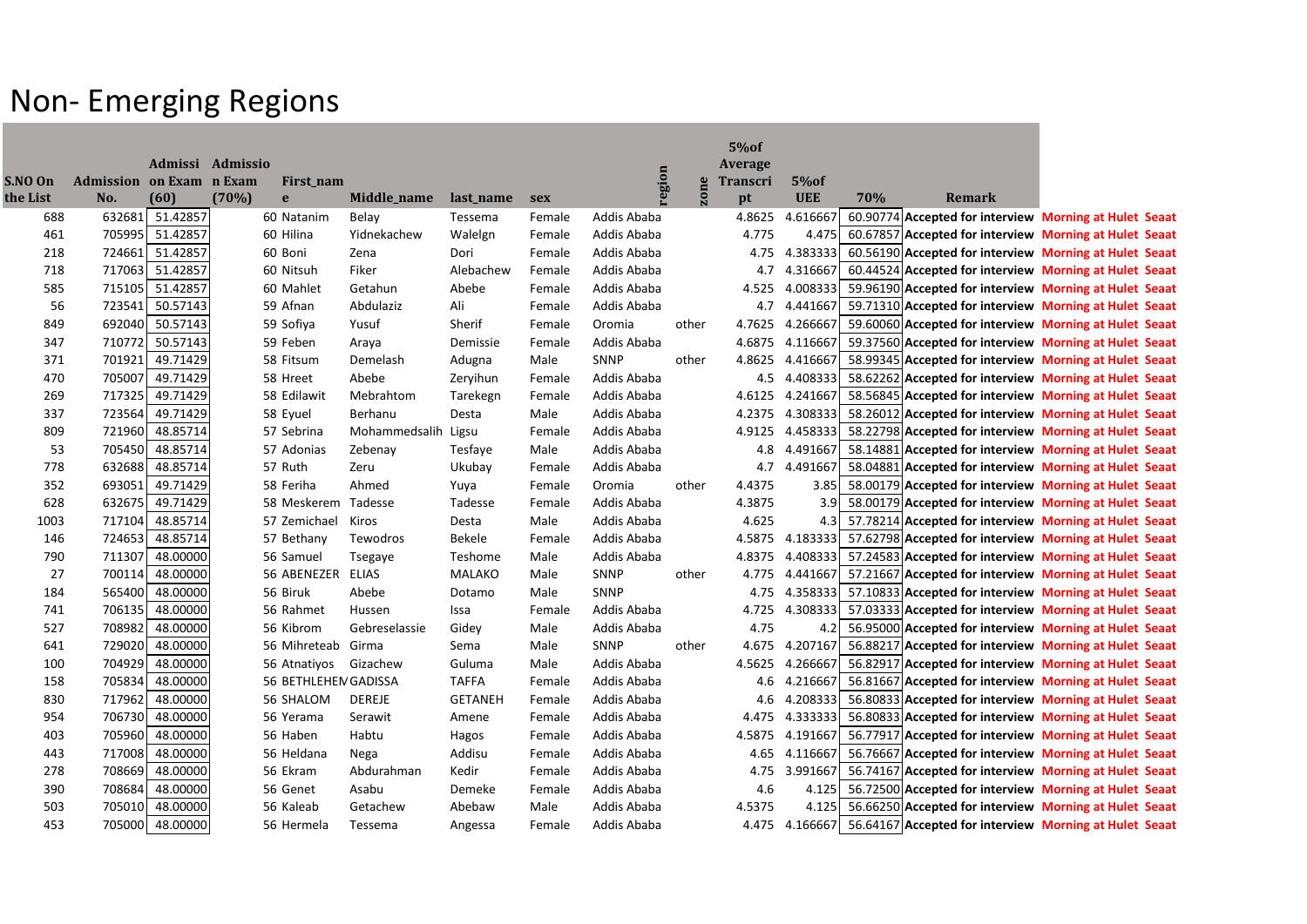| 326  | 565425 | 48.00000        | 56 Etsubtsega Abebe |                           | Hirgato            | Female | <b>SNNP</b> | other | 4.4875 | 4.041667       |                                                                      | 56.52917 Accepted for interview Morning at Hulet Seaat          |
|------|--------|-----------------|---------------------|---------------------------|--------------------|--------|-------------|-------|--------|----------------|----------------------------------------------------------------------|-----------------------------------------------------------------|
| 164  | 710156 | 48.00000        | 56 Beza             | <b>Baheru</b>             | Shekur             | Female | Addis Ababa |       | 4.5    | 4.008333       |                                                                      | 56.50833 Accepted for interview Morning at Hulet Seaat          |
| 996  | 723314 | 48.00000        | 56 Yoseph           | Alemayehu                 | <b>Berhe</b>       | Male   | Addis Ababa |       | 4.475  | 4.033333       |                                                                      | 56.50833 Accepted for interview Morning at Hulet Seaat          |
| 172  | 691692 | 48.00000        | 56 Biftu            | Dereje                    | Negassa            | Female | Oromia      | other | 4.5875 | 3.916667       |                                                                      | 56.50417 Accepted for interview Morning at Hulet Seaat          |
| 444  | 705978 | 48.00000        | 56 Helen            | Souren                    | Ardashes           | Female | Addis Ababa |       | 4.4625 | 3.933333       |                                                                      | 56.39583 Accepted for interview Morning at Hulet Seaat          |
| 716  | 712689 | 48.00000        | 56 Nikodimos        | Takele                    | Aklilu             | Male   | Addis Ababa |       | 4.3375 | 4.025          |                                                                      | 56.36250 Accepted for interview Morning at Hulet Seaat          |
| 929  | 706217 | 48.00000        | 56 Yanet            | Alemseged                 | Janka              | Female | Addis Ababa |       | 4.3125 | 4.05           |                                                                      | 56.36250 Accepted for interview Morning at Hulet Seaat          |
| 666  | 700166 | 47.14286        | 55 Muse             | <b>Philipos</b>           | Wana               | Male   | SNNP        | other | 4.625  | 4.591667       |                                                                      | 56.35952 Accepted for interview Morning at Hulet Seaat          |
| 607  | 632673 | 47.14286        | 55 Melake           | Berhanu                   | Negus              | Male   | Addis Ababa |       | 4.5875 | 4.508333       |                                                                      | 56.23869 Accepted for interview Morning at Hulet Seaat          |
| 240  | 728750 | 47.14286        | 55 Daniel           | Abera                     | Woldehana          | Male   | Addis Ababa |       | 4.625  | 4.416667       |                                                                      | 56.18452 Accepted for interview Morning at Hulet Seaat          |
| 261  | 691912 | 47.14286        | 55 Ebanuf           | Gemechis                  | <b>Bernabas</b>    | Male   | Oromia      | other | 4.725  | 4.316667       |                                                                      | 56.18452 Accepted for interview Morning at Hulet Seaat          |
| 140  | 731244 | 47.14286        | 55 Besufkad         | Mekonnen                  | Kidanewold         | Male   | <b>SNNP</b> | other | 4.725  | 4.308333       |                                                                      | 56.17619 Accepted for interview Morning at Hulet Seaat          |
| 774  | 632687 | 47.14286        | 55 Ruhama           | Kifle                     | Semu               | Female | Addis Ababa |       | 4.5375 | 4.391667       |                                                                      | 56.07202 Accepted for interview Morning at Hulet Seaat          |
| 843  | 643109 | 47.14286        | 55 Sisay            | Abrha                     | Tekle              | Male   | Addis Ababa |       | 4.7375 | 4.191667       |                                                                      | 56.07202 Accepted for interview Morning at Hulet Seaat          |
| 430  | 688226 | 47.14286        | 55 Hawi             | Guta                      | Tullu              | Female | Oromia      | other | 4.5625 | 4.35I          |                                                                      | 56.05536 Accepted for interview Morning at Hulet Seaat          |
| 30   | 717824 | 47.14286        | 55 Abenezer         | Abiyot                    | Lemma              | Male   | Addis Ababa |       | 4.5125 | 4.35           |                                                                      | 56.00536 Accepted for interview Morning at Hulet Seaat          |
| 644  | 724440 | 47.14286        | 55 Mikias           | Goitom                    | Solomon            | Male   | Addis Ababa |       | 4.7875 | 4.016667       |                                                                      | 55.94702 Accepted for interview Morning at Hulet Seaat          |
| 848  | 727891 | 47.14286        | 55 Sofia            | nurhussan                 | Ahmed              | F.     | Saudi       |       | 4.8875 | 3.908333       |                                                                      | 55.93869 Accepted for interview Morning at Hulet Seaat          |
| 490  | 693087 | 47.14286        | 55 isabel           | nani                      | sintayehu          | Female | Oromia      | other | 4.6375 | 4.15           |                                                                      | 55.93036 Accepted for interview Morning at Hulet Seaat          |
| 126  | 680218 | 47.14286        | 55 Beimnet          | Zerfu                     | Zemelak            | Female | Addis Ababa |       | 4.65   |                |                                                                      | 4.133333 55.92619 Accepted for interview Morning at Hulet Seaat |
| 459  | 729000 | 47.14286        | 55 Hidaya           | Nuredin                   | <b>Busera</b>      | Female | Addis Ababa |       | 4.6625 | 4.108333       |                                                                      | 55.91369 Accepted for interview Morning at Hulet Seaat          |
| 286  | 715769 | 47.14286        | 55 Elham            | <b>Selhadin</b>           | Meles              | Female | Addis Ababa |       | 4.5625 | 4.1            |                                                                      | 55.80536 Accepted for interview Morning at Hulet Seaat          |
| 838  | 724719 | 47.14286        | 55 Simersen         | Demissie                  | Wordofa            | Female | Addis Ababa |       | 4.7    | 3.933333       | 55.77619 Accepted for interview Afternoon Sebaat seat                |                                                                 |
| 570  | 725627 | 47.14286        | 55 liya             | daniel                    | zeleke             | Female | Addis Ababa |       | 4.525  | 4.033333       | 55.70119 Accepted for interview Afternoon Sebaat seat                |                                                                 |
| 862  | 692042 | 47.14286        | 55 Sumeya           | Murad                     | Muzemil            | Female | Oromia      |       | 4.575  |                | 3.975 55.69286 Accepted for interview Afternoon Sebaat seat          |                                                                 |
| 283  | 636282 | 47.14286        | 55 Eleni            | Temesgen                  | Woldyohanne Female |        | Addis Ababa |       | 4.525  |                | 55.66786 Accepted for interview Afternoon Sebaat seat                |                                                                 |
| 411  | 12474  | 46.28571        |                     | 54 Hailesilassie Shitaneh | Eyassu             | Male   | Amhara      | other | 4.775  | 4.55 l         | 55.61071 Accepted for interview Afternoon Sebaat seat                |                                                                 |
| 794  | 720224 | 47.14286        | 55 Samuel           | Guish                     | Assemehegn Male    |        | Addis Ababa |       | 4.4875 | 3.966667       | 55.59702 Accepted for interview Afternoon Sebaat seat                |                                                                 |
| 618  | 706070 | 47.14286        | 55 Meron            | Kassahun                  | Shibeshi           | Female | Addis Ababa |       | 4.425  | 4.025          | 55.59286 Accepted for interview Afternoon Sebaat seat                |                                                                 |
| 281  | 723092 | 47.14286        | 55 ELBETHEL         | <b>TAKELE</b>             | <b>KEBEDE</b>      | Female | Addis Ababa |       | 4.575  |                | 3.858333 55.57619 Accepted for interview Afternoon Sebaat seat       |                                                                 |
| 14   |        | 687133 47.14286 |                     | 55 Abdurahma Shemsu       | Mohammed           | Male   | Oromia      | other | 4.45   |                | 3.975 55.56786 Accepted for interview Afternoon Sebaat seat          |                                                                 |
| 687  | 461034 | 46.28571        | 54 Natan            | Samuel                    | Herega             | Male   | Oromia      | other | 4.875  | 4.4I           | 55.56071 Accepted for interview Afternoon Sebaat seat                |                                                                 |
| 118  | 697265 | 47.14286        | 55 Beabgela         | Gelaneh                   | Gedebo             | Female | SNNP        | other | 4.4625 |                | 3.95 55.55536 Accepted for interview Afternoon Sebaat seat           |                                                                 |
| 599  | 680794 | 46.28571        | 54 Mehalye          | Solomon                   | Mekonnon           | Female | Amhara      | other | 4.85   |                | 4.375 55.51071 Accepted for interview Afternoon Sebaat seat          |                                                                 |
| 134  | 700123 | 46.28571        | 54 Bereket          | Petros                    | Mengistu           | Male   | SNNP        | other | 4.7625 |                | 4.408333 55.45655 Accepted for interview Afternoon Sebaat seat       |                                                                 |
| 677  | 461031 | 46.28571        | 54 Naol             | Mosisa                    | Legesse            | Male   | Oromia      | other | 4.8875 | 4.266667       | 55.43988 Accepted for interview Afternoon Sebaat seat                |                                                                 |
| 76   | 688396 | 47.14286        | 55 Anatoli          |                           | Olana              | Female | Oromia      |       | 4.2375 |                | 4.025 55.40536 Accepted for interview Afternoon Sebaat seat          |                                                                 |
| 162  | 209296 | 46.28571        | 54 Beyan            | Gudeta                    | Godana             | Male   | Oromia      | other | 4.8125 |                | 4.3 55.39821 Accepted for interview Afternoon Sebaat seat            |                                                                 |
| 569  | 708463 | 46.28571        | 54 Liya             | Mengistu                  | Gudissa            | Female | Addis Ababa |       |        | 4.525 4.541667 | 55.35238 Accepted for interview Afternoon Sebaat seat                |                                                                 |
| 1001 | 717103 | 47.14286        | 55 Zekeria          | Jemal                     | Mohammed           | Male   | Addis Ababa |       | 4.15   |                | 4.05 55.34286 Accepted for interview Afternoon Sebaat seat           |                                                                 |
| 489  | 720479 | 46.28571        | 54 Intisar          | Hussien                   | Biza               | Female | Addis Ababa |       | 4.825  | 4.216667       | 55.32738 Accepted for interview Afternoon Sebaat seat                |                                                                 |
| 414  | 135843 | 46.28571        |                     | 54 Haimanot Tegegn        | Sisay              | Female | Amhara      | other |        |                | 4.625 4.357142 55.26786 Accepted for interview Afternoon Sebaat seat |                                                                 |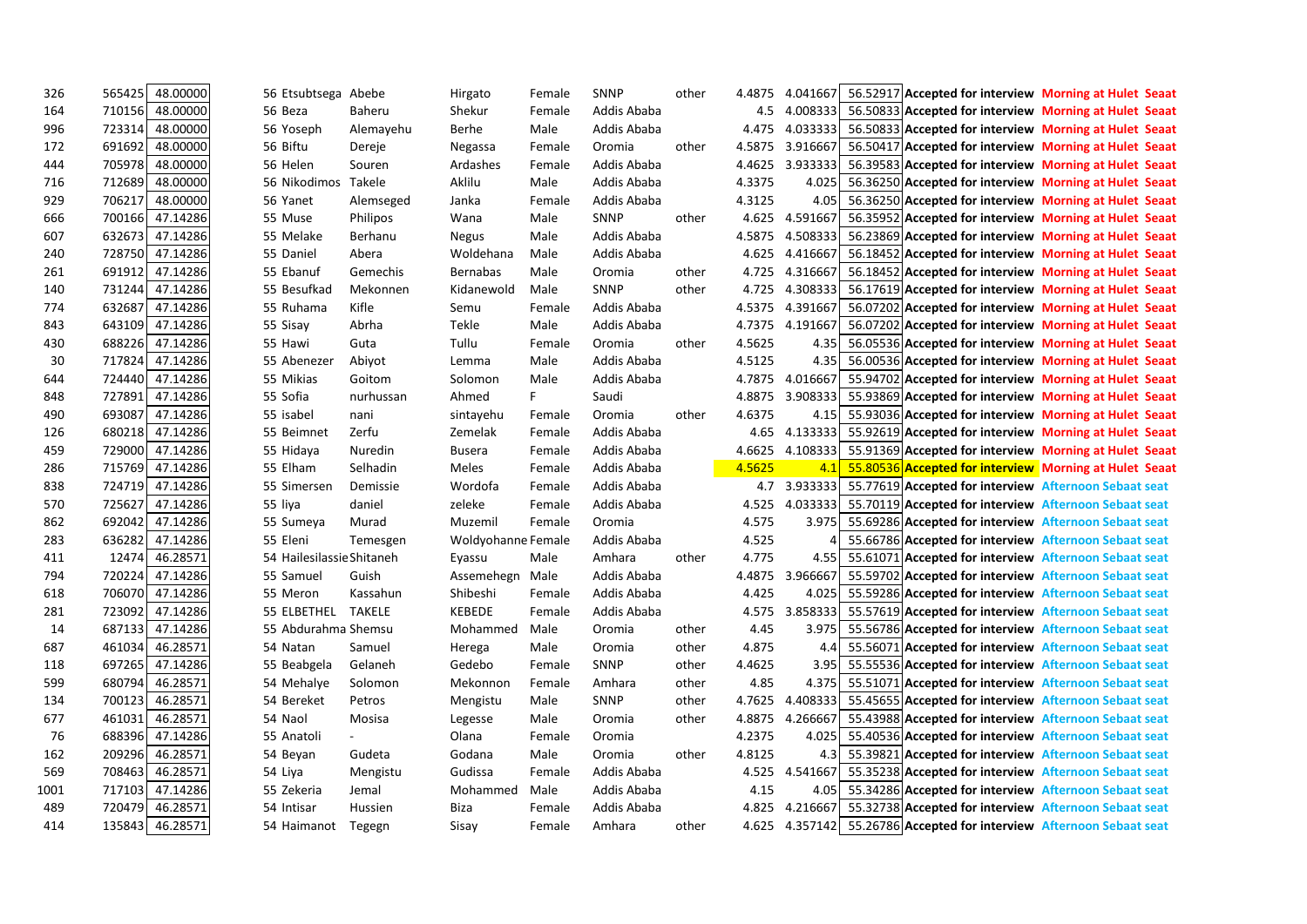| 104  | 46.28571<br>416943 | 54 Ayantu           | Tilaye         | Tesemma                 | Female | Addis Ababa |       | 4.7875 | 4.191667 | 55.26488 Accepted for interview Afternoon Sebaat seat               |  |
|------|--------------------|---------------------|----------------|-------------------------|--------|-------------|-------|--------|----------|---------------------------------------------------------------------|--|
| 566  | 705502<br>46.28571 | 54 Lielena          | Kassahun       | Abebe                   | Female | Addis Ababa |       | 4.7375 |          | 4.233333 55.25655 Accepted for interview Afternoon Sebaat seat      |  |
| 649  | 693884<br>46.28571 | 54 Mintesinot       | Tigistu        | Gidreta                 | Male   | Addis Ababa |       | 4.775  |          | 4.183333 55.24405 Accepted for interview Afternoon Sebaat seat      |  |
| 339  | 47.14286<br>717361 | 55 Eyuel            | Ayehu          | Legesse                 | Male   | Addis Ababa |       | 4.0875 |          | 3.983333 55.21369 Accepted for interview Afternoon Sebaat seat      |  |
| 370  | 46.28571<br>632657 | 54 Fitsum           | Feseha         | Gebremariam Male        |        | Addis Ababa |       | 4.4375 | 4.483333 | 55.20655 Accepted for interview Afternoon Sebaat seat               |  |
| 166  | 46.28571<br>723061 | 54 Bezawit          | Assefa         | Getachew                | Female | Addis Ababa |       | 4.6375 | 4.266667 | 55.18988 Accepted for interview Afternoon Sebaat seat               |  |
| 842  | 688292<br>46.28571 | 54 Siraj            | Abdulkerim     | Yasin                   | Male   | Oromia      | other | 4.4625 |          | 4.433333 55.18155 Accepted for interview Afternoon Sebaat seat      |  |
| 500  | 693089<br>46.28571 | 54 Kalabe           | Tilahun        | <b>Bekele</b>           | Male   | Oromia      | other | 4.6625 |          | 4.208333 55.15655 Accepted for interview Afternoon Sebaat seat      |  |
| 746  | 46.28571<br>706144 | 54 REDIET           | <b>TEGENE</b>  | <b>ASSEFA</b>           | Female | Addis Ababa |       | 4.675  | 4.175    | 55.13571 Accepted for interview Afternoon Sebaat seat               |  |
| 142  | 46.28571<br>724652 | 54 Betelhem         | Andarge        | Kebede                  | Female | Addis Ababa |       | 4.675  | 4.166667 | 55.12738 Accepted for interview Afternoon Sebaat seat               |  |
| 83   | 687933<br>46.28571 | 54 Arefat           | Mohammed       | Kiar                    | Male   | Oromia      | other | 4.7625 | 4.066667 | 55.11488 Accepted for interview Afternoon Sebaat seat               |  |
| 297  | 725951<br>46.28571 | 54 EMAN             | <b>EBRAHIM</b> | MOHAMMED Female         |        | Addis Ababa |       | 4.6125 | 4.208333 | 55.10655 Accepted for interview Afternoon Sebaat seat               |  |
| 889  | 46.28571<br>679215 | 54 Tinsae           | Dejene         | Tefera                  | Female | Amhara      | other | 4.675  | 4.125    | 55.08571 Accepted for interview Afternoon Sebaat seat               |  |
| 974  | 46.28571<br>715162 | 54 Yonas            | Tensay         | Tadesse                 | Male   | Addis Ababa |       | 4.425  | 4.308333 | 55.01905 Accepted for interview Afternoon Sebaat seat               |  |
| 21   | 46.28571<br>648755 | 54 Abel             | Maireg         | Gebremichael Male       |        | Addis Ababa |       | 4.4    | 4.316667 | 55.00238 Accepted for interview Afternoon Sebaat seat               |  |
| 111  | 728720<br>46.28571 | 54 Azarias          | Abera          | Galama                  | Male   | SNNP        | other | 4.4625 | 4.225    | 54.97321 Accepted for interview Afternoon Sebaat seat               |  |
| 665  | 719942<br>46.28571 | 54 Munir            | Mohammed       | Abubeker                | Male   | Addis Ababa |       | 4.6875 | 3.991667 | 54.96488 Accepted for interview Afternoon Sebaat seat               |  |
| 961  | 700192<br>46.28571 | 54 Yohana           | Getinet        | Asrat                   | Female | <b>SNNP</b> | other | 4.2125 |          | 4.458333 54.95655 Accepted for interview Afternoon Sebaat seat      |  |
| 626  | 98622<br>46.28571  | 54 Meseret          | Amare          | Ayenew                  | Female | Amhara      | other | 4.65   | 3.983333 | 54.91905 Accepted for interview Afternoon Sebaat seat               |  |
| 831  | 46.28571<br>714271 | 54 Shalom           | Derese         | Degefa                  | Female | Addis Ababa |       | 4.675  | 3.925    | 54.88571 Accepted for interview Afternoon Sebaat seat               |  |
| 121  | 46.28571<br>725894 | 54 Beemnet          | Sisay          | Regasa                  | Female | Addis Ababa |       | 4.5375 | 4.058333 | 54.88155 Accepted for interview Afternoon Sebaat seat               |  |
| 168  | 721206<br>46.28571 | 54 Bezawit          | Tesfaye        | Hailu                   | Female | Addis Ababa |       | 4.4625 | 4.1      | 54.84821 Accepted for interview Afternoon Sebaat seat               |  |
| 201  | 728744<br>46.28571 | 54 Bisrat           | Teferi         | Mamo                    | Male   | sidama      |       | 4.4375 | 4.116667 | 54.83988 Accepted for interview Afternoon Sebaat seat               |  |
| 155  | 46.28571<br>708653 | 54 Bethelhem Getish |                | Tekle                   | Female | Addis Ababa |       | 4.4625 | 4.083333 | 54.83155 Accepted for interview Afternoon Sebaat seat               |  |
| 930  | 46.28571<br>632700 | 54 Yaphet Mes -     |                | Biru                    | Male   | Addis Ababa |       | 4.375  | 4.15     | 54.81071 Accepted for interview Afternoon Sebaat seat               |  |
| 768  | 724709<br>46.28571 | 54 Robel            | Melaku         | Kebede                  | Male   | Addis Ababa |       | 4.425  | 4.091667 | 54.80238 Accepted for interview Afternoon Sebaat seat               |  |
| 836  | 717079<br>46.28571 | 54 Sifen            | Dereje         | Melaku                  | Female | Addis Ababa |       | 4.45   | 4.041667 | 54.77738 Accepted for interview Afternoon Sebaat seat               |  |
| 576  | 710625<br>46.28571 | 54 Lydia            | Getu           | Kassaye                 | Female | Addis Ababa |       | 4.4375 | 4.025    | 54.74821 Accepted for interview Afternoon Sebaat seat               |  |
| 732  | 46.28571<br>710207 | 54 Ortir            | Lukman         | Yusuf                   | Female | Addis Ababa |       | 4.5875 | 3.85     | 54.72321 Accepted for interview Afternoon Sebaat seat               |  |
| 832  | 45.42857<br>539293 | 53 SHEMBELEL MARKOS |                | <b>GEBREMICHAI Male</b> |        | Addis Ababa |       | 4.9    | 4.358333 | 54.68690 Accepted for interview Afternoon Sebaat seat               |  |
| 1008 | 45.42857<br>150595 | 53 Zinat            | Kemal          | Eshetu                  | Female | Amhara      | other | 4.85   |          | 4.391667 54.67024 Accepted for interview Afternoon Sebaat seat      |  |
| 818  | 46.28571<br>729824 | 54 Selome           | Wondimu        | Worku                   | Female | sidama      |       | 4.375  |          | 3.925 54.58571 Accepted for interview Afternoon Sebaat seat         |  |
| 606  | 721261<br>46.28571 | 54 Meklit           | Astatekie      | Lulseged                | Female | Addis Ababa |       |        |          | 4.45 3.841667 54.57738 Accepted for interview Afternoon Sebaat seat |  |
| 493  | 45.42857<br>686718 | 53 Jalanne          | Nuru           | Mohammed                | Female | Oromia      | other | 4.8125 |          | 4.333333 54.57440 Accepted for interview Afternoon Sebaat seat      |  |
| 574  | 46.28571<br>718794 | 54 Loza             | Yonas          | Adugna                  | Female | Addis Ababa |       | 4.4    |          | 3.883333 54.56905 Accepted for interview Afternoon Sebaat seat      |  |
| 198  | 46.28571<br>632645 | 54 Biruktawit       | Tibebu         | Yihune                  | Female | Addis Ababa |       | 4.275  |          | 3.925 54.48571 Accepted for interview Afternoon Sebaat seat         |  |
| 592  | 46.28571<br>706058 | 54 Markeza          | <b>Bisrat</b>  | Kebede                  | Female | Addis Ababa |       | 4.3    |          | 3.883333 54.46905 Accepted for interview Afternoon Sebaat seat      |  |
| 988  | 700195<br>45.42857 | 53 Yordanos         | Haliso         | Hanjalo                 | Male   | SNNP        | other | 4.75   |          | 4.283333 54.46190 Accepted for interview Afternoon Sebaat seat      |  |
| 262  | 45.42857<br>688194 | 53 Ebisa            | Fayera         | Deressa                 | Male   | Oromia      | other | 4.5625 |          | 4.458333 54.44940 Accepted for interview Afternoon Sebaat seat      |  |
| 471  | 46.28571<br>728785 | 54 Hruy             | Aschalew       | Yasab                   | Male   | sidama      |       | 4.0625 |          | 4.075 54.42321 Accepted for interview Afternoon Sebaat seat         |  |
| 668  | 686733<br>45.42857 | 53 Nafkot           | Wondu          | <b>Bogale</b>           | Female | Oromia      | other |        |          | 4.7 4.291667 54.42024 Accepted for interview Afternoon Sebaat seat  |  |
| 631  | 693880 45.42857    | 53 Michael          | Yemanewold     | Teklegiyorgis Male      |        | Addis Ababa |       | 4.7125 |          | 4.25 54.39107 Accepted for interview Afternoon Sebaat seat          |  |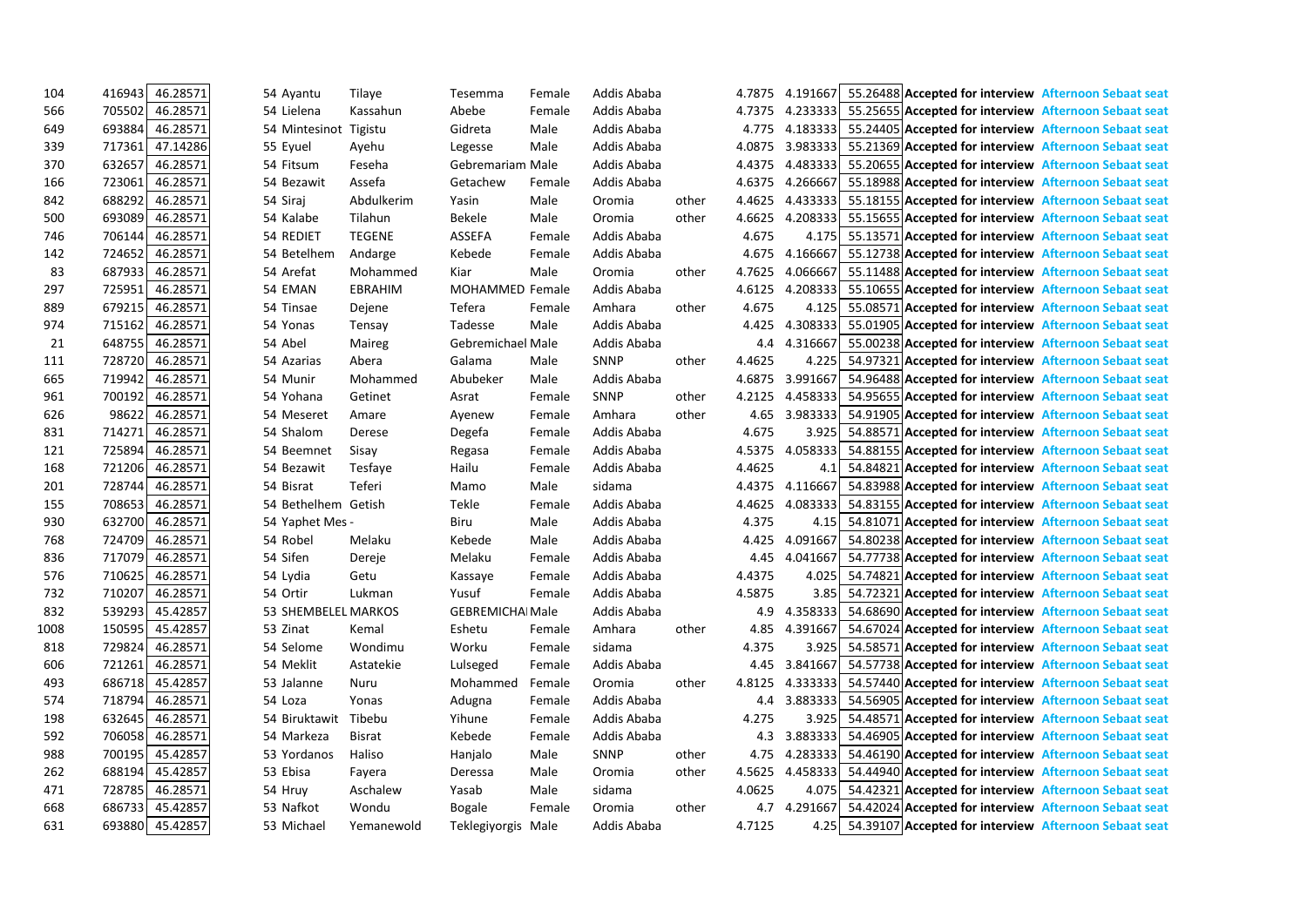| 19  | 728712 | 45.42857        | 53 Abel      | Ayele        | Tadesse       | Male   | Addis Ababa |       | 4.5625 |          | 4.383333 54.37440 Accepted for interview Afternoon Sebaat seat |
|-----|--------|-----------------|--------------|--------------|---------------|--------|-------------|-------|--------|----------|----------------------------------------------------------------|
| 369 | 700137 | 45.42857        | 53 Fitsum    | Wodajo       | Anjulo        | Male   | SNNP        | other | 4.5375 |          | 4.408333 54.37440 Not accepted for interview                   |
| 187 | 714639 | 45.42857        | 53 Biruk     | Sisay        | Sinamo        | Male   | Addis Ababa |       | 4.75   |          | 4.183333 54.36190 Not accepted for interview                   |
| 593 | 35443  | 45.42857        | 53 Markos    | Fikadu       | Negese        | Male   | Amhara      | other | 4.6    | 4.316667 | 54.34524 Not accepted for interview                            |
| 689 | 714029 | 45.42857        | 53 Natanim   | Masresha     | Zerihun       | Female | Addis Ababa |       | 4.8125 | 4.066667 | 54.30774 Not accepted for interview                            |
| 190 | 698435 | 45.42857        | 53 Biruk     | Tesfaye      | Eliso         | Male   | SNNP        | other | 4.725  |          | 4.15 54.30357 Not accepted for interview                       |
| 654 | 698549 | 45.42857        | 53 Mister    | Demsash      | Temesgen      | Female | <b>SNNP</b> |       | 4.85   | 4        | 54.27857 Not accepted for interview                            |
| 554 | 35421  | 45.42857        | 53 Leul      | Tizazu       | Kehali        | Male   | Amhara      |       | 4.625  | 4.216667 | 54.27024 Not accepted for interview                            |
| 249 | 691909 | 45.42857        | 53 Debi      | Fufa         | Terfa         | Female | Oromia      | other | 4.675  |          | 4.125 54.22857 Not accepted for interview                      |
| 475 | 715090 | 45.42857        | 53 Hunduma   | Tilahun      | Tadesse       | Male   | Addis Ababa |       | 4.4125 | 4.375    | 54.21607 Not accepted for interview                            |
| 216 | 646366 | 45.42857        | 53 Bokena    | Abdi         | Erena         | Male   | Addis Ababa |       | 4.4875 | 4.291667 | 54.20774 Not accepted for interview                            |
| 153 | 687660 | 45.42857        | 53 Bethelhem | Hailu        | Tikuye        | Female | Oromia      |       | 4.5125 |          | 4.258333 54.19940 Not accepted for interview                   |
| 160 | 723055 | 45.42857        | 53 Betlhem   | <b>Belew</b> | Haileselassie | Female | Addis Ababa |       | 4.6125 |          | 4.133333 54.17440 Not accepted for interview                   |
| 823 | 703575 | 45.42857        | 53 Semehar   | Fesseha      | <b>Bitew</b>  | Female | Oromia      | other | 4.5875 |          | 4.133333 54.14940 Not accepted for interview                   |
| 708 | 721067 | 45.42857        | 53 Nejat     | Musema       | Ahmed         | Female | Addis Ababa |       | 4.6875 | 4.016667 | 54.13274 Not accepted for interview                            |
| 632 | 35517  | 45.42857        | 53 Michael   | Addis        | Aniley        | Male   | Amhara      | other | 4.65   | 4.0425   | 54.12107 Not accepted for interview                            |
| 82  | 697755 | 45.42857        | 53 ANWAR     | ASNAKE       | YIMAM         | Male   | SNNP        | other | 4.5125 |          | 4.175 54.11607 Not accepted for interview                      |
| 525 | 712445 | 45.42857        | 53 Khalid    | Abdulhakim   | Mohammed      | Male   | Addis Ababa |       | 4.675  |          | 4.008333 54.11190 Not accepted for interview                   |
| 335 | 705926 | 45.42857        | 53 Eyoel     | Tedla        | <b>Bekele</b> | Male   | Addis Ababa |       | 4.475  | 4.15     | 54.05357 Not accepted for interview                            |
| 841 | 687812 | 45.42857        | 53 Simret    | Kebede       | Amdisa        | Female | Oromia      | other | 4.5875 | 4.016667 | 54.03274 Not accepted for interview                            |
| 40  | 29574  | 45.42857        | 53 Abirham   | Keffale      | Gashe         | Male   | Amhara      | other | 4.275  | 4.316667 | 54.02024 Not accepted for interview                            |
| 308 | 687267 | 45.42857        | 53 Entisar   | Redwan       | Hussein       | Female | Oromia      | other | 4.65   |          | 3.941667 54.02024 Not accepted for interview                   |
| 524 | 711940 | 45.42857        | 53 Khalid    | Muzemil      | Abdurahman    | Male   | Addis Ababa |       | 4.5375 |          | 4.008333 53.97440 Not accepted for interview                   |
| 139 | 636274 | 45.42857        | 53 Beria     | Dereje       | Asfaw         | Female | Addis Ababa |       | 4.6    | 3.916667 | 53.94524 Not accepted for interview                            |
| 931 | 706218 | 45.42857        | 53 Yared     | Getu         | Berihun       | Male   | Addis Ababa |       | 4.325  | 4.175    | 53.92857 Not accepted for interview                            |
| 715 |        | 715130 45.42857 | 53 Nigist    | Fayisa       | Legesse       | Female | Addis Ababa |       | 4.4375 | 4.033333 | 53.89940 Not accepted for interview                            |
| 821 | 708528 | 45.42857        | 53 Semawit   | Abebayehu    | Afework       | Female | Addis Ababa |       | 4.4625 | 3.95     | 53.84107 Not accepted for interview                            |
| 681 | 728830 | 45.42857        | 53 Nardos    | Amakele      | Demissie      | Female | Addis Ababa |       | 4.15   | 4.241667 | 53.82024 Not accepted for interview                            |
| 38  | 705773 | 45.42857        | 53 Abigail   | Mekonnen     | Asaminew      | Female | Addis Ababa |       | 4.5125 | 3.875    | 53.81607 Not accepted for interview                            |
| 579 | 723188 | 45.42857        | 53 Mahder    | Mulugeta     | Libsie        | Female | Addis Ababa |       | 4.4125 | 3.975    | 53.81607 Not accepted for interview                            |
| 840 |        | 706182 45.42857 | 53 Simret    | Uffo         | Gidebo        | Female | Addis Ababa |       | 4.3125 |          | 4.058333 53.79940 Not accepted for interview                   |
| 505 |        | 706015 44.57143 | 52 Kalkidan  | Fikre        | Mekuria       | Female | Addis Ababa |       | 4.7875 |          | 4.433333 53.79226 Not accepted for interview                   |
| 492 | 725275 | 45.42857        | 53 Jacob     | Mekdem       | Asfaw         | Male   | Addis Ababa |       |        |          | 4.375 3.978583 53.78215 Not accepted for interview             |
| 386 |        | 704988 45.42857 | 53 Gelila    | Tsegaye      | Hunde         | Female | Addis Ababa |       |        |          | 4.2625 3.983333 53.67440 Not accepted for interview            |
| 693 |        | 526558 44.57143 | 52 Natnael   | Abnew        | Werku         | Male   | SNNP        | other | 4.7875 |          | 4.2 53.55893 Not accepted for interview                        |
| 764 |        | 714048 44.57143 | 52 Rihana    | Meki         | Hussen        | Female | Addis Ababa |       | 4.8125 |          | 4.175 53.55893 Not accepted for interview                      |
| 50  |        | 192862 44.57143 | 52 ADEM      | <b>KEDIR</b> | <b>GALIYO</b> | Male   | Oromia      | other | 4.85   |          | 4.116667 53.53810 Not accepted for interview                   |
| 753 |        | 706145 45.42857 | 53 Rediet    | Yaregal      | Tadesse       | Female | Addis Ababa |       | 4.2375 |          | 3.858333 53.52440 Not accepted for interview                   |
| 109 |        | 716970 44.57143 | 52 Aymen     | Miftah       | Kedir         | Male   | Addis Ababa |       |        |          | 4.55 4.366667 53.48810 Not accepted for interview              |
| 75  |        | 688608 44.57143 | 52 Anatoli   | Derese       | Bekele        | Male   | Addis Ababa |       | 4.6875 |          | 4.191667 53.45060 Not accepted for interview                   |
| 948 |        | 706227 44.57143 | 52 Yeabsra   | Senay        | Mekuria       | Female | Addis Ababa |       | 4.65   |          | 4.175 53.39643 Not accepted for interview                      |
| 320 |        | 632651 44.57143 | 52 Estifanos | Bereket      | Tekele        | Male   | Addis Ababa |       |        |          | 4.4625 4.341667 53.37560 Not accepted for interview            |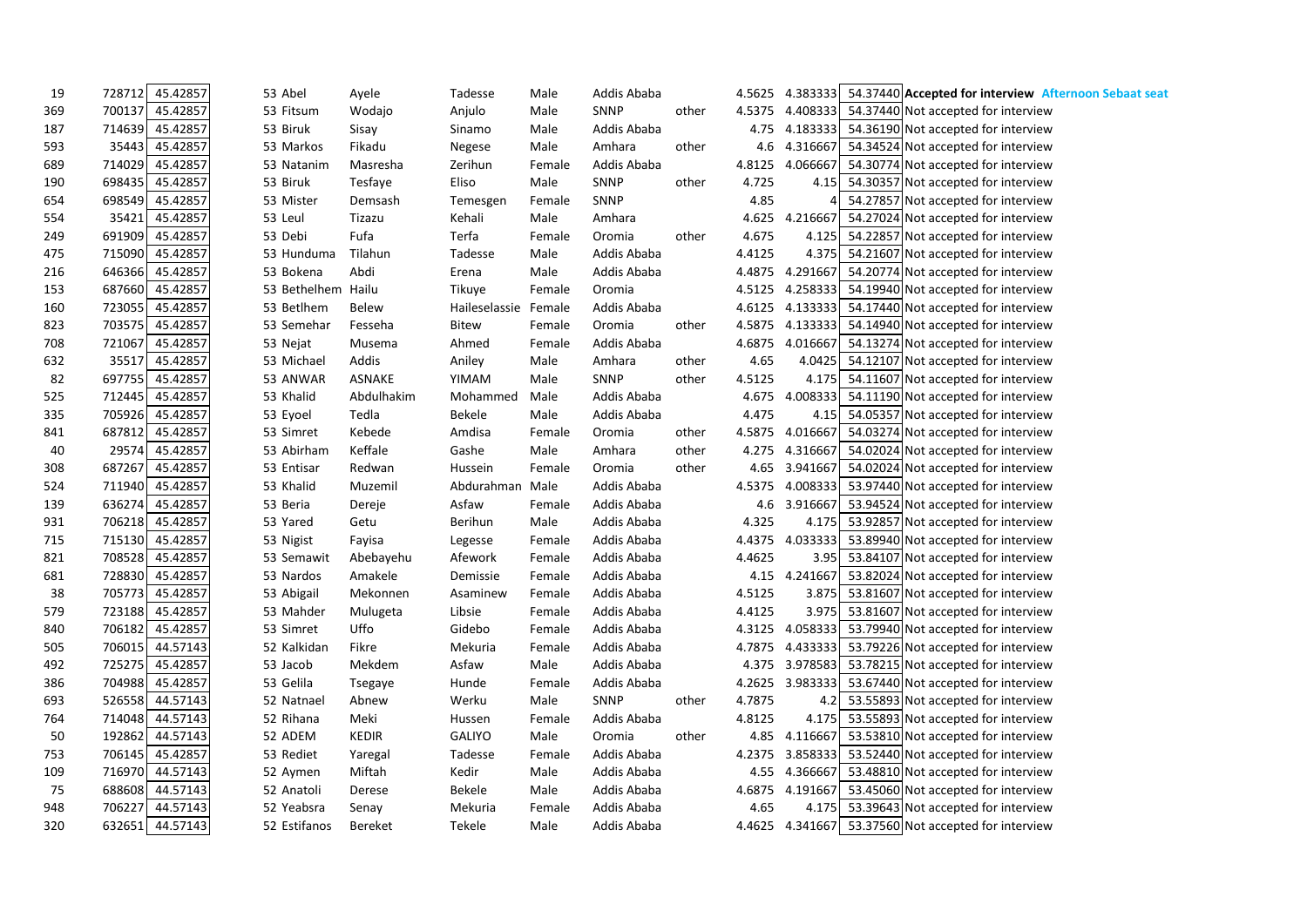| 294 | 723097 | 44.57143 | 52 Elshalom            | Solomon       | Hailegebriel      | Female | Addis Ababa |       | 4.8125 | 3.983333         | 53.36726 Not accepted for interview                |
|-----|--------|----------|------------------------|---------------|-------------------|--------|-------------|-------|--------|------------------|----------------------------------------------------|
| 235 | 725932 | 44.57143 | 52 Danayit             | Gebremedhin   | Gebrewahed        | Female | Addis Ababa |       | 4.6    | 4.183333         | 53.35476 Not accepted for interview                |
| 362 | 705944 | 44.57143 | 52 Fikirtemaria Getu   |               | <b>Belachew</b>   | Female | Addis Ababa |       | 4.6625 | 4.083333         | 53.31726 Not accepted for interview                |
| 733 | 707296 | 44.57143 | 52 Paulus              | Shewamare     | Gebregeorgis Male |        | Addis Ababa |       | 4.7125 |                  | 53.28393 Not accepted for interview                |
| 856 | 726151 | 44.57143 | 52 Sophonias           | Demiss        | Biru              | Male   | Addis Ababa |       | 4.525  | 4.116667         | 53.21310 Not accepted for interview                |
| 105 | 688159 | 44.57143 | 52 Ayantu              | Mustefa       | Geleto            | Female | Oromia      |       | 4.4875 | 4.15             | 53.20893 Not accepted for interview                |
| 129 | 708647 | 44.57143 | 52 Beimnet             | Sintayehu     | Dargie            | Female | Addis Ababa |       | 4.625  | 4.008333         | 53.20476 Not accepted for interview                |
| 984 | 637832 | 44.57143 | 52 YONATANE MEKETE     |               | <b>MAMO</b>       | Male   | Addis Ababa |       | 4.55   | 4.075            | 53.19643 Not accepted for interview                |
| 769 | 718835 | 44.57143 | 52 Robel               | Bayou         | Fantahun          | Male   | Addis Ababa |       | 4.5125 | 4.066667         | 53.15060 Not accepted for interview                |
| 555 | 713120 | 44.57143 | 52 Leul                | Kefelegn      | Shiferaw          | Male   | Addis Ababa |       | 4.4625 | 4.108333         | 53.14226 Not accepted for interview                |
| 374 | 708437 | 44.57143 | 52 Fozia               | Mohammed      | Mussa             | Female | Addis Ababa |       | 4.575  | 3.983333         | 53.12976 Not accepted for interview                |
| 159 | 29581  | 44.57143 | 52 Bethlehem Essey     |               | Kebede            | Female | Amhara      | other | 4.3375 | 4.2 <sub>l</sub> | 53.10893 Not accepted for interview                |
| 207 | 725922 | 44.57143 | 52 Bitanya             | Awash         | Abtew             | Female | Addis Ababa |       | 4.65   | 3.883333         | 53.10476 Not accepted for interview                |
| 42  | 711170 | 43.71429 | 51 ABREHAM             | <b>EPHREM</b> | ZEMEDU            | Male   | Addis Ababa |       | 4.8125 | 4.575            | 53.10179 Not accepted for interview                |
| 909 | 693184 | 44.57143 | 52 TSION               | <b>TEKA</b>   | <b>BETELA</b>     | Female | Oromia      | other | 4.425  | 4.083333         | 53.07976 Not accepted for interview                |
| 795 | 711966 | 43.71429 | 51 Sara                | Mohammed      | Nassir            | Female | Addis Ababa |       | 4.925  | 4.433333         | 53.07262 Not accepted for interview                |
| 394 | 700142 | 44.57143 | 52 Getayawkal Markos   |               | Honja             | Male   | <b>SNNP</b> | other | 4.075  | 4.391667         | 53.03810 Not accepted for interview                |
| 474 | 688229 | 43.71429 | 51 Hunde               | Teferi        | Oli               | Male   | Oromia      | other | 4.75   | 4.566667         | 53.03095 Not accepted for interview                |
| 767 | 708734 | 44.57143 | 52 Robdu               | Moges         | Feyera            | Female | Addis Ababa |       | 4.425  | 4.016667         | 53.01310 Not accepted for interview                |
| 537 | 731269 | 43.71429 | 51 Kirubel             | Teshome       | Hailu             | Male   | sidama      |       | 4.8375 | 4.433333         | 52.98512 Not accepted for interview                |
| 742 | 723600 | 44.57143 | 52 Rakeb               | Adamu         | Tadele            | Female | Addis Ababa |       | 4.5125 | 3.883333         | 52.96726 Not accepted for interview                |
| 114 | 155012 | 43.71429 | 51 Bahrnesh            | Temesgen      | Negede            | Female | Amhara      | other | 4.825  | 4.383333         | 52.92262 Not accepted for interview                |
| 892 | 693710 | 43.71429 | 51 Tolewak             | Kelbesa       | Gebisa            | Male   | Oromia      | other | 4.875  | 4.241667         | 52.83095 Not accepted for interview                |
| 944 | 724294 | 44.57143 | 52 YEABSIRA            | <b>KEBEDE</b> | WALELU            | Male   | Addis Ababa |       | 4.25   |                  | 52.82143 Not accepted for interview                |
| 542 | 720848 | 43.71429 | 51 Kumneger            | Markos        | Matewos           | Male   | Addis Ababa |       | 4.7625 | 4.341667         | 52.81845 Not accepted for interview                |
| 596 | 709292 | 43.71429 | 51 Meaza               | Tsegaye       | Engdawork         | Female | Addis Ababa |       | 4.6    | 4.491667         | 52.80595 Not accepted for interview                |
| 25  | 705760 | 44.57143 | 52 ABEL                | <b>MESFIN</b> | <b>TEFERA</b>     | Male   | Addis Ababa |       | 4.2375 | 3.966667         | 52.77560 Not accepted for interview                |
| 354 | 705937 | 43.71429 | 51 Feven               | Mesele        | Gizaw             | Female | Addis Ababa |       | 4.7375 | 4.3              | 52.75179 Not accepted for interview                |
| 965 | 29616  | 43.71429 | 51 Yohannes            | Alemu         | Geremew           | Male   | Amhara      | other | 4.6375 | 4.4              | 52.75179 Not accepted for interview                |
| 981 | 688746 | 43.71429 | 51 Yonatan             | Alebachew     | Zewde             | Male   | Oromia      | other | 4.65   | 4.383333         | 52.74762 Not accepted for interview                |
| 222 | 731250 | 43.71429 | 51 Buruk               | Asrat         | Tsegaye           | Male   | sidama      |       | 4.65   |                  | 4.35 52.71429 Not accepted for interview           |
| 282 | 710608 | 44.57143 | 52 Eldana              | Teshale       | Alemu             | Female | Addis Ababa |       | 4.25   |                  | 3.883333 52.70476 Not accepted for interview       |
| 78  | 29577  | 43.71429 | 51 Anduamlak Yalewelet |               | Tarekegne         | Male   | Amhara      |       | 4.6    |                  | 4.375   52.68929 Not accepted for interview        |
| 137 | 729697 | 43.71429 | 51 Bereket             | Kifle         | Admasu            | Male   | sidama      |       | 4.7125 | 4.25             | 52.67679 Not accepted for interview                |
| 590 | 706057 | 43.71429 | 51 Mariamawit Belete   |               | Soressa           | Female | Addis Ababa |       | 4.5875 | 4.366667         | 52.66845 Not accepted for interview                |
| 950 | 700190 | 43.71429 | 51 Yeamlakner Eshetu   |               | Hailemichael Male |        | SNNP        | other | 4.5125 |                  | 4.433333 52.66012 Not accepted for interview       |
| 709 | 707857 | 44.57143 | 52 Neshwa              | sany          | mohammed          | Female | Addis Ababa |       | 4.15   |                  | 3.933333 52.65476 Not accepted for interview       |
| 926 | 639826 | 43.71429 | 51 Yabets              | Mekonnen      | Erango            | Male   | Addis Ababa |       | 4.775  |                  | 4.15 52.63929 Not accepted for interview           |
| 33  | 729685 | 43.71429 | 51 ABENEZER            | <b>RETA</b>   | AYZA              | Male   | SNNP        |       | 4.7125 | 4.183333         | 52.61012 Not accepted for interview                |
| 550 | 721627 | 43.71429 | 51 Leelina             | Abby          | Emishaw           | Female | Addis Ababa |       | 4.6875 |                  | 4.191667 52.59345 Not accepted for interview       |
| 617 | 679631 | 43.71429 | 51 Meron               | Mulatu        | Kassie            | Female | Amhara      | other | 4.7125 |                  | 4.15 52.57679 Not accepted for interview           |
| 806 | 707586 | 47.14286 | 55 Seblewenge Aklilu   |               | Tesfaye           | Female | Addis Ababa |       |        |                  | 4.525 4.066667 52.56727 Not accepted for interview |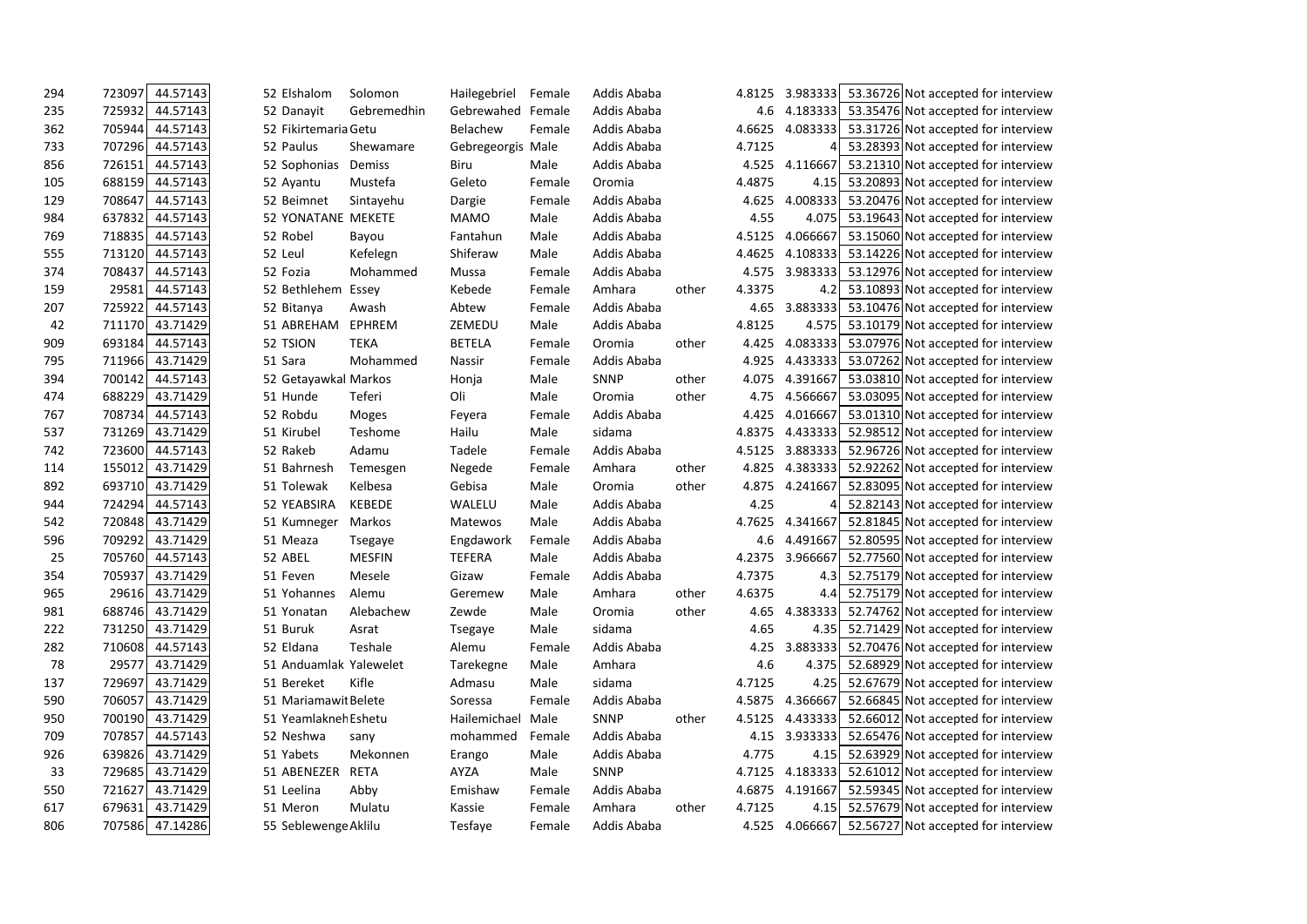| 357 | 43.71429<br>717867 | 51 FEYSAIL               | <b>JEMAL</b>           | <b>MOHAMMED Male</b>    |        | Addis Ababa |       | 4.6625 | 4.108333 | 52.48512 Not accepted for interview                |
|-----|--------------------|--------------------------|------------------------|-------------------------|--------|-------------|-------|--------|----------|----------------------------------------------------|
| 338 | 703389<br>43.71429 | 51 Eyuel                 | Dereje                 | Azene                   | Male   | harari      |       | 4.775  | 3.991667 | 52.48095 Not accepted for interview                |
| 99  | 43.71429<br>687651 | 51 Atnaf                 | Tarekegn               | Deressa                 | Male   | Oromia      | other | 4.5375 | 4.2      | 52.45179 Not accepted for interview                |
| 575 | 43.71429<br>706666 | 51 Luba                  | Getnet                 | Tizazu                  | Female | Addis Ababa |       | 4.7    | 4.025    | 52.43929 Not accepted for interview                |
| 971 | 43.71429<br>461129 | 51 YOHANNIS              | <b>BEREKET</b>         | <b>HAYLE YESUS Male</b> |        | Oromia      | other | 4.7    | 4.025    | 52.43929 Not accepted for interview                |
| 833 | 706177<br>43.71429 | 51 Sidrak                | Mitiku                 | Asfaw                   | Male   | Addis Ababa |       | 4.65   | 4.066667 | 52.43095 Not accepted for interview                |
| 373 | 43.71429<br>705951 | 51 Fitsum                | Yoseph                 | Mulushewa               | Male   | Addis Ababa |       | 4.575  | 4.125    | 52.41429 Not accepted for interview                |
| 582 | 43.71429<br>706051 | 51 Mahlet                | Befirdu                | Desta                   | Female | Addis Ababa |       | 4.5125 | 4.166667 | 52.39345 Not accepted for interview                |
| 890 | 43.71429<br>726168 | 51 Tinsae                | Mesele                 | Wako                    | Female | Addis Ababa |       | 4.6875 | 3.966667 | 52.36845 Not accepted for interview                |
| 800 | 43.71429<br>724717 | 51 Saron                 | Tewoldebirhan          | Woldegerima Female      |        | Addis Ababa |       | 4.55   |          | 4.008333 52.27262 Not accepted for interview       |
| 947 | 693193<br>43.71429 | 51 YEABSRA               | <b>DEREJE</b>          | WOSSENE                 | Male   | Oromia      | other | 4.375  |          | 4.183333 52.27262 Not accepted for interview       |
| 824 | 705081<br>43.71429 | 51 Semhal                | Kidane                 | Berhe                   | Female | Addis Ababa |       | 4.4875 | 4.058333 | 52.26012 Not accepted for interview                |
| 332 | 43.71429<br>705921 | 51 Eyob                  | Kassaye                | Bereda                  | Male   | Addis Ababa |       | 4.3625 | 4.175    | 52.25179 Not accepted for interview                |
| 970 | 43.71429<br>629431 | 51 Yohannes              | Yirsaw                 | Negash                  | Male   | Addis Ababa |       | 4.55   | 3.983333 | 52.24762 Not accepted for interview                |
| 452 | 43.71429<br>688674 | 51 Henok                 | Mussema                | Kedir                   | Male   | Oromia      | other | 4.25   | 4.241667 | 52.20595 Not accepted for interview                |
| 36  | 715029<br>43.71429 | 51 ABENEZER              | <b>BEZABHE</b>         | <b>MAMO</b>             | Male   | Addis Ababa |       | 4.4    | 4.083333 | 52.19762 Not accepted for interview                |
| 465 | 636304<br>43.71429 | 51 Hiwot                 | Tewodros               | Tadese                  | Female | Addis Ababa |       | 4.6375 | 3.841667 | 52.19345 Not accepted for interview                |
| 852 | 43.71429<br>632696 | 51 soliyana              | kewani                 | Abrha                   | Female | Addis Ababa |       | 4.425  | 4.041667 | 52.18095 Not accepted for interview                |
| 986 | 707594<br>43.71429 | 51 Yonathan              | Alula                  | Mamo                    | Male   | Addis Ababa |       | 4.475  | 3.958333 | 52.14762 Not accepted for interview                |
| 311 | 42.85714<br>728986 | 50 Ephrem                | Kebede                 | Kuma                    | Male   | SNNP        | other | 4.775  |          | 4.45 52.08214 Not accepted for interview           |
| 254 | 43.71429<br>728753 | 51 Diborah               | Elias                  | Womago                  | Female | sidama      |       | 4.125  | 4.216667 | 52.05595 Not accepted for interview                |
| 327 | 704974<br>43.71429 | 51 Eyasu                 | Mekonen                | Abebe                   | Male   | Addis Ababa |       | 4.275  | 4.058333 | 52.04762 Not accepted for interview                |
| 581 | 42.85714<br>706050 | 50 Mahlet                | Asrat                  | Tefera                  | Female | Addis Ababa |       | 4.8625 | 4.325    | 52.04464 Not accepted for interview                |
| 10  | 42.85714<br>625519 | 50 Abdulselam Abdurehman |                        | Hussen                  | Female | Addis Ababa |       | 4.6625 | 4.508333 | 52.02798 Not accepted for interview                |
| 165 | 38027<br>42.85714  | 50 Bezawit               | Ayalneh                | Asfaw                   | Female | Amhara      | other | 4.8375 |          | 4.333333 52.02798 Not accepted for interview       |
| 549 | 700153<br>42.85714 | 50 Leabnat               | Z.                     | Belay                   | Female | SNNP        | other | 4.7625 |          | 4.408333 52.02798 Not accepted for interview       |
| 365 | 42.85714<br>712631 | 50 Filimon               | Berhane                | Keleta                  | Male   | Addis Ababa |       | 4.675  | 4.491667 | 52.02381 Not accepted for interview                |
| 546 | 42.85714<br>632667 | 50 LAMROT                | <b>SHIMELS</b>         | <b>GURARA</b>           | Female | Addis Ababa |       | 4.75   | 4.416667 | 52.02381 Not accepted for interview                |
| 876 | 43.71429<br>706189 | 51 TATETI                | <b>EPHREM</b>          | <b>KITILA</b>           | Female | Addis Ababa |       | 4.4125 | 3.891667 | 52.01845 Not accepted for interview                |
| 673 | 43.71429<br>21111  | 51 Nahom                 | Anteneh                | Tilahun                 | Male   | Amhara      | other | 4.3    |          | 52.01429 Not accepted for interview                |
| 84  | 714392<br>42.85714 | 50 Aregawi               | Fikre                  | Abebe                   | Male   | Addis Ababa |       | 4.6625 |          | 4.458333 51.97798 Not accepted for interview       |
| 376 | 691918<br>42.85714 | 50 Gadisa                | Tamirat                | Legesse                 | Male   | Oromia      | other | 4.75   |          | 4.35 51.95714 Not accepted for interview           |
| 627 | 29600<br>43.71429  | 51 Meseret               | bizuayehu              | alemu                   |        | amhara      |       | 4.25   |          | 3.975 51.93929 Not accepted for interview          |
| 723 | 708163<br>42.85714 | 50 Nuredin               |                        | Mohammed                | Male   | Addis Ababa |       | 4.8    |          | 4.266667 51.92381 Not accepted for interview       |
| 750 | 708508<br>43.71429 | 51 Rediet                | Dereje                 | Worku                   | Female | Addis Ababa |       | 4.275  |          | 3.925   51.91429 Not accepted for interview        |
| 343 | 728769<br>43.71429 | 51 Fasika                | Passover               | Kejella                 | Female | sidama      |       | 4.125  |          | 4.058333 51.89762 Not accepted for interview       |
| 258 | 42.85714<br>719438 | 50 Durete                | Geremew                | Garje                   | Female | Addis Ababa |       | 4.8625 |          | 4.175 51.89464 Not accepted for interview          |
| 676 | 688275<br>42.85714 | 50 Naol                  | Aboma                  | Tiki                    | Male   | Oromia      |       | 4.5125 |          | 4.525   51.89464 Not accepted for interview        |
| 208 | 42.85714<br>700128 | 50 Bitsit                | Berhanu                | Goa                     | Female | <b>SNNP</b> | other | 4.5875 |          | 4.441667 51.88631 Not accepted for interview       |
| 675 | 43.71429<br>689040 | 51 Nanati                | Meseret                | <b>Tigre</b>            | Female | Oromia      | other | 4.2875 |          | 3.883333 51.88512 Not accepted for interview       |
| 325 | 688200<br>42.85714 | 50 Etsubdink             | Have no middle n Abebe |                         | Female | Oromia      | other | 4.6625 |          | 4.358333 51.87798 Not accepted for interview       |
| 636 | 692326<br>42.85714 | 50 Mihirtab              | Hiskiyas               | Teshome                 | Male   | Addis Ababa |       |        |          | 4.775 4.233333 51.86548 Not accepted for interview |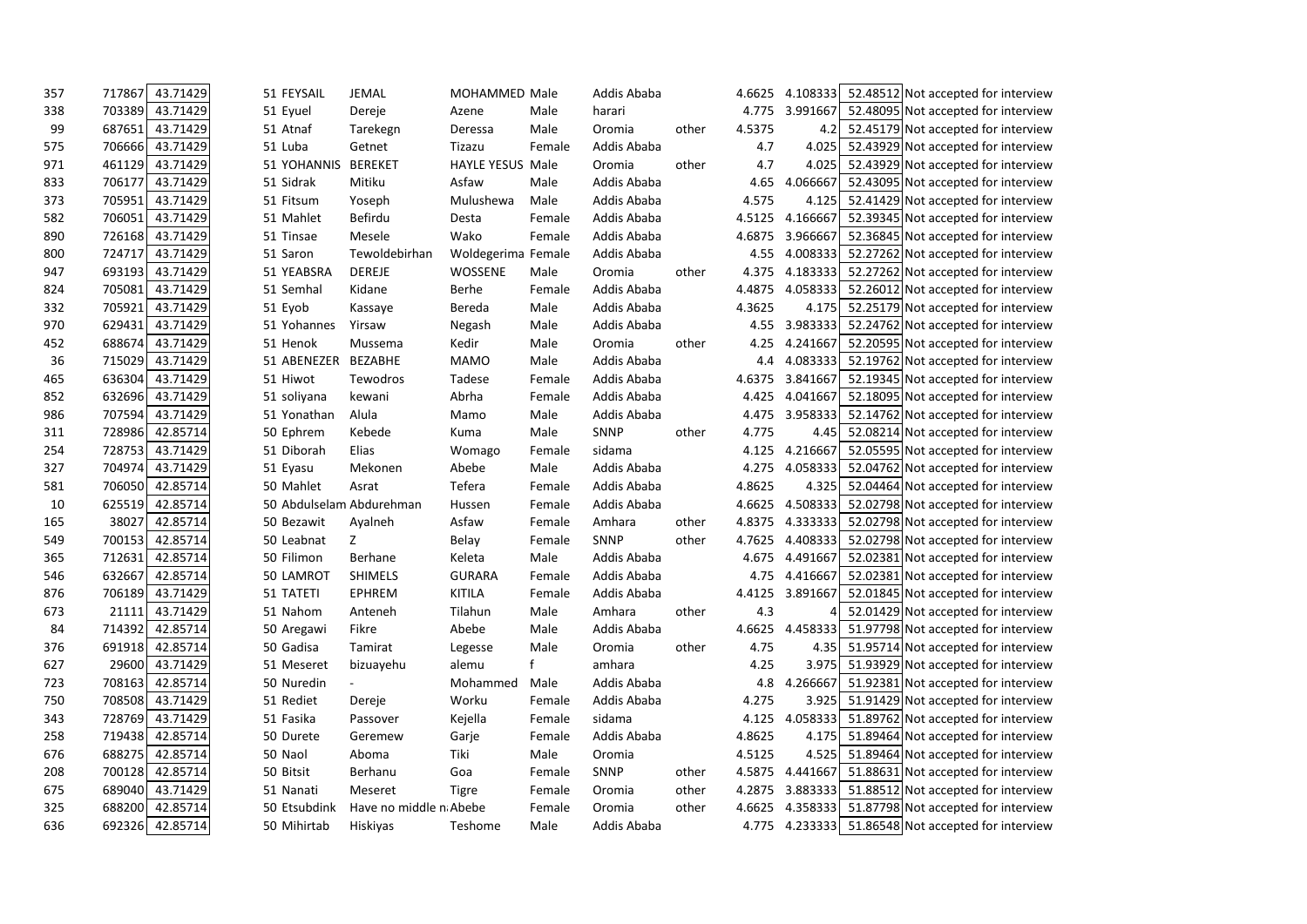| 972 | 42.85714<br>133748 | 50 Yohans              | Wondater        | Sisay                     | Male   | Amhara      | other | 4.75   | 4.25     | 51.85714 Not accepted for interview          |
|-----|--------------------|------------------------|-----------------|---------------------------|--------|-------------|-------|--------|----------|----------------------------------------------|
| 363 | 710988<br>42.85714 | 50 Fikre               | Yohannes        | Habtemichael Male         |        | Addis Ababa |       | 4.6875 | 4.291667 | 51.83631 Not accepted for interview          |
| 752 | 706146<br>43.71429 | 51 Rediet              | Yemane          | Amare                     | Female | Addis Ababa |       | 4.225  | 3.875    | 51.81429 Not accepted for interview          |
| 125 | 705817<br>42.85714 | 50 Beimnet             | Ashebir         | Gutema                    | Female | Addis Ababa |       | 4.75   | 4.2      | 51.80714 Not accepted for interview          |
| 994 | 209349<br>42.85714 | 50 Yosef               | Zegeye          | Tesfahun                  | Male   | Oromia      |       | 4.8    | 4.141667 | 51.79881 Not accepted for interview          |
| 85  | 42.85714<br>717244 | 50 Arsema              | Fikre           | Lambebo                   | Female | Addis Ababa |       | 4.7    |          | 4.233333 51.79048 Not accepted for interview |
| 95  | 42.85714<br>711901 | 50 Asma                | Ahmed           | Mohammed                  | Female | Addis Ababa |       | 4.8375 |          | 4.083333 51.77798 Not accepted for interview |
| 604 | 706063<br>42.85714 | 50 Meklit              | Asrat           | Tefera                    | Female | Addis Ababa |       | 4.825  |          | 4.066667 51.74881 Not accepted for interview |
| 813 | 711792<br>42.85714 | 50 Selamawit           | Kassaye         | Lemma                     | Female | Addis Ababa |       | 4.6125 |          | 4.266667 51.73631 Not accepted for interview |
| 829 | 700176<br>42.85714 | 50 Shalom              | Alena           | Lencha                    | Female | <b>SNNP</b> |       | 4.4    |          | 4.475 51.73214 Not accepted for interview    |
| 925 | 119699<br>42.85714 | 50 WUDE                | <b>DOSEGNAW</b> | <b>GEBRETSADIK Female</b> |        | Amhara      | other | 4.6625 |          | 4.183333 51.70298 Not accepted for interview |
| 413 | 42.85714<br>711231 | 50 Haileyesuse Solomon |                 | Ayele                     | Male   | Addis Ababa |       | 4.7625 |          | 4.075 51.69464 Not accepted for interview    |
| 705 | 707584<br>42.85714 | 50 Nebiyou             | Abiyot          | Belachew                  | Male   | Addis Ababa |       | 4.6625 |          | 4.175 51.69464 Not accepted for interview    |
| 679 | 688015<br>42.85714 | 50 Naol                | Daba            | Mulleta                   | Male   | Oromia      | other | 4.75   | 4.066667 | 51.67381 Not accepted for interview          |
| 62  | 688147<br>42.85714 | 50 Alazar              | Adugna          | Negash                    | Male   | Oromia      | other | 4.475  |          | 4.333333 51.66548 Not accepted for interview |
| 796 | 693156<br>42.85714 | 50 SARA                | AKMEL           | <b>HASSEN</b>             | Female | Oromia      | other | 4.5875 |          | 4.216667 51.66131 Not accepted for interview |
| 383 | 42.85714<br>687720 | 50 Gedion              | Eskinder        | Shewa                     | Male   | Oromia      | other | 4.4    | 4.391667 | 51.64881 Not accepted for interview          |
| 469 | 42.85714<br>709888 | 50 Honey               | Gero            | Gebre                     | Female | Addis Ababa |       | 4.8    |          | 3.941667 51.59881 Not accepted for interview |
| 937 | 708040<br>42.85714 | 50 yasmin              | sheref          | kedir                     | Female | Addis Ababa |       | 4.65   |          | 4.083333 51.59048 Not accepted for interview |
| 334 | 526330<br>42.85714 | 50 EYOBED              | ABREHAM         | <b>BENTI</b>              | Male   | SNNP        |       | 4.7    |          | 4.025 51.58214 Not accepted for interview    |
| 748 | 714503<br>42.85714 | 50 Rediet              | Seleshi         | <b>Tsega</b>              | Female | Addis Ababa |       | 4.6375 |          | 4.066667 51.56131 Not accepted for interview |
| 696 | 42.85714<br>714034 | 50 Natnael             | Worku           | Nemeta                    | Male   | Addis Ababa |       | 4.65   | 4.016667 | 51.52381 Not accepted for interview          |
| 265 | 705893<br>42.85714 | 50 Eden                | Mengesha        | Erbeto                    | Female | Addis Ababa |       | 4.5625 | 4.1      | 51.51964 Not accepted for interview          |
| 192 | 161810<br>42.85714 | 50 Biruk               | Dawit           | Simur                     | Male   | Amhara      | other | 4.5    | 4.091667 | 51.44881 Not accepted for interview          |
| 625 | 649083<br>42.85714 | 50 meseret             | gebru           | brhane                    | Female | Addis Ababa |       | 4.45   | 4.141667 | 51.44881 Not accepted for interview          |
| 990 | 525476<br>42.85714 | 50 Yordanos            | Kidane          | Tesfaye                   | Female | SNNP        |       | 4.7    |          | 3.891667 51.44881 Not accepted for interview |
| 141 | 42.85714<br>645188 | 50 Besufkad            | Mekonnen        | Mulugeta                  | Male   | Addis Ababa |       | 4.6    | 3.975    | 51.43214 Not accepted for interview          |
| 372 | 705950<br>42.85714 | 50 Fitsum              | Desta           | Asmelash                  | Male   | Addis Ababa |       | 4.35   | 4.2      | 51.40714 Not accepted for interview          |
| 690 | 708159<br>42.85714 | 50 Nathnael            | Alemu           | Solomon                   | Male   | Addis Ababa |       | 4.5    | 4.016667 | 51.37381 Not accepted for interview          |
| 837 | 632695<br>42.85714 | 50 siham               | mohammed        | hassen                    | Female | Addis Ababa |       | 4.425  |          | 4.075 51.35714 Not accepted for interview    |
| 226 | 719429<br>42.85714 | 50 Christina           | Asgele          | Gebremariam Female        |        | Addis Ababa |       | 4.65   |          | 3.833333 51.34048 Not accepted for interview |
| 731 | 707858<br>42.85714 | 50 Omer                | Abdurezak       | Maruf                     | Male   | Addis Ababa |       | 4.3375 |          | 4.058333 51.25298 Not accepted for interview |
| 759 | 693143<br>42.85714 | 50 Reyan               | Ahmed           | Hussien                   | Male   | Oromia      | other | 4.4375 |          | 3.958333 51.25298 Not accepted for interview |
| 787 | 715136<br>42.85714 | 50 Samrawit            | Sisay           | Getaneh                   | Female | Addis Ababa |       | 4.3625 |          | 4.016667 51.23631 Not accepted for interview |
| 29  | 634481<br>42.00000 | 49 Abenezer            | Ayele           | Gebre                     | Male   | Addis Ababa |       | 4.8375 |          | 4.391667 51.22917 Not accepted for interview |
| 439 | 705974<br>42.00000 | 49 Haymanot            | Fikru           | Hailu                     | Female | Addis Ababa |       | 4.7875 |          | 4.433333 51.22083 Not accepted for interview |
| 928 | 42.85714<br>632699 | 50 Yanet               | Million         | Abebe                     | Female | Addis Ababa |       | 4.1875 |          | 4.158333 51.20298 Not accepted for interview |
| 317 | 209300<br>42.00000 | 49 Esmael              | Aliyi           | Uta                       | Male   | Oromia      | other | 4.95   |          | 4.25 51.20000 Not accepted for interview     |
| 792 | 528867<br>42.00000 | 49 Samuel              | Beharu          | Mecha                     | Male   | SNNP        | other | 4.9375 |          | 4.241667 51.17917 Not accepted for interview |
| 442 | 715083<br>42.85714 | 50 Hayou               | Lemessa         | Ayana                     | Male   | Addis Ababa |       | 4.2875 |          | 4.033333 51.17798 Not accepted for interview |
| 266 | 728756<br>42.85714 | 50 EDEN                | LIJALEM         | ZELEKE                    | Female | Addis Ababa |       | 4.225  |          | 4.058333 51.14048 Not accepted for interview |
| 784 | 626308<br>42.00000 | 49 Samrawit            | Dawit           | Mengstu                   | Female | Addis Ababa |       | 4.775  |          | 4.325 51.10000 Not accepted for interview    |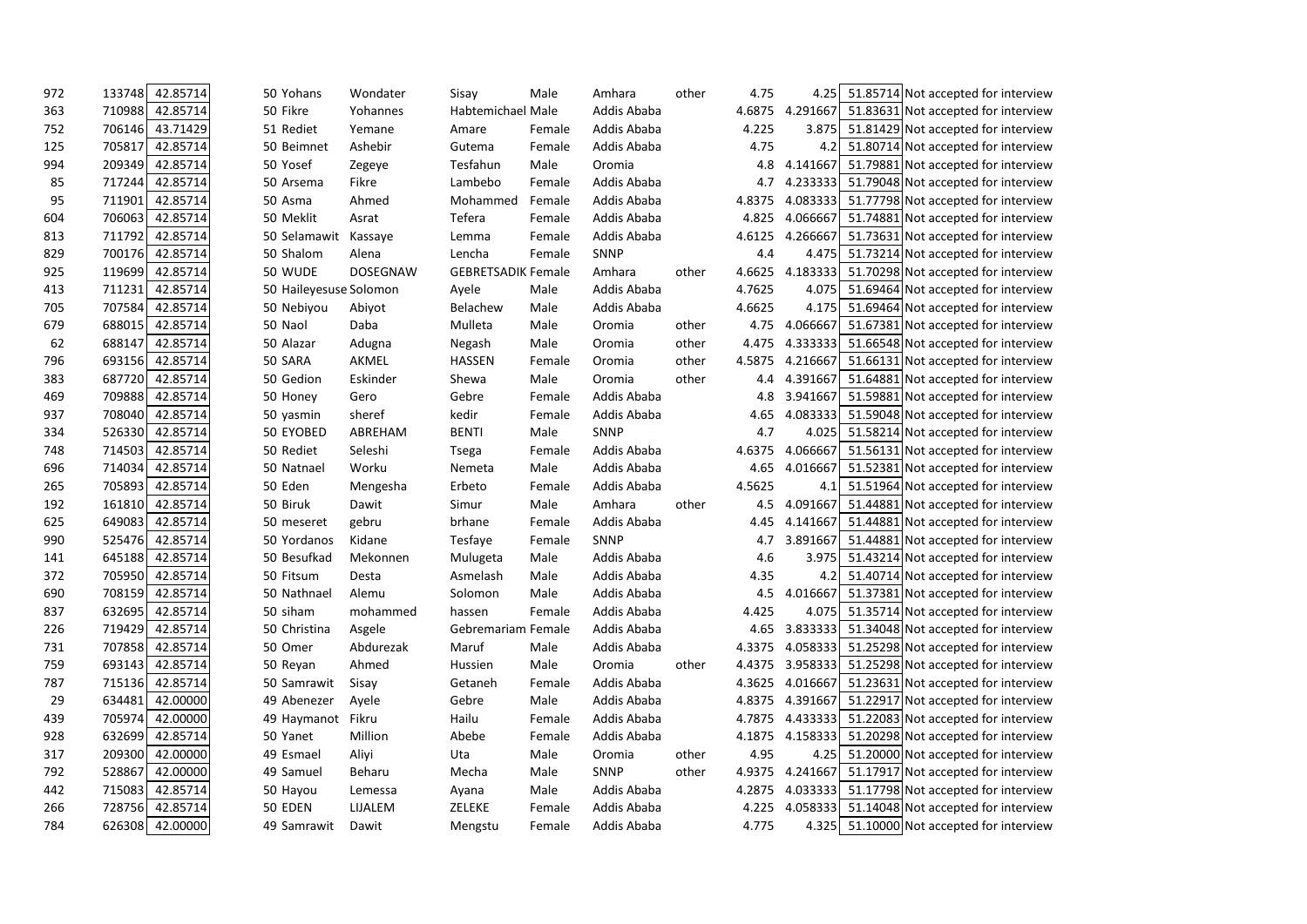| 147  | 42.00000<br>717274 | 49 BETHEL                  | <b>KIFLU</b>   | <b>ASSEFA</b>      | Female | Addis Ababa |       | 4.675  | 4.383333 | 51.05833 Not accepted for interview          |
|------|--------------------|----------------------------|----------------|--------------------|--------|-------------|-------|--------|----------|----------------------------------------------|
| 110  | 723040<br>42.00000 | 49 Ayub                    | Sufiane        | Bedru              | Male   | Addis Ababa |       | 4.75   | 4.291667 | 51.04167 Not accepted for interview          |
| 454  | 715086<br>42.85714 | 50 Hermela                 | Aklilu         | <b>Bogale</b>      | Female | Addis Ababa |       | 4.1    | 4.058333 | 51.01548 Not accepted for interview          |
| 92   | 688155<br>42.00000 | 49 Ashenafi                | Esayas         | Debela             | Male   | Oromia      |       | 4.5625 | 4.408333 | 50.97083 Not accepted for interview          |
| 888  | 705534<br>42.00000 | 49 Tinbite                 | Ermias         | Ambaye             | Female | Addis Ababa |       | 4.8    | 4.166667 | 50.96667 Not accepted for interview          |
| 501  | 135904<br>42.00000 | 49 KALEAB                  | <b>BAHTA</b>   | DEBRU              | Male   | Amhara      |       | 4.65   | 4.308333 | 50.95833 Not accepted for interview          |
| 908  | 720249<br>42.00000 | 49 Tsion                   | Tesfaye        | <b>Balemual</b>    | Female | Addis Ababa |       | 4.775  | 4.158333 | 50.93333 Not accepted for interview          |
| 466  | 708695<br>42.85714 | 50 Hiyab                   | Seifu          | Abate              | Female | Addis Ababa |       | 4.1875 | 3.883333 | 50.92798 Not accepted for interview          |
| 213  | 705863<br>42.85714 | 50 Blen                    | Jemal          | Abdela             | Female | Addis Ababa |       | 4.1    | 3.966667 | 50.92381 Not accepted for interview          |
| 473  | 691746<br>42.00000 | 49 Hundara                 | Adamu          | Sekata             | Male   | Oromia      | other | 4.6875 | 4.233333 | 50.92083 Not accepted for interview          |
| 785  | 691320<br>42.00000 | 49 samrawit                | Amare          | Gidyelew           | Female | Oromia      | other | 4.775  | 4.125    | 50.90000 Not accepted for interview          |
| 775  | 427234<br>42.00000 | 49 Ruhama                  | Solomon        | Tadesse            | Female | Oromia      | other | 4.7375 | 4.141667 | 50.87917 Not accepted for interview          |
| 678  | 461030<br>42.00000 | 49 Naol                    | Gezahegne      | Getachew           | Male   | Oromia      | other | 4.725  | 4.116667 | 50.84167 Not accepted for interview          |
| 202  | 42.00000<br>135657 | 49 Bisrat                  | Engida         | Mandefro           | Male   | Amhara      |       | 4.725  | 4.108333 | 50.83333 Not accepted for interview          |
| 946  | 632701<br>42.00000 | 49 Yeabsra                 | Alemayehu      | Woldemeskel Female |        | Addis Ababa |       | 4.55   | 4.266667 | 50.81667 Not accepted for interview          |
| 161  | 29582<br>42.00000  | 49 Betremariar Yihenew     |                | <b>Belay</b>       | Male   | Amhara      | other | 4.5375 | 4.266667 | 50.80417 Not accepted for interview          |
| 798  | 724716<br>42.00000 | 49 Saron                   | Abebe          | Demisu             | Female | Addis Ababa |       | 4.6375 | 4.158333 | 50.79583 Not accepted for interview          |
| 389  | 683417<br>42.00000 | 49 Gemechu                 | Gebisa         | Kunbi              | Male   | Oromia      | other | 4.6875 | 4.1      | 50.78750 Not accepted for interview          |
| 408  | 703395<br>42.00000 | 49 Hailegebriel Bizuneh    |                | Mamo               | Male   | Diredawa    |       | 4.75   | 4.033333 | 50.78333 Not accepted for interview          |
| 713  | 713625<br>42.00000 | 49 Niemet                  | Bahru          | Seman              | Female | Addis Ababa |       | 4.875  | 3.908333 | 50.78333 Not accepted for interview          |
| 43   | 114117<br>42.00000 | 49 ABREHAM                 | <b>MEKURIA</b> | <b>DIRESE</b>      | Male   | Amhara      | other | 4.625  | 4.15     | 50.77500 Not accepted for interview          |
| 802  | 42.00000<br>626318 | 49 Sebah                   | Alewi          | <b>Bedewi</b>      | Female | Addis Ababa |       | 4.6    | 4.15     | 50.75000 Not accepted for interview          |
| 720  | 723235<br>42.00000 | <b>49 NUHAMIN</b>          | <b>BELETE</b>  | <b>MERSO</b>       | Female | Addis Ababa |       | 4.5875 | 4.158333 | 50.74583 Not accepted for interview          |
| 980  | 700193<br>42.00000 | 49 Yonatan                 | Lewetegn       | Hassen             | Male   | SNNP        |       | 4.275  | 4.458333 | 50.73333 Not accepted for interview          |
| 409  | 35302<br>42.00000  | 49 Hailegeorgis Girmamoges |                | Yitayew            | Male   | Amhara      | other | 4.7125 | 4.016667 | 50.72917 Not accepted for interview          |
| 387  | 728775<br>42.00000 | 49 Gemechis                | Girma          | Abera              | Male   | sidama      |       | 4.35   | 4.370833 | 50.72083 Not accepted for interview          |
| 127  | 42.00000<br>120300 | 49 beimnet                 | leulseged      | nigatu             | Female | Amhara      | other | 4.625  | 4.075    | 50.70000 Not accepted for interview          |
| 468  | 42.00000<br>693446 | 49 Honey                   | Erssido        | Lendebo            | Female | Oromia      |       | 4.725  | 3.975    | 50.70000 Not accepted for interview          |
| 867  | 42.00000<br>711058 | 49 Surafel                 | Wondmagegn     | Techan             | Male   | Addis Ababa |       | 4.55   | 4.141667 | 50.69167 Not accepted for interview          |
| 765  | 714507<br>42.00000 | 49 Rihana                  | Ahmed          | Yasin              | Female | Addis Ababa |       | 4.6625 | 4.025    | 50.68750 Not accepted for interview          |
| 203  | 643457<br>42.00000 | 49 Bisrat                  | Mezgebu        | Korssa             | Male   | Addis Ababa |       | 4.6125 | 4.066667 | 50.67917 Not accepted for interview          |
| 508  | 42.00000<br>693451 | 49 Kalkidan                | Genene         | Seyoum             | Female | Oromia      | other | 4.65   | 4.016667 | 50.66667 Not accepted for interview          |
| 703  | 725656<br>42.00000 | 49 Nebil                   | Elias          | Mohammed           | Male   | Addis Ababa |       | 4.575  | 4.075    | 50.65000 Not accepted for interview          |
| 740  | 643736 42.00000    | 49 Rahma                   | Abrar          | Adeba              | Female | Addis Ababa |       | 4.7    | 3.933333 | 50.63333 Not accepted for interview          |
| 1007 | 706268<br>42.00000 | 49 Zikretsion              | Mengistu       | Kefale             | Female | Addis Ababa |       | 4.575  |          | 4.041667 50.61667 Not accepted for interview |
| 803  | 526748<br>42.00000 | 49 SEBIH                   | ABDULBER       | SEID               | Male   | SNNP        |       | 4.55   | 4.058333 | 50.60833 Not accepted for interview          |
| 814  | 29610 42.00000     | 49 Selamawit Admas         |                | Ayalew             | Female | Amhara      | other | 4.3625 |          | 4.241667 50.60417 Not accepted for interview |
| 496  | 700146<br>42.00000 | 49 Julia                   | D              | Mojja              | Female | SNNP        | other | 4.1125 | 4.475    | 50.58750 Not accepted for interview          |
| 116  | 42.00000<br>721718 | 49 Barkot                  | Amdemichael    | Menkir             | Female | Addis Ababa |       | 4.625  |          | 3.95 50.57500 Not accepted for interview     |
| 905  | 706204<br>42.00000 | 49 Tsinat                  | Mekonnen       | Teferi             | Female | Addis Ababa |       | 4.5625 | 3.991667 | 50.55417 Not accepted for interview          |
| 556  | 119453<br>42.00000 | 49 Leul                    | Ayele          | Eshetu             | Male   | Amhara      | other | 4.525  |          | 4.025 50.55000 Not accepted for interview    |
| 932  | 633998 42.00000    | 49 Yared                   | Alemayehu      | Meshesha           | Male   | Addis Ababa |       | 4.5375 |          | 4.008333 50.54583 Not accepted for interview |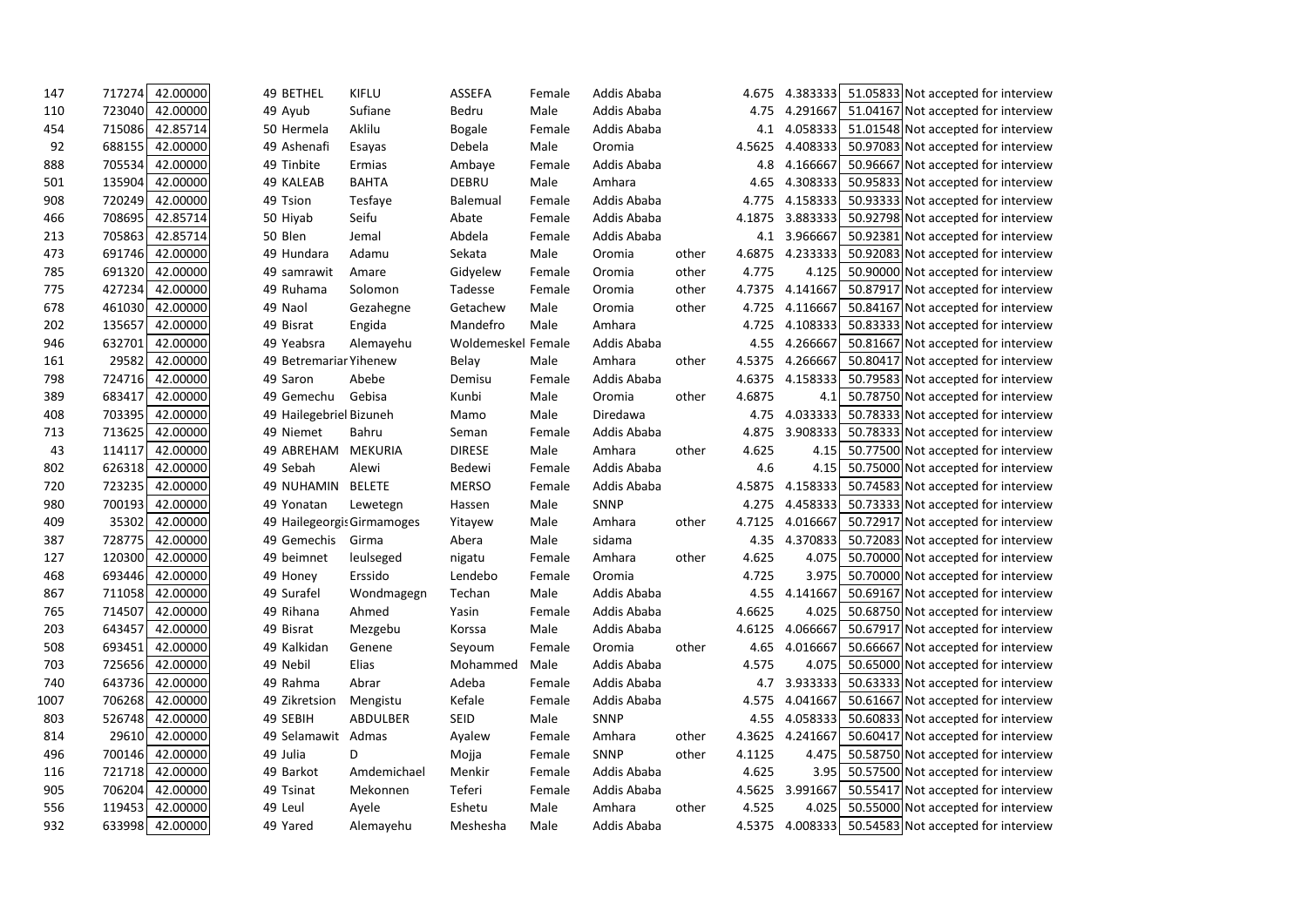| 60  | 437815          | 42.00000 | 49 Akewak             | Berhanu       | Dibaba             | Male   | Addis Ababa |       | 4.475  | 4.05            | 50.52500 Not accepted for interview          |  |
|-----|-----------------|----------|-----------------------|---------------|--------------------|--------|-------------|-------|--------|-----------------|----------------------------------------------|--|
| 464 | 704590          | 42.00000 | 49 Hiwot              | Abebaw        | Tamir              | Female | Addis Ababa |       | 4.625  | 3.891667        | 50.51667 Not accepted for interview          |  |
| 747 | 130779          | 42.00000 | 49 Rediet             | Degefa        | Shigute            | Female | Amhara      |       | 4.3875 | 4.114167        | 50.50167 Not accepted for interview          |  |
| 846 | 714518          | 42.00000 | 49 Sitra              | Mohammed      | Ahmed              | Female | Addis Ababa |       | 4.525  | 3.975           | 50.50000 Not accepted for interview          |  |
| 236 | 704955          | 42.00000 | 49 Danayit            | Kifle         | Gibrede            | Female | Addis Ababa |       | 4.3625 | 4.108333        | 50.47083 Not accepted for interview          |  |
| 497 | 692027          | 42.00000 | 49 Jweriya            | <b>Beshir</b> | Hiyar              | Female | Oromia      | other | 4.45   | 3.958333        | 50.40833 Not accepted for interview          |  |
| 871 | 706188          | 42.00000 | 49 Tadiwos            | Adane         | Andargie           | Male   | Addis Ababa |       | 4.3875 | 4.008333        | 50.39583 Not accepted for interview          |  |
| 157 | 692024          | 42.00000 | 49 Bethelhem          | Eshetu        | Tadelle            | Female | Oromia      | other | 4.4625 | 3.925           | 50.38750 Not accepted for interview          |  |
| 859 | 35653           | 42.00000 | 49 Sosina             | Feseha        | Bekalu             | Female | Amhara      | other | 4.55   | 3.833333        | 50.38333 Not accepted for interview          |  |
| 571 | 715102          | 42.00000 | 49 Liza               | Mebratu       | Aychiluhem         | Female | Addis Ababa |       | 4.3125 | 4.05            | 50.36250 Not accepted for interview          |  |
| 914 | 705093          | 42.00000 | 49 Tsion              | Bizuayehu     | Digafe             | Female | Addis Ababa |       |        | 4.4375 3.916667 | 50.35417 Not accepted for interview          |  |
| 300 | 629403          | 41.14286 | 48 Emran              | Kamil         | Husen              | Male   | Addis Ababa |       | 4.75   | 4.441667        | 50.33452 Not accepted for interview          |  |
| 330 | 687704          | 42.00000 | 49 Eyerusalem -       |               | Amsalu             | Female | Oromia      | other | 4.45   | 3.883333        | 50.33333 Not accepted for interview          |  |
| 906 | 688305          | 42.00000 | 49 TSINAT             | <b>DINKU</b>  | ZEWDIE             | Female | Oromia      | other | 4.3625 | 3.958333        | 50.32083 Not accepted for interview          |  |
| 15  | 701905          | 41.14286 | 48 Abdurehim Jemal    |               | Hussen             | Male   | <b>SNNP</b> | other | 4.825  | 4.333333        | 50.30119 Not accepted for interview          |  |
| 233 | 135671          | 42.00000 | 49 Dagmawi            | Behailu       | Demeke             | Male   | Amhara      | other | 4.3375 | 3.958333        | 50.29583 Not accepted for interview          |  |
| 663 | 679196          | 42.00000 | 49 Muhammec Ahmed     |               | Ibrahim            | Male   | Amhara      | other | 4.225  | 4.066667        | 50.29167 Not accepted for interview          |  |
| 215 | 723071          | 42.00000 | 49 Blen               | Tesfaye       | Demelash           | Female | Addis Ababa |       | 4.375  | 3.891667        | 50.26667 Not accepted for interview          |  |
| 135 | 720071          | 41.14286 | 48 bereket            | mengaw        | demile             | Male   | Addis Ababa |       | 4.775  | 4.333333        | 50.25119 Not accepted for interview          |  |
| 602 | 707580          | 42.00000 | 49 Mekdelawit Kassaye |               | Wasihun            | Female | Addis Ababa |       | 4.375  | 3.858333        | 50.23333 Not accepted for interview          |  |
| 506 | 687347          | 41.14286 | 48 KALKIDAN           | BALCHA        | <b>CHUKALA</b>     | Female | Oromia      | other | 4.725  | 4.358333        | 50.22619 Not accepted for interview          |  |
| 486 | 715092          | 42.00000 | 49 Imran              | Abdulkhalik   | Reshid             | Male   | Addis Ababa |       | 4.1    | 4.125           | 50.22500 Not accepted for interview          |  |
| 440 | 32858           | 41.14286 | 48 Haymanot           | Abebe         | Yihunie            | Female | Amhara      | other | 4.7375 | 4.316667        | 50.19702 Not accepted for interview          |  |
| 670 | 688271          | 41.14286 | 48 Nahil              | <b>Bona</b>   | Tuji               | Male   | Oromia      |       | 4.625  | 4.425           | 50.19286 Not accepted for interview          |  |
| 136 | 697270          | 41.14286 | 48 Bereket            | Wondimu       | Dinku              | Male   | <b>SNNP</b> | other | 4.7375 | 4.275           | 50.15536 Not accepted for interview          |  |
| 897 | 731293          | 42.00000 | 49 Tsedey             | Mesfin        | Aynalem            | Female | sidama      |       | 4.15   |                 | 50.15000 Not accepted for interview          |  |
| 77  | 688152          | 41.14286 | 48 Andualem           | Solomon       | Legesse            | Male   | Oromia      | other | 4.525  | 4.458333        | 50.12619 Not accepted for interview          |  |
| 353 | 718752          | 41.14286 | 48 Feven              | Mekonnen      | Kassaye            | Female | Addis Ababa |       | 4.5    | 4.475           | 50.11786 Not accepted for interview          |  |
| 711 | 713624          | 41.14286 | 48 Newal              | Yimam         | <b>Birru</b>       | Female | Addis Ababa |       | 4.8    | 4.175           | 50.11786 Not accepted for interview          |  |
| 148 | 565395          | 41.14286 | 48 Bethel             | Yacob         | Molla              | Female | <b>SNNP</b> |       | 4.65   | 4.316667        | 50.10952 Not accepted for interview          |  |
| 614 | 715109          | 41.14286 | 48 Meron              | Haileyesus    | tekle              | Female | Addis Ababa |       | 4.6625 | 4.3             | 50.10536 Not accepted for interview          |  |
| 435 | 169867          | 41.14286 | 48 Hayat              | Mohammed      | Assen              | Female | Amhara      | other | 4.6625 | 4.278333        | 50.08369 Not accepted for interview          |  |
| 309 | 714426          | 42.00000 | 49 Entisar            | Awol          | Sabir              | Female | Addis Ababa |       | 4.2125 | 3.866667        | 50.07917 Not accepted for interview          |  |
| 451 | 633525          | 41.14286 | 48 Henok              | Shiferaw      | Gebresilassie Male |        | Addis Ababa |       | 4.6375 | 4.275           | 50.05536 Not accepted for interview          |  |
| 248 | 688187          | 41.14286 | 48 Debel              | Bekele        | Shifera            | Male   | Oromia      | other | 4.525  | 4.35            | 50.01786 Not accepted for interview          |  |
| 185 | 197618          | 41.14286 | 48 Biruk              | Shimelis      | <b>Bekele</b>      | Male   | Oromia      | other | 4.5375 | 4.316667        | 49.99702 Not accepted for interview          |  |
| 22  | 708362 41.14286 |          | 48 Abel               | Argeta        | Assegie            | Male   | Addis Ababa |       | 4.6    | 4.25            | 49.99286 Not accepted for interview          |  |
| 448 | 35347           | 42.00000 | 49 Helina             | Daniel        | Assefa             | Female | Amhara      | other | 4.125  | 3.841667        | 49.96667 Not accepted for interview          |  |
| 540 | 688246          | 41.14286 | 48 Kiya               | Debela        | Olika              | Female | Oromia      | other | 4.4375 | 4.366667        | 49.94702 Not accepted for interview          |  |
| 517 | 688237          | 41.14286 | 48 Kena               | Gemeda        | Duguma             | Female | Oromia      | other | 4.4875 | 4.283333        | 49.91369 Not accepted for interview          |  |
| 531 | 723979          | 41.14286 | 48 Kidist             | Assefa        | Beyene             | Female | Addis Ababa |       | 4.85   | 3.916667        | 49.90952 Not accepted for interview          |  |
| 857 | 705532 41.14286 |          | 48 Sosena             | Yonas         | Alemayehu          | Female | Addis Ababa |       | 4.7    |                 | 4.058333 49.90119 Not accepted for interview |  |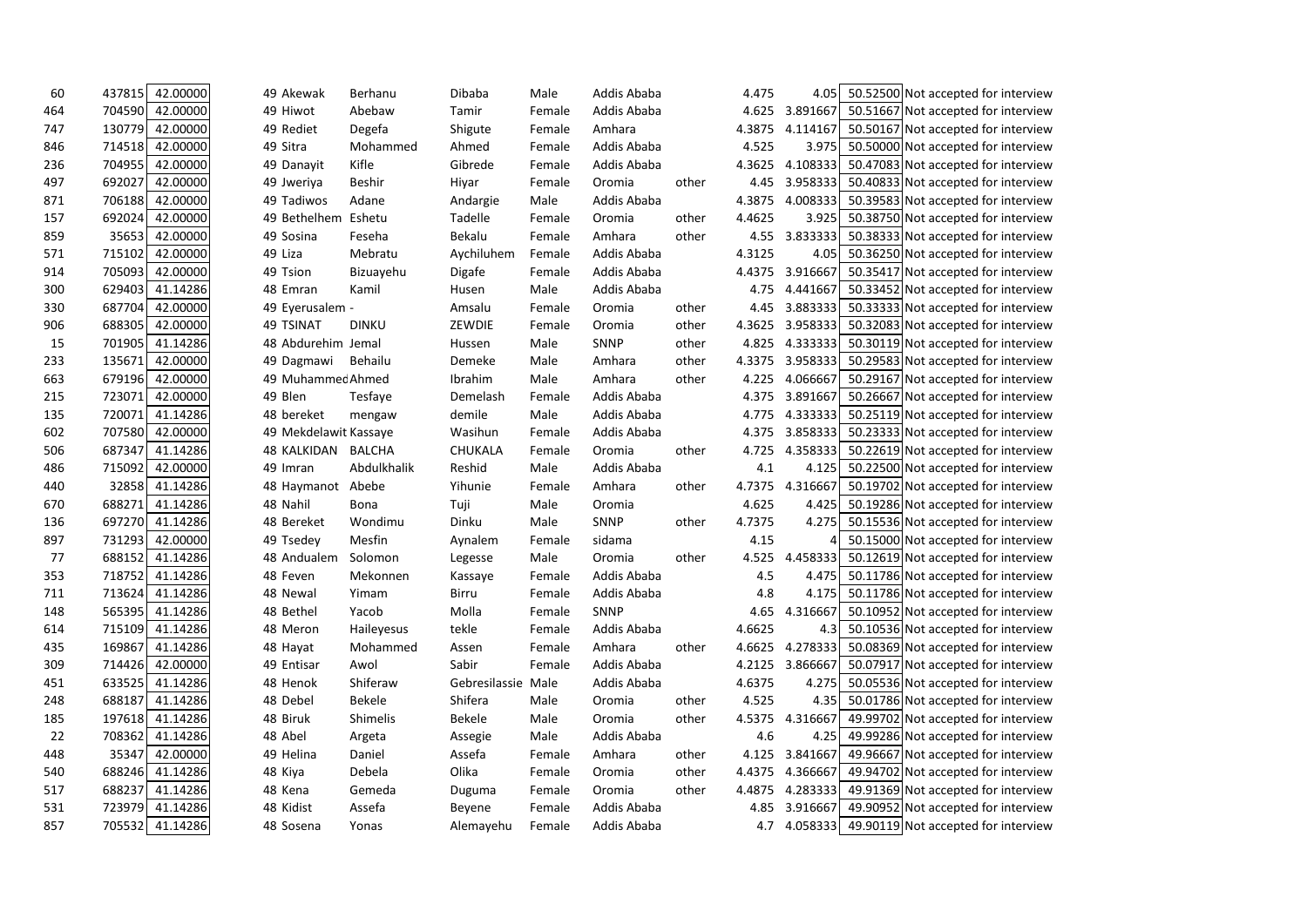| 72  | 41.14286<br>714390 | 48 Amir                | Menu           | Merga          | Male   | Addis Ababa |       | 4.6375 | 4.091667        | 49.87202 Not accepted for interview              |  |
|-----|--------------------|------------------------|----------------|----------------|--------|-------------|-------|--------|-----------------|--------------------------------------------------|--|
| 355 | 723117<br>41.14286 | 48 FEVEN               | <b>YENUS</b>   | <b>HASSEN</b>  | Female | Addis Ababa |       | 4.6    | 4.05            | 49.79286 Not accepted for interview              |  |
| 318 | 705909<br>41.14286 | 48 Essam               | Yimam          | Aragaw         | Male   | Addis Ababa |       | 4.55   | 4.075           | 49.76786 Not accepted for interview              |  |
| 647 | 195982<br>41.14286 | 48 Million             | Nura           | Rebo           | Male   | Oromia      | other | 4.625  | 3.975           | 49.74286 Not accepted for interview              |  |
| 595 | 626095<br>41.14286 | 48 Mati                | Milkessa       | Ensermu        | Male   | Addis Ababa |       | 4.4375 | 4.158333        | 49.73869 Not accepted for interview              |  |
| 458 | 700024<br>41.14286 | 48 Hibst               | Sime           | Manekuleh      | Female | SNNP        |       | 4.575  | 4.016667        | 49.73452 Not accepted for interview              |  |
| 605 | 709769<br>41.14286 | 48 Meklit              | Tamirat        | Rasse          | Female | Addis Ababa |       | 4.65   | 3.933333        | 49.72619 Not accepted for interview              |  |
| 532 | 711007<br>41.14286 | 48 Kidus               | Hailu          | Gebretsadik    | Male   | Addis Ababa |       | 4.4375 | 4.141667        | 49.72202 Not accepted for interview              |  |
| 680 | 41.14286<br>700168 | 48 Nardos              | Daniel         | Didena         | Female | SNNP        | other | 4.2    | 4.375           | 49.71786 Not accepted for interview              |  |
| 827 | 41.14286<br>717961 | 48 Senay               | Tesfaye        | Tafesse        | Male   | Addis Ababa |       | 4.3875 | 4.158333        | 49.68869 Not accepted for interview              |  |
| 52  | 461745<br>41.14286 | 48 Adisu               | Gezahegn       | Chiri          | Male   | Oromia      | other | 4.55   | 3.983333        | 49.67619 Not accepted for interview              |  |
| 702 | 705066<br>41.14286 | 48 Nebeyou             | Musie          | Kiflom         | Male   | Addis Ababa |       | 4.425  | 4.083333        | 49.65119 Not accepted for interview              |  |
| 351 | 41.14286<br>720120 | 48 Ferdaws             | Mohammed       | Hassen         | Female | Addis Ababa |       | 4.525  | 3.966667        | 49.63452 Not accepted for interview              |  |
| 695 | 41.14286<br>687791 | 48 Natnael             | Tamiru         | Birhane        | Male   | Oromia      | other | 4.4375 | 4.041667        | 49.62202 Not accepted for interview              |  |
| 648 | 721751<br>41.14286 | 48 Mina                | Kasim          | Sherif         | Female | Addis Ababa |       | 4.575  | 3.9             | 49.61786 Not accepted for interview              |  |
| 737 | 680360<br>41.14286 | 48 Rahel               | Zerihun        | Demessie       | Female | Amhara      | other | 4.5125 | 3.958333        | 49.61369 Not accepted for interview              |  |
| 639 | 630969<br>41.14286 | 48 MIHRET              | <b>KEBEDE</b>  | <b>KEFTEW</b>  | Female | Addis Ababa |       | 4.55   | 3.916667        | 49.60952 Not accepted for interview              |  |
| 329 | 723733<br>41.14286 | 48 EYERUSALEI KASSAHUN |                | AYNALEM        | Female | Addis Ababa |       | 4.5125 | 3.95            | 49.60536 Not accepted for interview              |  |
| 310 | 41.14286<br>714427 | 48 Entsar              | Ahmed          | Yusuf          | Female | Addis Ababa |       | 4.4125 | 4.033333        | 49.58869 Not accepted for interview              |  |
| 991 | 41.14286<br>706257 | 48 Yordanos            | Tilahun        | Feleke         | Female | Addis Ababa |       | 4.5875 | 3.85            | 49.58036 Not accepted for interview              |  |
| 805 | 640302<br>41.14286 | 48 Seble               | Fiseha         | Worku          | Female | Addis Ababa |       | 4.525  | 3.908333        | 49.57619 Not accepted for interview              |  |
| 377 | 41.14286<br>715074 | 48 Gadisa              | Abdisa         | Diriba         | Male   | Addis Ababa |       | 4.25   | 4.166667        | 49.55952 Not accepted for interview              |  |
| 488 | 721042<br>41.14286 | 48 Inas                | Amir           | Merwan         | Female | Addis Ababa |       | 4.45   | 3.966667        | 49.55952 Not accepted for interview              |  |
| 942 | 41.14286<br>717705 | 48 YEABSERA            | <b>WUBSHET</b> | <b>TADESSE</b> | Female | Addis Ababa |       | 4.3125 | 4.1             | 49.55536 Not accepted for interview              |  |
| 106 | 41.14286<br>688160 | 48 Ayantu              | Tesfa          | Hordofa        | Female | Oromia      | other | 4.2875 | 4.1             | 49.53036 Not accepted for interview              |  |
| 68  | 717225<br>41.14286 | 48 Amanuel             | Fikre          | Abegaz         | Male   | Addis Ababa |       | 4.25   | 4.133333        | 49.52619 Not accepted for interview              |  |
| 811 | 714515<br>41.14286 | 48 Selam               | Dawit          | Kidane         | Female | Addis Ababa |       | 4.3625 | 4               | 49.50536 Not accepted for interview              |  |
| 20  | 40.28571<br>232843 | 47 Abel                | Degu           | Berhanu        | Male   | Oromia      | other | 4.875  | 4.333333        | 49.49405 Not accepted for interview              |  |
| 312 | 40.28571<br>700133 | 47 Ephrem              | Mamo           | Tora           | Male   | SNNP        | other | 4.75   | 4.45            | 49.48571 Not accepted for interview              |  |
| 776 | 41.14286<br>706151 | 48 Ruhama              | Tsegaye        |                | Female | Addis Ababa |       | 4.325  | 4.008333        | 49.47619 Not accepted for interview              |  |
| 163 | 40.28571<br>700126 | 47 Beza                | Merkineh       | Molla          | Female | <b>SNNP</b> | other |        | 4.725 4.458333  | 49.46905 Not accepted for interview              |  |
| 562 | 40.28571<br>46758  | 47 LIDIA               | ANTENEH        | <b>TSEGAYE</b> | Female | Amhara      | other | 4.8125 | 4.35            | 49.44821 Not accepted for interview              |  |
| 472 | 716345<br>41.14286 | 48 HUDA                | <b>TEWFIK</b>  | <b>HASSEN</b>  | Female | Addis Ababa |       |        | 4.3875 3.891667 | 49.42202 Not accepted for interview              |  |
| 212 | 41.14286<br>715052 | 48 Blen                | Wendimu        | Yada           | Female | Addis Ababa |       |        | 4.2875 3.983333 | 49.41369 Not accepted for interview              |  |
| 771 | 688714<br>41.14286 | 48 Robera              | Asebe          | Meo            | Female | Oromia      | other | 4.3875 | 3.875           | 49.40536 Not accepted for interview              |  |
| 522 | 706018<br>41.14286 | 48 Ketsebaot           | Akalewold      | Eshete         | Female | Addis Ababa |       | 4.1875 | 4.05            | 49.38036 Not accepted for interview              |  |
| 782 | 41.14286<br>724713 | 48 Salem               | Berhe          | Tikue          | Female | Addis Ababa |       | 4.2125 | 4.025           | 49.38036 Not accepted for interview              |  |
| 273 | 708668<br>41.14286 | 48 Edom                | Masresha       | Mekonnen       | Female | Addis Ababa |       | 4.35   | 3.883333        | 49.37619 Not accepted for interview              |  |
| 80  | 40.28571<br>688153 | 47 Anwar               | Haji           | Alye           | Male   | Oromia      | other | 4.6    | 4.466667        | 49.35238 Not accepted for interview              |  |
| 839 | 40.28571<br>565484 | 47 Simret              | Abera          | Aweno          | Female | SNNP        | other | 4.8375 | 4.216667        | 49.33988 Not accepted for interview              |  |
| 113 | 720471<br>40.28571 | 47 Bahiran             | Degu           | Mitiku         | Male   | Addis Ababa |       |        |                 | 4.9 4.133333 49.31905 Not accepted for interview |  |
| 324 | 697306<br>40.28571 | 47 Esubalew            | Tamirat        | Koyra          | Male   | <b>SNNP</b> | other | 4.875  |                 | 4.15 49.31071 Not accepted for interview         |  |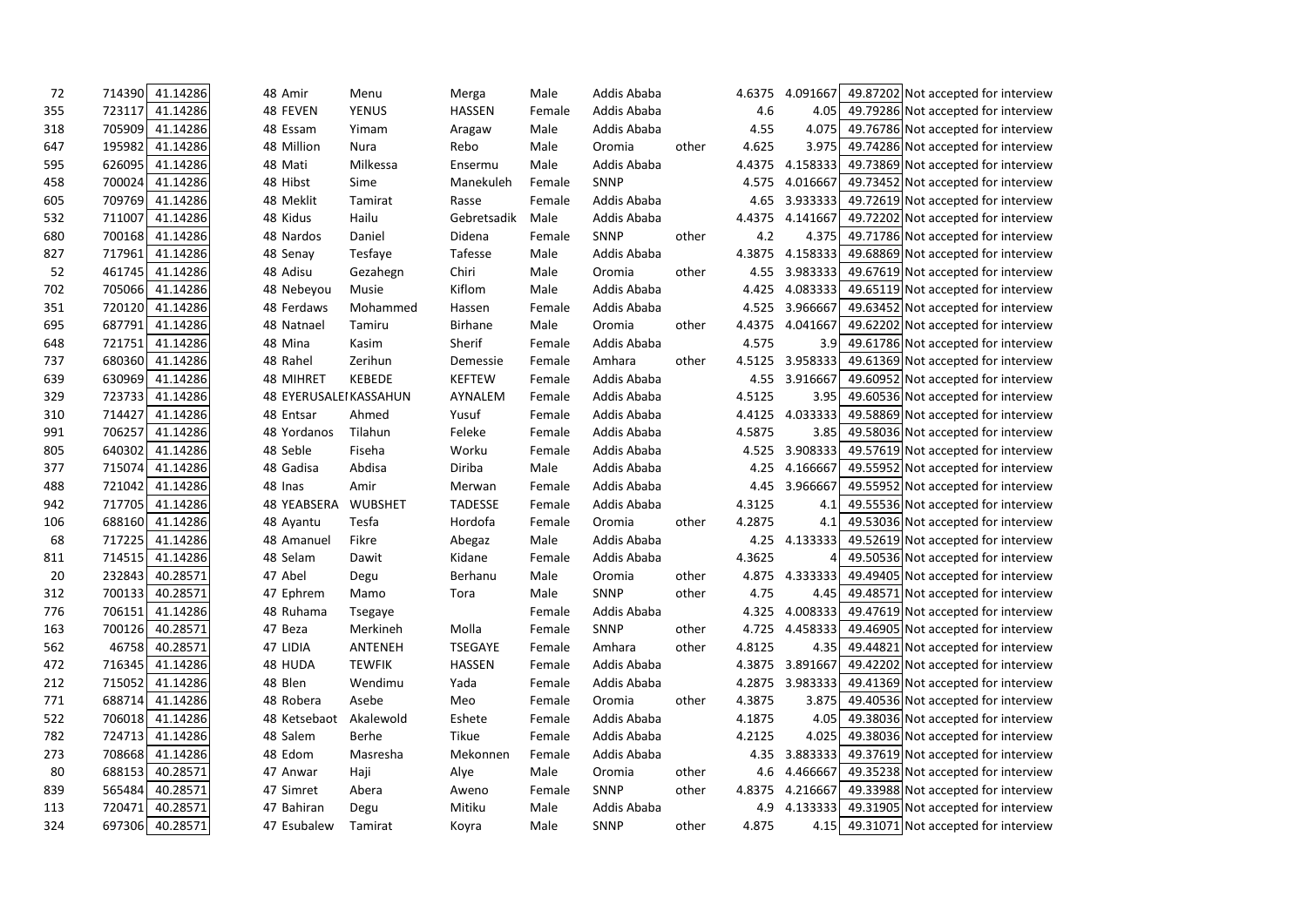| 12   | 721609 | 40.28571 | 47 Abdurahim Muzemil   |                | Hussein            | Male   | Addis Ababa |       | 4.7625 | 4.25     | 49.29821 | Not accepted for interview          |  |
|------|--------|----------|------------------------|----------------|--------------------|--------|-------------|-------|--------|----------|----------|-------------------------------------|--|
| 188  | 530696 | 40.28571 | 47 Biruk               | Demis          | Zepre              | Male   | SNNP        | other | 4.85   | 4.158333 |          | 49.29405 Not accepted for interview |  |
| 686  | 718820 | 41.14286 | 48 Nardos              | Tameru         | Mekonnen           | Female | Addis Ababa |       | 4.2375 | 3.9      |          | 49.28036 Not accepted for interview |  |
| 285  | 679358 | 40.28571 | 47 Elham               | Abdu           | Seid               | Female | Amhara      | other | 4.8    | 4.191667 |          | 49.27738 Not accepted for interview |  |
| 287  | 688417 | 41.14286 | 48 ELHAM               | <b>JEMAL</b>   | <b>NUREDIN</b>     | Female | Oromia      |       | 4.075  | 4.058333 |          | 49.27619 Not accepted for interview |  |
| 321  | 697790 | 40.28571 | 47 Estifanos           | Takele         | Shiferaw           | Male   | <b>SNNP</b> | other | 4.75   | 4.208333 |          | 49.24405 Not accepted for interview |  |
| 274  | 710767 | 41.14286 | 48 Efrata              | Abebe          | Gebremariam Female |        | Addis Ababa |       | 4.25   | 3.841667 |          | 49.23452 Not accepted for interview |  |
| 301  | 112033 | 40.28571 | 47 Emran               | Yonas          | Yimer              | Male   | Amhara      | other | 4.6875 | 4.2425   |          | 49.21571 Not accepted for interview |  |
| 844  | 707871 | 40.28571 | 47 Sitra               | Oumer          | Zeleke             | Female | Addis Ababa |       | 4.75   | 4.158333 |          | 49.19405 Not accepted for interview |  |
| 730  | 714498 | 40.28571 | 47 Oliyad              | Diriba         | Kumsa              | Male   | Addis Ababa |       | 4.6125 | 4.266667 |          | 49.16488 Not accepted for interview |  |
| 494  | 714861 | 40.28571 | 47 Jemil               | Shikuri        | Hamza              | Male   | Addis Ababa |       | 4.75   | 4.1      |          | 49.13571 Not accepted for interview |  |
| 520  | 687749 | 40.28571 | 47 Kenean              | Lemma          | Anbesu             | Male   | Oromia      | other | 4.5875 | 4.25     |          | 49.12321 Not accepted for interview |  |
| 704  | 700170 | 40.28571 | 47 Nebiyat             | Tilahun        | Sema               | Female | <b>SNNP</b> | other | 4.4125 | 4.425    |          | 49.12321 Not accepted for interview |  |
| 583  | 708708 | 40.28571 | 47 Mahlet              | Assefa         | Girma              | Female | Addis Ababa |       | 4.725  | 4.108333 |          | 49.11905 Not accepted for interview |  |
| 234  | 642499 | 40.28571 | 47 Dagmawit            | Redahegn       | Gizaw              | Female | Addis Ababa |       | 4.8125 | 4.016667 |          | 49.11488 Not accepted for interview |  |
| 290  | 111142 | 40.28571 | 47 ELLEZER             | WONDWOSEN      | <b>GETAHUN</b>     | Male   | Amhara      | other | 4.7    | 4.116667 |          | 49.10238 Not accepted for interview |  |
| 637  | 720188 | 40.28571 | 47 Mihret              | Habte          | Dibaba             | Female | Addis Ababa |       | 4.8125 | 4        |          | 49.09821 Not accepted for interview |  |
| 23   | 679311 | 40.28571 | 47 Abel                | Kassahun       | Alamerew           | Male   | Amhara      | other | 4.725  | 4.066667 |          | 49.07738 Not accepted for interview |  |
| 241  | 629401 | 40.28571 | 47 Daniel              | Demerw         | Endale             | Male   | Addis Ababa |       | 4.625  | 4.15     |          | 49.06071 Not accepted for interview |  |
| 568  | 687756 | 40.28571 | 47 Lina                | Fekadu         | <b>Beyene</b>      | Female | Oromia      | other | 4.6    | 4.166667 |          | 49.05238 Not accepted for interview |  |
| 580  | 700156 | 40.28571 | 47 Mahlet              | Getachew       | Dana               | Female | <b>SNNP</b> | other | 4.2625 | 4.5      |          | 49.04821 Not accepted for interview |  |
| 229  | 697086 | 40.28571 | 47 DAGIM               | <b>TESSEMA</b> | <b>BASHAYE</b>     | Male   | SNNP        | other | 4.7625 | 3.991667 |          | 49.03988 Not accepted for interview |  |
| 246  | 638301 | 40.28571 | 47 Dawit               | Girma          | Firew              | Male   | Addis Ababa |       | 4.7375 |          |          | 49.02321 Not accepted for interview |  |
| 923  | 687831 | 40.28571 | 47 Wongel              | Yohannes       | Tesfaye            | Female | Oromia      |       | 4.65   | 4.083333 |          | 49.01905 Not accepted for interview |  |
| 956  | 723301 | 40.28571 | 47 Yilkal              | Eniyew         | Getnet             | Male   | Addis Ababa |       | 4.675  | 4.041667 |          | 49.00238 Not accepted for interview |  |
| 998  | 692044 | 40.28571 | 47 Yusra               | Werake         | Kemal              | Female | Addis Ababa |       | 4.6125 | 4.091667 |          | 48.98988 Not accepted for interview |  |
| 1000 | 26941  | 40.28571 | 47 Zeelshaday Getachew |                | Chekol             | Female | Amhara      | other | 4.7    | 3.983333 |          | 48.96905 Not accepted for interview |  |
| 152  | 700125 | 40.28571 | 47 Bethelehem Yoseph   |                | Ukumo              | Female | <b>SNNP</b> | other | 4.325  | 4.333333 |          | 48.94405 Not accepted for interview |  |
| 412  | 13471  | 40.28571 | 47 Haileyesus Menber   |                | Assefa             | Male   | Amhara      | other | 4.5625 | 4.091667 |          | 48.93988 Not accepted for interview |  |
| 251  | 730653 | 40.28571 | 47 Desalegn            | Tafese         | Gula               | Male   | sidama      |       | 4.475  | 4.175    |          | 48.93571 Not accepted for interview |  |
| 710  | 539157 | 40.28571 | 47 Netsanet            | Hailu          | Handiso            | Female | Addis Ababa |       | 4.625  | 4.016667 |          | 48.92738 Not accepted for interview |  |
| 511  | 688236 | 40.28571 | 47 Karo                | Moti           | Deressa            | Male   | Oromia      | other | 4.475  | 4.141667 |          | 48.90238 Not accepted for interview |  |
| 156  | 710594 | 40.28571 | 47 Bethelhem           | kahsu          | mebrahtu           | Female | Addis Ababa |       | 4.6375 | 3.95     |          | 48.87321 Not accepted for interview |  |
| 911  | 688732 | 40.28571 | 47 Tsion               | Abebaw         | Tsegaye            | Female | Addis Ababa |       | 4.5625 | 3.991667 |          | 48.83988 Not accepted for interview |  |
| 17   | 686068 | 40.28571 | 47 Abduselam Sultan    |                | Zakir              | Male   | Oromia      | other | 4.5    | 4.05     |          | 48.83571 Not accepted for interview |  |
| 199  | 632646 | 40.28571 | 47 Bisrat              | Tamrat         | Bekele             | Female | Addis Ababa |       | 4.3125 | 4.2      |          | 48.79821 Not accepted for interview |  |
| 918  | 629429 | 40.28571 | 47 Umer                | Abdulkehar     | Bedru              | Male   | Addis Ababa |       | 4.3375 | 4.166667 |          | 48.78988 Not accepted for interview |  |
| 46   | 39725  | 40.28571 | 47 Abrham              | Silesh         | Mazengia           | Male   | Amhara      | other | 4.525  | 3.966667 |          | 48.77738 Not accepted for interview |  |
| 298  | 692025 | 40.28571 | 47 Eman                | Misbah         | Mulu               | Female | Oromia      | other | 4.45   | 4.033333 |          | 48.76905 Not accepted for interview |  |
| 242  | 713917 | 40.28571 | 47 Daniel              | Melaku         | Fesha              | Male   | Addis Ababa |       | 4.375  | 4.066667 |          | 48.72738 Not accepted for interview |  |
| 995  | 527418 | 40.28571 | 47 Yosef               | Kebede         | Sahle              | Male   | SNNP        | other | 4.4625 | 3.975    |          | 48.72321 Not accepted for interview |  |
| 16   | 10775  | 40.28571 | 47 Abdurehma Adem      |                | Musa               | Male   | Amhara      | other | 4.3625 | 4.016667 |          | 48.66488 Not accepted for interview |  |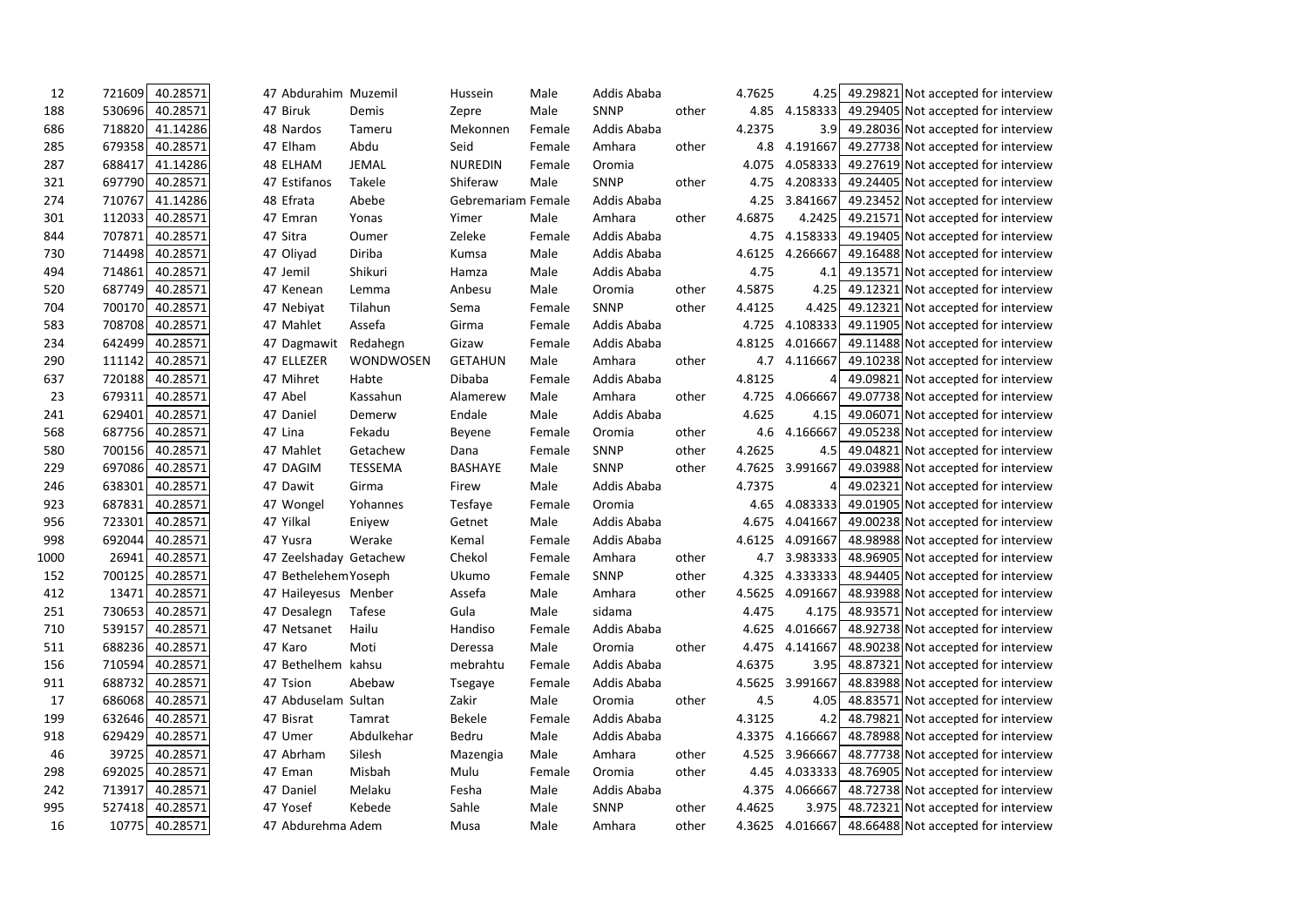| 344 | 35246<br>40.28571  | 47 Fasika              | Adugna                   | Tebikew        | Female | Amhara      | other | 4.4625 | 3.908333        | 48.65655 Not accepted for interview          |  |
|-----|--------------------|------------------------|--------------------------|----------------|--------|-------------|-------|--------|-----------------|----------------------------------------------|--|
| 894 | 693180<br>40.28571 | 47 TSEDAY              | <b>TEKA</b>              | <b>BETELA</b>  | Female | Oromia      | other | 4.3375 | 4.016667        | 48.63988 Not accepted for interview          |  |
| 279 | 40.28571<br>725942 | 47 Ekram               | Kedir                    | sherif         | F.     | Addis Ababa |       | 4.475  | 3.85            | 48.61071 Not accepted for interview          |  |
| 211 | 720472<br>40.28571 | 47 Blen                | Tiruneh                  | Zegeye         | Female | Addis Ababa |       | 4.325  | 3.991667        | 48.60238 Not accepted for interview          |  |
| 959 | 40.28571<br>688511 | 47 Yodahe              |                          | Gosa           | Male   | Oromia      | other | 4.1375 | 4.166667        | 48.58988 Not accepted for interview          |  |
| 434 | 706648<br>40.28571 | 47 Hawlet              | Salo                     | Abdo           | Female | Addis Ababa |       | 4.3625 | 3.925           | 48.57321 Not accepted for interview          |  |
| 603 | 39.42857<br>700159 | 46 MEKDES              | Faskal                   | Fantaye        | Female | <b>SNNP</b> |       | 4.75   | 4.383333        | 48.56190 Not accepted for interview          |  |
| 133 | 40.28571<br>524785 | 47 BEMNET              | <b>FEKADU</b>            | <b>TEKLE</b>   | Female | <b>SNNP</b> | other | 4.3875 | 3.866667        | 48.53988 Not accepted for interview          |  |
| 643 | 688265<br>39.42857 | 46 Mikias              | Berhanu                  | Sima           | Male   | Oromia      | other | 4.6625 | 4.383333        | 48.47440 Not accepted for interview          |  |
| 858 | 40.28571<br>707588 | 47 Sosina              | Tilahun                  | Getachew       | Female | Addis Ababa |       | 4.2625 | 3.916667        | 48.46488 Not accepted for interview          |  |
| 416 | 688435<br>40.28571 | 47 Hamziya             | $\overline{\phantom{0}}$ | Nuredin        | Female | Oromia      | other | 4.1875 | 3.983333        | 48.45655 Not accepted for interview          |  |
| 863 | 692041<br>40.28571 | 47 Sumeya              | Heieru                   | Helil          | Female | Oromia      | other | 4.2125 | 3.958333        | 48.45655 Not accepted for interview          |  |
| 138 | 39.42857<br>345328 | 46 Bereket             | Birhanu                  | <b>Bulcha</b>  | Male   | Oromia      | other | 4.8625 | 4.15            | 48.44107 Not accepted for interview          |  |
| 865 | 688294<br>39.42857 | 46 Sura                | Itana                    | Wage           | Male   | Oromia      | other | 4.5625 | 4.45            | 48.44107 Not accepted for interview          |  |
| 422 | 39.42857<br>715780 | 46 Hanan               | Hussien                  | Mohammed       | Female | Addis Ababa |       | 4.7375 | 4.266667        | 48.43274 Not accepted for interview          |  |
| 978 | 706246<br>40.28571 | 47 Yonas               | Hailu                    | Moltot         | Male   | Addis Ababa |       | 4.175  | 3.966667        | 48.42738 Not accepted for interview          |  |
| 253 | 704960<br>40.28571 | 47 Dibora              | Biyadglign               | Wube           | Female | Addis Ababa |       | 4.2    | 3.916667        | 48.40238 Not accepted for interview          |  |
| 967 | 39.42857<br>706243 | 46 Yohannes            | Wubalem                  | <b>Bekele</b>  | Male   | Addis Ababa |       | 4.8375 | 4.133333        | 48.39940 Not accepted for interview          |  |
| 391 | 565439<br>39.42857 | 46 Genetu              | Kebede                   | Gorebo         | Male   | <b>SNNP</b> |       | 4.8125 | 4.141667        | 48.38274 Not accepted for interview          |  |
| 999 | 40.28571<br>714551 | 47 YUSRA               | MOHAMMED                 | <b>IBRAHIM</b> | Female | Addis Ababa |       | 4.075  | 4.016667        | 48.37738 Not accepted for interview          |  |
| 588 | 728809<br>40.28571 | 47 Makida              | Shiferaw                 | Guangul        | Female | <b>SNNP</b> |       | 4.0375 | 4.05            | 48.37321 Not accepted for interview          |  |
| 108 | 39.42857<br>717829 | 46 Ayenew              | Aklog                    | Wondimu        | Male   | Addis Ababa |       | 4.65   | 4.275           | 48.35357 Not accepted for interview          |  |
| 306 | 39.42857<br>565420 | 46 Endalkache Desalegn |                          | Gadore         | Male   | <b>SNNP</b> | other | 4.675  | 4.225           | 48.32857 Not accepted for interview          |  |
| 851 | 170282<br>39.42857 | 46 Sofonyas            | Tizazu                   | Engda          | Male   | Amhara      | other | 4.675  | 4.208333        | 48.31190 Not accepted for interview          |  |
| 685 | 40.28571<br>721281 | 47 Nardos              | Olani                    | Wirtu          | Female | Addis Ababa |       | 4.075  | 3.95            | 48.31071 Not accepted for interview          |  |
| 449 | 715085<br>40.28571 | 47 Helina              | Kinfen                   | Nidaro         | Female | Addis Ababa |       | 4.1375 | 3.833333        | 48.25655 Not accepted for interview          |  |
| 616 | 122871<br>39.42857 | 46 Meron               | Wogayehu                 | Negesse        | Female | Amhara      |       | 4.625  | 4.191667        | 48.24524 Not accepted for interview          |  |
| 960 | 39.42857<br>679640 | 46 Yodit               | Almaw                    | Mekonnen       | Female | Amhara      | other | 4.7    | 4.1             | 48.22857 Not accepted for interview          |  |
| 584 | 636310<br>39.42857 | 46 Mahlet              | Berihu                   | Asgedom        | Female | Addis Ababa |       | 4.7375 | 4.058333        | 48.22440 Not accepted for interview          |  |
| 662 | 39.42857<br>707852 | 46 Muhammec Shifa      |                          | Reshid         | Male   | Addis Ababa |       | 4.5    | 4.283333        | 48.21190 Not accepted for interview          |  |
| 291 | 727257<br>39.42857 | 46 elsabeth            | yonas                    | regalzi        | Female | Diredawa    |       |        | 4.7875 3.991667 | 48.20774 Not accepted for interview          |  |
| 346 | 728992<br>39.42857 | 46 Fayza               | Ahmed                    | Murad          | Female | sidama      |       | 4.6375 | 4.133333        | 48.19940 Not accepted for interview          |  |
| 700 | 700169<br>39.42857 | 46 Nazrawit            | Fikru                    | Firew          | Female | <b>SNNP</b> | other | 4.4    |                 | 4.358333 48.18690 Not accepted for interview |  |
| 407 | 137777<br>39.42857 | 46 Haileamlak Chanie   |                          | Engdaw         | Male   | Amhara      |       | 4.7625 |                 | 3.983333 48.17440 Not accepted for interview |  |
| 982 | 687842<br>39.42857 | 46 Yonatan             | Awlachew                 | Firde          | Male   | Oromia      | other | 4.55   | 4.191667        | 48.17024 Not accepted for interview          |  |
| 429 | 722430<br>39.42857 | 46 Hawas               | Muhaba                   | Hussien        | Male   | Addis Ababa |       | 4.7    | 4.025           | 48.15357 Not accepted for interview          |  |
| 509 | 39.42857<br>286140 | 46 Kalkidan            | Mengistu                 | Negasa         | Female | Oromia      | other | 4.8125 | 3.9             | 48.14107 Not accepted for interview          |  |
| 977 | 123330<br>39.42857 | 46 Yonas               | Getachew                 | Gebeyehu       | Male   | Amhara      |       | 4.6875 | 4.025           | 48.14107 Not accepted for interview          |  |
| 37  | 722743<br>39.42857 | 46 Abigail             | Million                  | Melesse        | Female | Addis Ababa |       | 4.775  |                 | 3.933333 48.13690 Not accepted for interview |  |
| 955 | 33375<br>39.42857  | 46 Yihunie             | Tarekegn                 | Tesfa          | Male   | Amhara      | other | 4.75   | 3.95            | 48.12857 Not accepted for interview          |  |
| 431 | 636298<br>39.42857 | 46 Hawi                | Habtamu                  | Wakgari        | Female | Addis Ababa |       | 4.7125 | 3.975           | 48.11607 Not accepted for interview          |  |
| 924 | 717977<br>39.42857 | 46 Workneh             | Alemu                    | Mergia         | Male   | Addis Ababa |       | 4.6625 | 4.025           | 48.11607 Not accepted for interview          |  |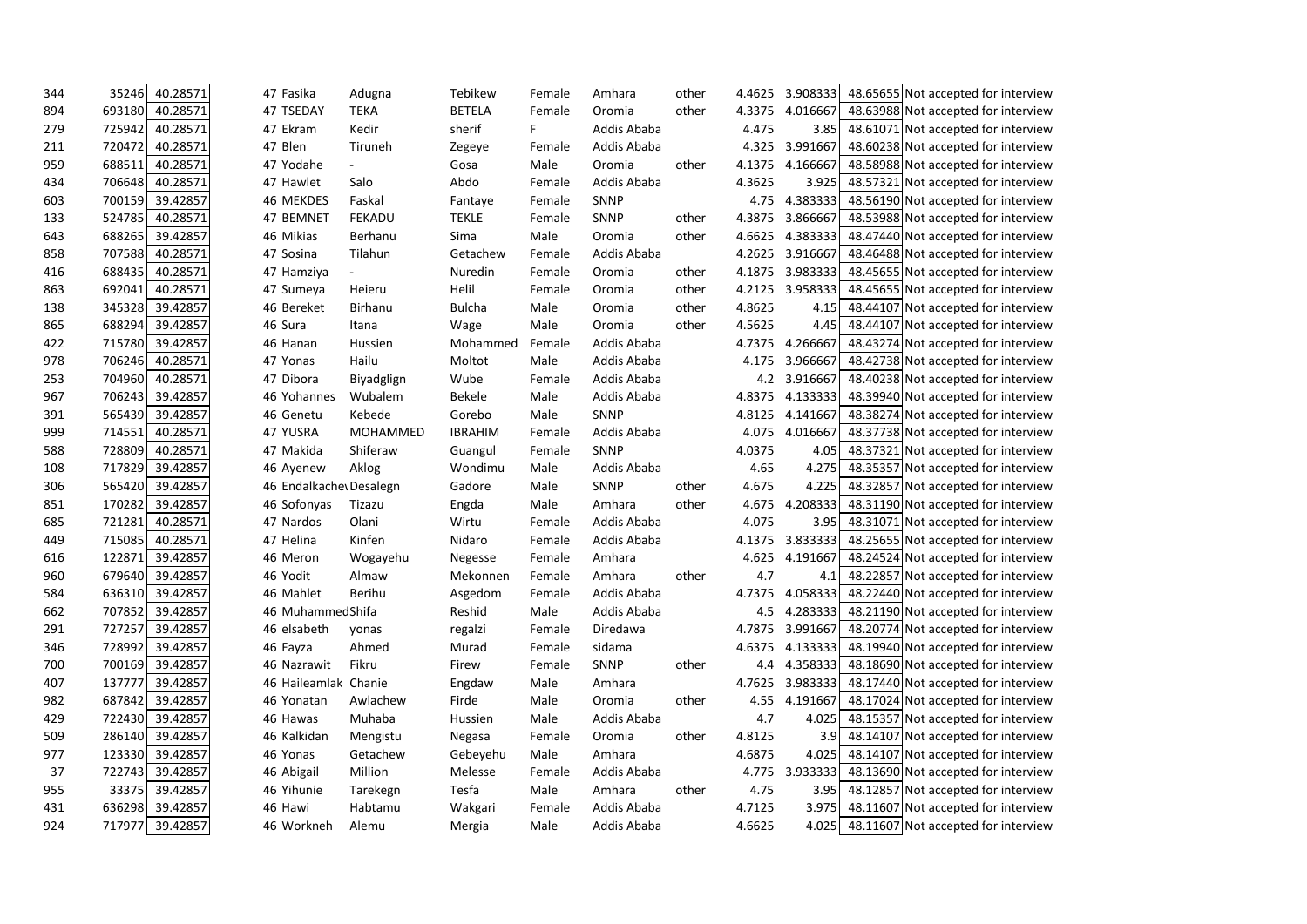| 518 | 689478 | 39.42857       | 46 Kena              | kejela       | Tobo                      | Female | Oromia      |       | 4.75   | 3.916667 | 48.09524 Not accepted for interview          |
|-----|--------|----------------|----------------------|--------------|---------------------------|--------|-------------|-------|--------|----------|----------------------------------------------|
| 436 | 707840 | 39.42857       | 46 Hayat             | Abdurezak    | Dari                      | Female | Addis Ababa |       | 4.6625 | 41       | 48.09107 Not accepted for interview          |
| 340 | 727489 | 39.42857       | 46 Ezana             | Fente        | Kebede                    | Male   | Diredawa    |       | 4.575  | 4.083333 | 48.08690 Not accepted for interview          |
| 660 | 701955 | 39.42857       | 46 Mubarek           | Shifa        | Mossa                     | Male   | SNNP        | other | 4.4875 | 4.141667 | 48.05774 Not accepted for interview          |
| 420 | 441443 | 39.42857       | 46 Hana              | Teshome      | Etisa                     | Female | Oromia      |       | 4.7125 | 3.858333 | 47.99940 Not accepted for interview          |
| 423 | 714445 | 39.42857       | 46 Hanan             | Usman        | Mustefa                   | Female | Addis Ababa |       | 4.5125 | 4.058333 | 47.99940 Not accepted for interview          |
| 433 | 169846 | 39.42857       | 46 Hawlet            | Hussen       | Seid                      | Female | Amhara      | other | 4.45   | 4.120833 | 47.99940 Not accepted for interview          |
| 49  | 66180  | 38.57143       | 45 Adane             | Mekuria      | Alamiraw                  | Male   | Amhara      |       | 4.925  | 4.491667 | 47.98810 Not accepted for interview          |
| 822 | 679478 | 39.42857       | 46 Semehal           | Addiszemen   | Teklay                    | Female | Amhara      |       | 4.475  | 4.075    | 47.97857 Not accepted for interview          |
| 322 | 16186  | 39.42857       | 46 Estifanos         | Kelemu       | Dessie                    | Male   | Amhara      | other | 4.5625 | 3.983333 | 47.97440 Not accepted for interview          |
| 997 | 697405 | 39.42857       | <b>46 YSHURUN</b>    | SAMUEL       | <b>CHOTE</b>              | Female | SNNP        | other | 4.65   | 3.891667 | 47.97024 Not accepted for interview          |
| 144 | 679329 | 39.42857       | 46 Betelhem          | Haymanot     | Gashu                     | Female | Amhara      | other | 4.6125 | 3.925    | 47.96607 Not accepted for interview          |
| 487 | 629412 | 39.42857       | 46 Imran             | Seyfuddin    | Oumer                     | Male   | Addis Ababa |       | 4.425  | 4.1      | 47.95357 Not accepted for interview          |
| 237 | 725931 | 39.42857       | 46 Danayit           | Fikre        | Gidaye                    | Female | Addis Ababa |       | 4.65   | 3.866667 | 47.94524 Not accepted for interview          |
| 328 | 710771 | 39.42857       | 46 Eyerusalem Dereje |              | Seyoum                    | Female | Addis Ababa |       | 4.525  | 3.966667 | 47.92024 Not accepted for interview          |
| 573 | 710624 | 39.42857       | 46 Loza              | Haileleul    | Girma                     | Female | Addis Ababa |       | 4.5375 | 3.941667 | 47.90774 Not accepted for interview          |
| 847 | 708746 | 39.42857       | 46 Siyane            | Seid         | Kedir                     | Female | Addis Ababa |       | 4.4    | 4.058333 | 47.88690 Not accepted for interview          |
| 683 | 632680 | 39.42857       | 46 Nardos            | Amanuel      | Kussia                    | Female | Addis Ababa |       | 4.3375 | 4.116667 | 47.88274 Not accepted for interview          |
| 120 | 688163 | 39.42857       | 46 Bedane            | Eresso       | <b>Bekele</b>             | Female | Oromia      |       | 4.3625 | 4.083333 | 47.87440 Not accepted for interview          |
| 797 | 686752 | 39.42857       | 46 SARA              | <b>ELIAS</b> | <b>HABTEMARIAI Female</b> |        | Oromia      | other | 4.3875 | 4.033333 | 47.84940 Not accepted for interview          |
| 264 | 714420 | 39.42857       | 46 ebise             | legesse      | jifar                     | Female | Addis Ababa |       | 4.5    | 3.916667 | 47.84524 Not accepted for interview          |
| 875 | 687819 | 39.42857       | 46 Tasnim            | Amir         | Dilla                     | Female | Oromia      |       | 4.35   | 4.058333 | 47.83690 Not accepted for interview          |
| 404 | 715077 | 39.42857       | 46 Habtamu           | Melku        | Ayalew                    | Male   | Addis Ababa |       | 4.175  | 4.191667 | 47.79524 Not accepted for interview          |
| 828 | 693164 | 39.42857       | 46 Seud              | Debela       | Tesfaye                   | Male   | Oromia      | other | 4.3375 | 4.016667 | 47.78274 Not accepted for interview          |
| 749 | 705521 | 39.42857       | 46 Rediet            | Birhanu      | Mekonnen                  | Female | Addis Ababa |       | 4.4    | 3.95     | 47.77857 Not accepted for interview          |
| 788 | 717609 | 39.42857       | 46 SAMRAWIT MENGISTU |              | <b>DEFAR</b>              | Female | Addis Ababa |       | 4.3375 |          | 47.76607 Not accepted for interview          |
| 812 | 688724 | 39.42857       | 46 Selam             | Shegena      | Demise                    | Female | Oromia      | other | 4.4    | 3.916667 | 47.74524 Not accepted for interview          |
| 424 | 721233 | 39.42857       | 46 Hanan             | Yisehak      | Abakeno                   | Female | Addis Ababa |       | 4.35   | 3.958333 | 47.73690 Not accepted for interview          |
| 421 | 642674 | 39.42857       | 46 Hana              | Tesfaye      | Sherga                    | Female | Addis Ababa |       | 4.45   | 3.833333 | 47.71190 Not accepted for interview          |
| 61  | 714386 | 39.42857       | 46 Aklesya           | Mezgebu      | Geletu                    | Female | Addis Ababa |       | 4.3625 | 3.883333 | 47.67440 Not accepted for interview          |
| 734 | 730736 | 38.57143       | 45 Piniel            | Matewos      | Ligisa                    | Male   | sidama      |       | 4.65   |          | 4.4 47.62143 Not accepted for interview      |
| 176 | 688170 | 38.57143       | 45 Biniam            | <b>Tsige</b> | Mengesha                  | Male   | Oromia      | other | 4.6125 |          | 4.433333 47.61726 Not accepted for interview |
| 119 | 721193 | 39.42857       | 46 Beamlak           | Teshome      | Takele                    | Female | Addis Ababa |       | 4.275  |          | 3.875 47.57857 Not accepted for interview    |
| 951 | 686766 | 39.42857       | 46 Yekina            | Nasir        | Abagero                   | Female | Oromia      | other | 4.225  | 3.925    | 47.57857 Not accepted for interview          |
| 375 | 690131 | 38.57143       | 45 Fuad              | Mohammed     | Obsa                      | Male   | Addis Ababa |       | 4.625  | 4.366667 | 47.56310 Not accepted for interview          |
| 634 | 697538 | 38.57143       | 45 Mihiret           | Belachew     | Gutema                    | Female | SNNO        | other | 4.8625 |          | 4.1 47.53393 Not accepted for interview      |
| 519 | 209318 | 38.57143       | 45 Kenawak           | Ararso       | <b>Boka</b>               | Male   | Oromia      |       | 4.8125 | 4.141667 | 47.52560 Not accepted for interview          |
| 896 | 708538 | 39.42857       | 46 TSEDENYA FEKADU   |              | <b>SIME</b>               | Female | Addis Ababa |       | 4.175  |          | 3.883333 47.48690 Not accepted for interview |
| 484 | 721243 | 39.42857       | 46 Iman              | Adham        | Isshack                   | Female | Addis Ababa |       | 4.2125 | 3.841667 | 47.48274 Not accepted for interview          |
| 762 | 724031 | 38.57143       | 45 Ribka             | Abera        | Tefera                    | Female | Addis Ababa |       | 4.8375 | 4.066667 | 47.47560 Not accepted for interview          |
| 432 | 686707 | 39.42857       | 46 Hawi              | Jafer        | Rashid                    | Female | Oromia      | other | 4.15   |          | 3.866667 47.44524 Not accepted for interview |
| 288 |        | 16168 38.57143 | 45 Elias             | Yirsaw       | Tiruneh                   | Male   | Amhara      |       | 4.8    |          | 4.066667 47.43810 Not accepted for interview |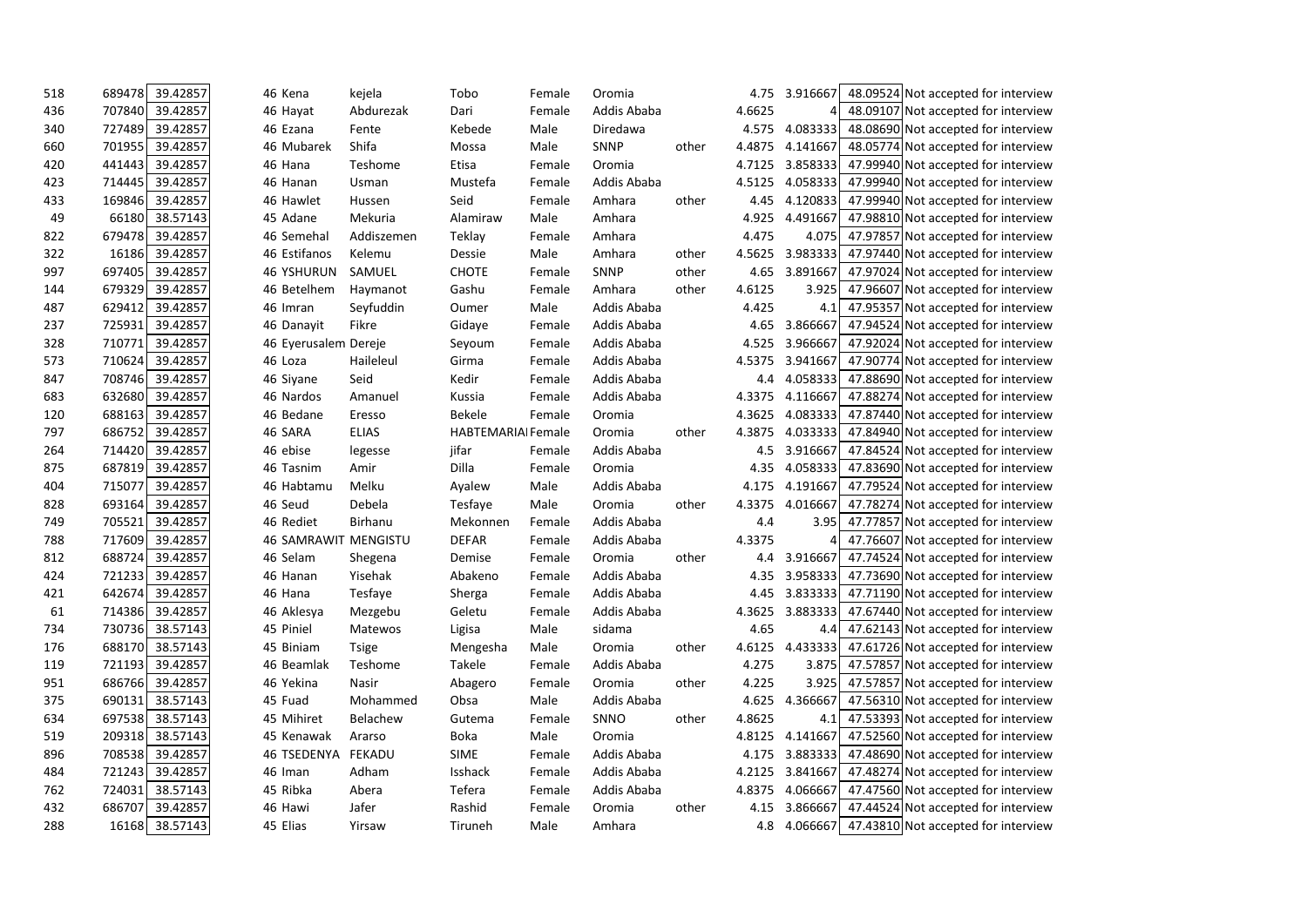| 594 | 700157 | 38.57143 | 45 Mastewal            | Tesfaye        | Darilo           | Male   | <b>SNNP</b> | other | 4.425  | 4.441667 | 47.43810 Not accepted for interview          |  |
|-----|--------|----------|------------------------|----------------|------------------|--------|-------------|-------|--------|----------|----------------------------------------------|--|
| 629 | 700162 | 38.57143 | 45 Metamen             | Mesfin         | Faltamo          | Female | SNNP        |       | 4.45   | 4.391667 | 47.41310 Not accepted for interview          |  |
| 11  | 692236 | 38.57143 | 45 Abdulselam Taye     |                | Gutema           | Male   | Addis Ababa |       | 4.7    | 4.125    | 47.39643 Not accepted for interview          |  |
| 601 | 121460 | 38.57143 | 45 Mekdelawit Mitiku   |                | Ajibie           | Female | Amhara      | other | 4.825  | 4        | 47.39643 Not accepted for interview          |  |
| 228 | 680243 | 38.57143 | 45 Dagim               | Ayalew         | Gezmu            | Male   | Amhara      | other | 4.7125 | 4.056667 | 47.34060 Not accepted for interview          |  |
| 307 | 614746 | 38.57143 | 45 Enku                | Tazeze         | <b>Borshe</b>    | Male   | <b>SNNP</b> | other | 4.5375 | 4.15     | 47.25893 Not accepted for interview          |  |
| 953 | 681403 | 38.57143 | 45 YEMISRACH ADEM      |                | AYEN             | Female | Amhara      | other | 4.55   | 4.120833 | 47.24226 Not accepted for interview          |  |
| 402 | 691437 | 38.57143 | 45 Guya                | Tolesa         | Alemu            | Male   | Oromia      |       | 4.575  | 4.091667 | 47.23810 Not accepted for interview          |  |
| 292 | 705904 | 38.57143 | 45 Elshaday            | Solomon        | <b>Bekele</b>    | Female | Addis Ababa |       | 4.3875 | 4.266667 | 47.22560 Not accepted for interview          |  |
| 534 | 708145 | 38.57143 | 45 Kidus               | Yosef          | Habtewold        | Male   | Addis Ababa |       | 4.575  | 4.05     | 47.19643 Not accepted for interview          |  |
| 447 | 29591  | 38.57143 | 45 Helina              | Berhanu        | Asress           | Female | Amhara      | other | 4.4875 | 4.133333 | 47.19226 Not accepted for interview          |  |
| 54  | 680199 | 38.57143 | 45 Adoniyas            | <b>Bekele</b>  | Gebremedhin Male |        | Amhara      | other | 4.55   | 4.066667 | 47.18810 Not accepted for interview          |  |
| 597 | 679435 | 38.57143 | 45 medhanit            | Assefa         | Abebe            | Female | Amhara      |       | 4.5375 | 4.066667 | 47.17560 Not accepted for interview          |  |
| 834 | 688289 | 38.57143 | 45 Siduna              | Girma          | Legese           | Female | Oromia      | other | 4.375  | 4.2      | 47.14643 Not accepted for interview          |  |
| 598 | 686491 | 38.57143 | 45 Medhanit            | Yeneneh        | Gezahegn         | Female | Addis Ababa |       | 4.6    | 3.966667 | 47.13810 Not accepted for interview          |  |
| 694 | 624856 | 38.57143 | 45 Natnael             | Kassahun       | Wubshet          | Male   | harari      |       | 4.475  | 4.058333 | 47.10476 Not accepted for interview          |  |
| 559 | 688255 | 38.57143 | 45 Liben               | Doyo           | Hargessa         | Male   | Oromia      | other | 4.4125 | 4.091667 | 47.07560 Not accepted for interview          |  |
| 976 | 726204 | 38.57143 | 45 Yonas               | Tadesse        | Tibebu           | Male   | Addis Ababa |       | 4.4125 | 4.091667 | 47.07560 Not accepted for interview          |  |
| 502 | 706009 | 38.57143 | 45 Kaleab              | Merka          | Alebachew        | Male   | Addis Ababa |       | 4.2375 | 4.241667 | 47.05060 Not accepted for interview          |  |
| 966 | 715160 | 38.57143 | 45 Yohannes            | Hailemariam    | Teklewold        | Male   | Addis Ababa |       | 4.2375 | 4.225    | 47.03393 Not accepted for interview          |  |
| 479 | 697805 | 38.57143 | 45 IBRAHIM             | SEID           | <b>NASIR</b>     | Male   | <b>SNNP</b> | other | 4.5    | 3.958333 | 47.02976 Not accepted for interview          |  |
| 591 | 710628 | 38.57143 | 45 Mariamawit Haimanot |                | Desalegne        | Female | Addis Ababa |       | 4.4125 | 4.041667 | 47.02560 Not accepted for interview          |  |
| 671 | 700167 | 37.71429 | 44 Nahom               | Alemayehu      | Kata             | Male   | <b>SNNP</b> | other | 4.7875 | 4.5      | 47.00179 Not accepted for interview          |  |
| 195 | 46681  | 38.57143 | 45 Biruk               | Gebeyehu       | Adane            | Male   | Amhara      | other | 4.4625 | 3.966667 | 47.00060 Not accepted for interview          |  |
| 445 | 35346  | 38.57143 | 45 Helen               | Zewdu          | Aynadis          | Female | Amhara      | other | 4.55   | 3.875    | 46.99643 Not accepted for interview          |  |
| 825 | 638749 | 38.57143 | 45 SEMIRA              | <b>TOFIK</b>   | ABDELA           | Female | Addis Ababa |       | 4.4875 | 3.916667 | 46.97560 Not accepted for interview          |  |
| 754 | 688283 | 37.71429 | 44 Redwan              | Kedir          | Feyisso          | Male   | Oromia      | other | 4.7125 | 4.541667 | 46.96845 Not accepted for interview          |  |
| 789 | 694612 | 38.57143 | 45 Samrawit            | Teka           | <b>Bireda</b>    | Female | Oromia      | other | 4.5    | 3.866667 | 46.93810 Not accepted for interview          |  |
| 381 | 688214 | 38.57143 | 45 Gamachu             | Banjure        | Gadisa           | Male   | Oromia      | other | 4.3125 | 4.041667 | 46.92560 Not accepted for interview          |  |
| 887 | 706195 | 38.57143 | 45 Tigistwork          | Gebrehiwot     | Asfaw            | Female | Addis Ababa |       | 4.275  | 4.066667 | 46.91310 Not accepted for interview          |  |
| 415 | 711921 | 37.71429 | 44 HAMZA               | MOHAMMED       | <b>OUMER</b>     | Male   | Addis Ababa |       | 4.95   | 4.191667 | 46.85595 Not accepted for interview          |  |
| 395 | 688219 | 37.71429 | 44 Gezu                | Eshetu         | Abera            | Male   | Oromia      |       | 4.7375 | 4.366667 | 46.81845 Not accepted for interview          |  |
| 74  | 674079 | 37.71429 | 44 Amots               | Abebe          | Dangiso          | Male   | sidama      |       | 4.7125 |          | 4.375 46.80179 Not accepted for interview    |  |
| 868 | 638787 | 38.57143 | 45 Surafel             | Habtamu        | Worku            | Male   | Addis Ababa |       | 4.2375 |          | 3.966667 46.77560 Not accepted for interview |  |
| 480 | 715091 | 38.57143 | 45 Ibsa                | Kebede         | Mekonen          | Male   | Addis Ababa |       | 4.075  |          | 4.091667 46.73810 Not accepted for interview |  |
| 280 | 168447 | 37.71429 | 44 ELARIYA             | <b>TILAHUN</b> | <b>BIRHANU</b>   | Female | Amhara      | other | 4.775  | 4.241667 | 46.73095 Not accepted for interview          |  |
| 507 | 710796 | 37.71429 | 44 KALKIDAN            | <b>GIRMAW</b>  | <b>BELAY</b>     | Female | Addis Ababa |       | 4.7125 | 4.291667 | 46.71845 Not accepted for interview          |  |
| 523 | 711939 | 37.71429 | 44 Khadija             | Ahmed          | Ali              | Female | Addis Ababa |       | 4.8875 |          | 4.075 46.67679 Not accepted for interview    |  |
| 270 | 705230 | 37.71429 | 44 edlawit             | samuel         | tekle            | Female | Addis Ababa |       | 4.65   | 4.25     | 46.61429 Not accepted for interview          |  |
| 367 | 715072 | 37.71429 | 44 Firomsa             | Garuma         | Workineh         | Male   | Addis Ababa |       | 4.575  | 4.325    | 46.61429 Not accepted for interview          |  |
| 760 | 681377 | 37.71429 | 44 Reyhana             | Shiferaw       | Mohammed         | Female | Amhara      | other | 4.8    | 4.091667 | 46.60595 Not accepted for interview          |  |
| 39  | 687640 | 38.57143 | 45 Abigiya             | Tibebu         | Tesfaye          | Female | Oromia      | other | 4.025  | 41       | 46.59643 Not accepted for interview          |  |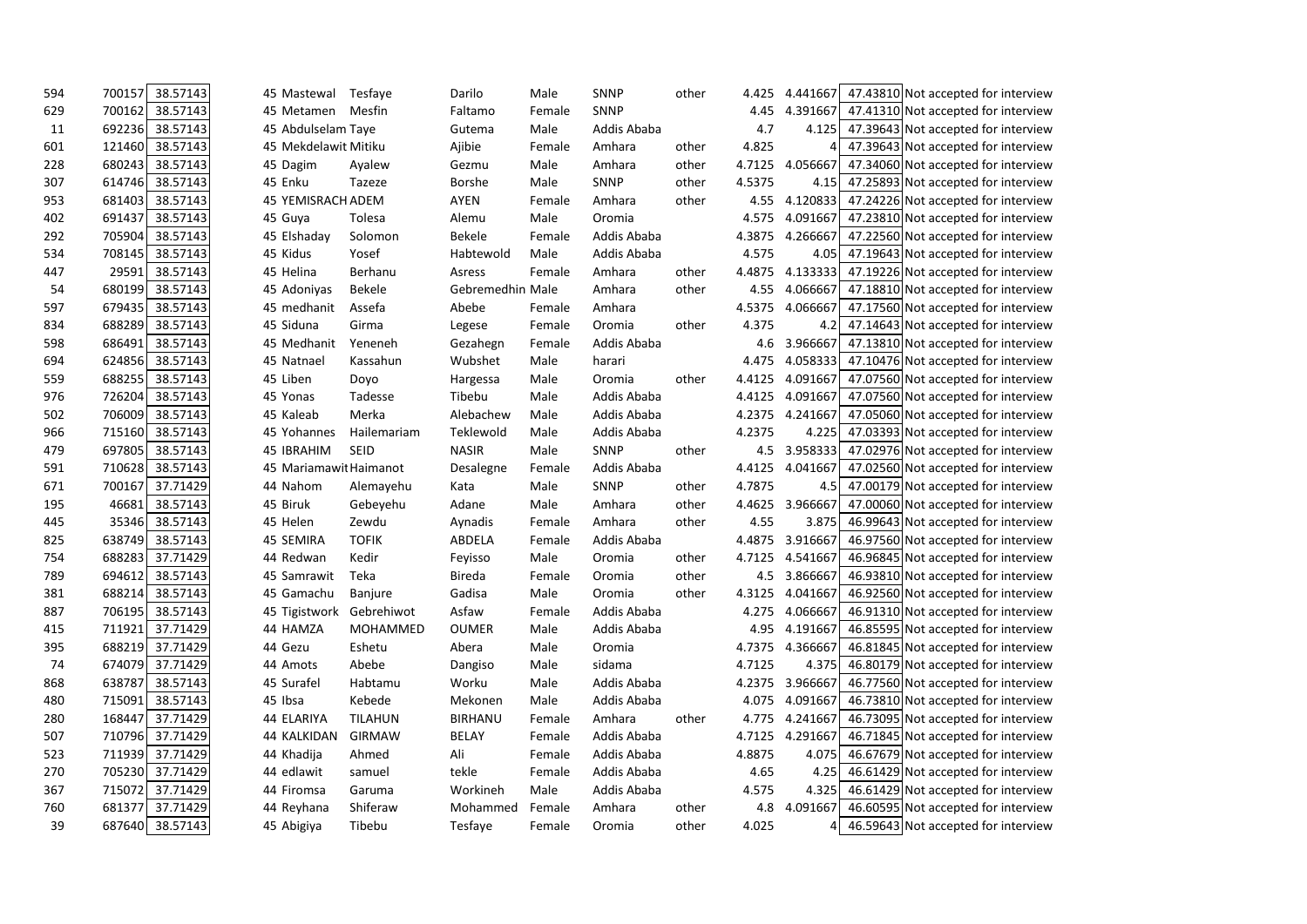| 1004 | 629433 | 37.71429        | 44 Zenebe          | Tadele                   | Buli         | Male   | Addis Ababa |       | 4.7875 | 4.075    | 46.57679 Not accepted for interview          |  |
|------|--------|-----------------|--------------------|--------------------------|--------------|--------|-------------|-------|--------|----------|----------------------------------------------|--|
| 609  | 688261 | 37.71429        | 44 Melat           | Fekadu                   | Sime         | Female | Oromia      | other | 4.4625 | 4.383333 | 46.56012 Not accepted for interview          |  |
| 873  | 688297 | 37.71429        | 44 Tariku          | Matu                     | Adola        | Male   | Oromia      | other | 4.6125 | 4.225    | 46.55179 Not accepted for interview          |  |
| 257  | 729720 | 38.57143        | <b>45 DINKSIRA</b> | <b>BIRHANU</b>           | <b>META</b>  | Female | Addis Ababa |       | 4.1125 | 3.866667 | 46.55060 Not accepted for interview          |  |
| 32   | 687636 | 37.71429        | 44 Abenezer        | Negash                   | Dugo         | Male   | Oromia      | other | 4.625  | 4.208333 | 46.54762 Not accepted for interview          |  |
| 544  | 688250 | 37.71429        | 44 Lalisa          | Diriba                   | Legesa       | Male   | Oromia      |       | 4.4625 | 4.35     | 46.52679 Not accepted for interview          |  |
| 482  | 712902 | 37.71429        | 44 Ikram           | Mensur                   | Mudesir      | Female | Addis Ababa |       | 4.7125 | 4.075    | 46.50179 Not accepted for interview          |  |
| 263  | 688195 | 37.71429        | 44 Ebise           | Belayneh                 | Geshere      | Female | Oromia      | other | 4.425  | 4.35     | 46.48929 Not accepted for interview          |  |
| 293  | 40077  | 37.71429        | 44 Elshaday        | Dagne                    | Demessie     | Female | Amhara      | other | 4.7375 | 4.025    | 46.47679 Not accepted for interview          |  |
| 392  | 700141 | 37.71429        |                    | 44 Getasetegn Merdekiyos | Dea          | Male   | SNNP        | other | 4.4375 | 4.316667 | 46.46845 Not accepted for interview          |  |
| 724  | 691146 | 37.71429        | 44 Nuseba          | Kasso                    | <b>Birky</b> | Female | Oromia      | other | 4.75   | 3.958333 | 46.42262 Not accepted for interview          |  |
| 333  | 71838  | 37.71429        | 44 Eyob            | Mastewal                 | Ademe        | Male   | Amhara      | other | 4.725  | 3.975    | 46.41429 Not accepted for interview          |  |
| 770  | 681381 | 37.71429        | 44 Robel           | Seyoum                   | Getachew     | Male   | Amhara      | other | 4.7    | 3.9925   | 46.40679 Not accepted for interview          |  |
| 725  | 688276 | 37.71429        | 44 Obsa            | Areda                    | Dera         | Male   | Oromia      | other | 4.375  | 4.3      | 46.38929 Not accepted for interview          |  |
| 349  | 688203 | 37.71429        | 44 Fenet           | Tigneh                   | Shumi        | Female | Oromia      | other | 4.3875 | 4.266667 | 46.36845 Not accepted for interview          |  |
| 613  | 700160 | 37.71429        | 44 Meron           | Gelesu                   | Silitie      | Female | SNNP        | other | 4.1875 | 4.45     | 46.35179 Not accepted for interview          |  |
| 826  | 704395 | 37.71429        | 44 Sena            | Kebede                   | Geneti       | Female | Addis Ababa |       | 4.7    | 3.875    | 46.28929 Not accepted for interview          |  |
| 398  | 688221 | 37.71429        | 44 Gudinaf         | Godana                   | Tulu         | Male   | Oromia      | other | 4.3    | 4.258333 | 46.27262 Not accepted for interview          |  |
| 623  | 700161 | 37.71429        | 44 Mery            | Israel                   | <b>Boda</b>  | Female | SNNP        | other | 4.1625 | 4.375    | 46.25179 Not accepted for interview          |  |
| 491  | 714453 | 37.71429        | 44 Israel          | Basaznew                 | Denbel       | Female | Addis Ababa |       | 4.5    | 4.033333 | 46.24762 Not accepted for interview          |  |
| 180  | 686688 | 37.71429        | 44 Biniyam         | Tesfaye                  | Worku        | Male   | Oromia      | other | 4.275  | 4.25     | 46.23929 Not accepted for interview          |  |
| 170  | 98147  | 37.71429        | 44 Bezawit         | Estifanos                | Wagaye       | Female | Amhara      |       | 4.6    | 3.883333 | 46.19762 Not accepted for interview          |  |
| 635  | 700164 | 36.85714        | 43 Mihiretu        | Mulatu                   | Tantu        | Male   | <b>SNNP</b> | other | 4.7375 | 4.575    | 46.16964 Not accepted for interview          |  |
| 149  | 688166 | 37.71429        | 44 BETHEL          | ABEBE                    | <b>TIKO</b>  | Female | Oromia      | other | 4.2625 | 4.191667 | 46.16845 Not accepted for interview          |  |
| 247  | 125691 | 36.85714        | 43 Debebe          | Workabeb                 | Tessema      | Male   | Amhara      | other | 4.9    | 4.35     | 46.10714 Not accepted for interview          |  |
| 743  | 692037 | 37.71429        | 44 Raniya          | Dari                     | Ahmed        | Female | Oromia      | other | 4.5    | 3.883333 | 46.09762 Not accepted for interview          |  |
| 128  | 705818 | 37.71429        | 44 Beimnet         | Mulat                    | Demas        | Female | Addis Ababa |       | 4.475  | 3.9      | 46.08929 Not accepted for interview          |  |
| 989  | 134813 | 37.71429        | 44 Yordanos        | Tetemke                  | Gebrehiwot   | Female | Amhara      |       | 4.4    | 3.966667 | 46.08095 Not accepted for interview          |  |
| 819  | 565480 | 36.85714        | 43 Semalign        | Markos                   | Nuno         | Male   | SNNP        | other | 4.725  | 4.416667 | 45.99881 Not accepted for interview          |  |
| 907  | 688733 | 36.85714        | 43 Tsion           | Sileshi                  | Amensisa     | Female | Oromia      |       | 4.775  | 4.366667 | 45.99881 Not accepted for interview          |  |
| 359  | 705939 | 37.71429        | 44 Fiker           | Dilnesaw                 | Kebede       | Female | Addis Ababa |       | 4.2375 | 4.025    | 45.97679 Not accepted for interview          |  |
| 102  | 704930 | 37.71429        | 44 Ayal            | Adem                     | Seid         | Female | Addis Ababa |       | 4.35   |          | 3.908333 45.97262 Not accepted for interview |  |
| 691  | 719582 | 36.85714        | 43 Natnael         | Mulugeta                 | Shume        | Male   | Addis Ababa |       | 4.75   |          | 4.316667 45.92381 Not accepted for interview |  |
| 378  | 684172 | 36.85714        | 43 GADISE          | <b>CHIBSA</b>            | OLJIRA       | Female | Oromia      | other | 4.85   |          | 4.2 45.90714 Not accepted for interview      |  |
| 428  |        | 686706 37.71429 | 44 Hanna           | Noah                     | Ketema       | Female | Addis Ababa |       | 4.1375 | 4.041667 | 45.89345 Not accepted for interview          |  |
| 714  |        | 11603 37.71429  | 44 Nife            | Esleman                  | Hassen       | Male   | Amhara      |       | 4.125  | 4.041667 | 45.88095 Not accepted for interview          |  |
| 698  | 715129 | 37.71429        | 44 Natnael         | Wondimeneh               | Alem         | Male   | Addis Ababa |       | 4.1875 |          | 3.975 45.87679 Not accepted for interview    |  |
| 567  | 686725 | 36.85714        | 43 Lina            | Zelalem                  | Abebe        | Female | Oromia      | other | 4.75   | 4.266667 | 45.87381 Not accepted for interview          |  |
| 204  | 98201  | 37.71429        | 44 BISRAT          | ANDARGIE                 | <b>BELAY</b> | Male   | Addis Ababa |       | 4.1    | 4.041667 | 45.85595 Not accepted for interview          |  |
| 360  | 687713 | 36.85714        | 43 Fikir           | Anteneh                  | Tadesse      | Male   | Oromia      | other | 4.7625 | 4.216667 | 45.83631 Not accepted for interview          |  |
| 707  | 119539 | 36.85714        | 43 Nefisa          | Ahmed                    | Ali          | Female | Amhara      |       | 4.725  | 4.25     | 45.83214 Not accepted for interview          |  |
| 564  |        | 688457 37.71429 | 44 Lidiya          | $\sim$                   | Awsaid       | Female | Oromia      |       | 4.025  |          | 4.091667 45.83095 Not accepted for interview |  |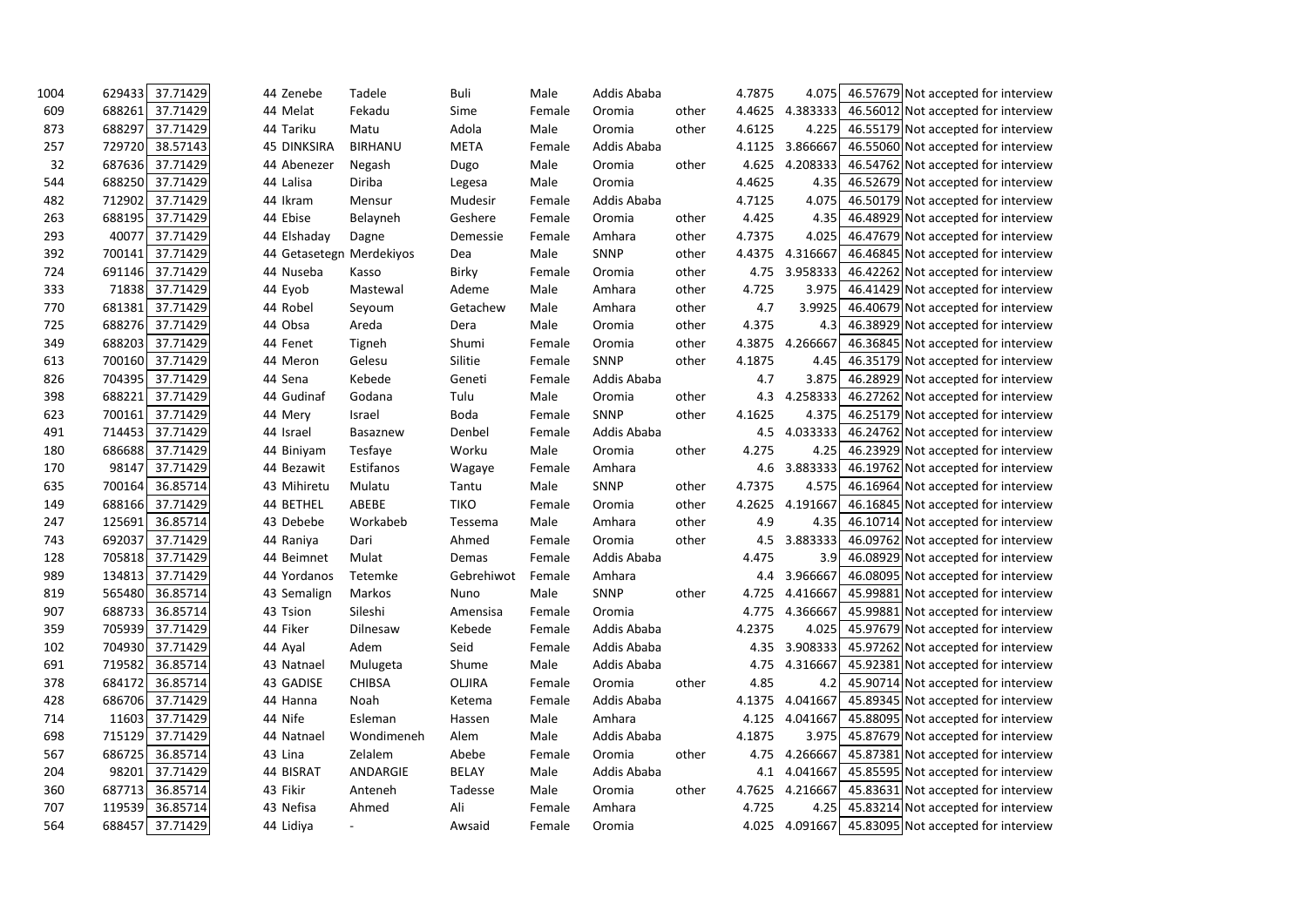| 476 | 709755 | 36.85714 | 43 Huriyuma         | Abduljelil     | Hamid         | Female | Addis Ababa |       | 4.8125   | 4.108333 | 45.77798 Not accepted for interview          |  |
|-----|--------|----------|---------------------|----------------|---------------|--------|-------------|-------|----------|----------|----------------------------------------------|--|
| 481 | 686713 | 36.85714 | 43 Ibtihal          | Kedir          | Abasimel      | Female | Oromia      |       | 4.6875   | 4.191667 | 45.73631 Not accepted for interview          |  |
| 45  | 70541  | 36.85714 | 43 Abrham           | Shimelis       | Atakilt       | Male   | Amhara      | other | 4.85     | 4.016667 | 45.72381 Not accepted for interview          |  |
| 880 | 10410  | 36.85714 | 43 Temesgen         | Geremew        | Aboye         | Male   | Amhara      | other | 4.8      | 4.05     | 45.70714 Not accepted for interview          |  |
| 943 | 691184 | 36.85714 | 43 Yeabsira         | Teklehaymanot  | Woldetsadik   | Male   | Oromia      | other | 4.625    | 4.225    | 45.70714 Not accepted for interview          |  |
| 47  | 701908 | 36.85714 | 43 ABUBEKER         | AMINO          | <b>HABIB</b>  | Male   | <b>SNNP</b> |       | 4.625    | 4.191667 | 45.67381 Not accepted for interview          |  |
| 299 | 711909 | 36.85714 | 43 Eman             | Ali            | Kedir         | Female | Addis Ababa |       | 4.7375   | 4.033333 | 45.62798 Not accepted for interview          |  |
| 920 | 558854 | 36.85714 | 43 Walelign         | Tagesse        | Handiso       | Male   | <b>SNNP</b> | other | 4.65     | 4.1      | 45.60714 Not accepted for interview          |  |
| 462 | 726013 | 36.85714 | 43 Hilina           | Umer           | Mohammed      | Female | Addis Ababa |       | 4.65     | 4.05     | 45.55714 Not accepted for interview          |  |
| 712 | 219477 | 36.85714 | 43 Neway            | Mekuria        | Eshete        | Male   | Oromia      | other | 4.6125   | 4.083333 | 45.55298 Not accepted for interview          |  |
| 57  | 461241 | 36.85714 | 43 afomiya          | tariku         | jote          | Female | Oromia      | other | 4.725    | 3.966667 | 45.54881 Not accepted for interview          |  |
| 587 | 696955 | 36.85714 | 43 MAHLET           | <b>BELISTY</b> | <b>HABTE</b>  | Female | Addis Ababa |       | 4.8      | 3.891667 | 45.54881 Not accepted for interview          |  |
| 692 | 709298 | 36.85714 | 43 NATNAEL          | <b>BIRHANU</b> | <b>TASSEW</b> | Male   | Addis Ababa |       | 4.375    | 4.3      | 45.53214 Not accepted for interview          |  |
| 319 | 697789 | 36.85714 | 43 ESSEY            | MULUGETA       | ABERA         | Male   | <b>SNNP</b> | other | 4.4875   | 4.175    | 45.51964 Not accepted for interview          |  |
| 939 | 714079 | 36.85714 | 43 Yasmin           | Mohammed       | Bedru         | Female | Addis Ababa |       | 4.7125   | 3.891667 | 45.46131 Not accepted for interview          |  |
| 536 | 699102 | 36.85714 | 43 Kininet          | Degefe         | Masore        | Male   | Addis Ababa |       | 4.575    | 4.025    | 45.45714 Not accepted for interview          |  |
| 510 | 635451 | 36.85714 | 43 Kalkidan         | Moges          | Zewde         | Female | Addis Ababa |       | 4.725    | 3.866667 | 45.44881 Not accepted for interview          |  |
| 682 | 687785 | 36.85714 | 43 Nardos           |                | Seyfu         | Female | Oromia      |       | 4.425    | 4.166667 | 45.44881 Not accepted for interview          |  |
| 232 | 711201 | 36.85714 | 43 Dagmawi          | Getachew       | Derese        | Male   | Addis Ababa |       | 4.575    | 3.991667 | 45.42381 Not accepted for interview          |  |
| 638 | 708719 | 36.85714 | 43 Mihret           | Amsalu         | Demeke        | Female | Addis Ababa |       | 4.6375   | 3.925    | 45.41964 Not accepted for interview          |  |
| 31  | 700115 | 36.85714 | 43 Abenezer         | Techa          | Baye          | Male   | <b>SNNP</b> | other | 4.225    | 4.316667 | 45.39881 Not accepted for interview          |  |
| 621 | 720183 | 36.85714 | 43 Meron            | Asgedom        | Areki         | Female | Addis Ababa |       | 4.7      | 3.841667 | 45.39881 Not accepted for interview          |  |
| 513 | 713981 | 36.85714 | 43 Kasech           | <b>Dires</b>   | Mosu          | Female | Addis Ababa |       | 4.55     | 3.983333 | 45.39048 Not accepted for interview          |  |
| 145 | 538391 | 36.85714 | 43 Betelhem         | Girma          | Tumdedo       | Female | Addis Ababa |       | 4.675    | 3.85     | 45.38214 Not accepted for interview          |  |
| 210 | 705470 | 36.85714 | 43 BLEN             | ASSEFA         | SERGAWIE      | Female | Addis Ababa |       | 4.4625   | 4.058333 | 45.37798 Not accepted for interview          |  |
| 633 | 691130 | 36.85714 | 43 Michot           | Wolde          | Mitiku        | Female | Oromia      | other | 4.6125   | 3.9      | 45.36964 Not accepted for interview          |  |
| 227 | 730640 | 36.85714 | 43 Dagim            | Tsegaye        | Abate         | Male   | <b>SNNP</b> | other | 4.3625   | 4.108333 | 45.32798 Not accepted for interview          |  |
| 964 | 434002 | 36.85714 | 43 Yohanis          | Tasfaye        | Gurmesa       | Male   | Oromia      | other | 4.475    | 3.966667 | 45.29881 Not accepted for interview          |  |
| 726 | 683481 | 36.85714 | 43 Obse             | Mengiste       | Mideksa       | Male   | Oromia      | other | 4.3875   | 4.05     | 45.29464 Not accepted for interview          |  |
| 48  | 432692 | 36.85714 | 43 Abulu            | Regea          | Lamesa        | Male   | Oromia      | other | 4.45     | 3.983333 | 45.29048 Not accepted for interview          |  |
| 565 | 721251 | 36.85714 | 43 Lidiya           | Daniel         | Delkeso       | Female | Addis Ababa |       | 4.4      |          | 4.016667 45.27381 Not accepted for interview |  |
| 735 | 691148 | 36.00000 | 42 Rahel            | Sisay          | Abayneh       | Female | Oromia      | other | 4.9375   |          | 4.308333 45.24583 Not accepted for interview |  |
| 231 | 705873 | 36.85714 | 43 Dagmawi          | <b>Nigus</b>   | Woldeab       | Male   | Addis Ababa |       | 4.2875   |          | 4.091667 45.23631 Not accepted for interview |  |
| 640 | 642939 | 36.85714 | 43 Mihretab         | Andualem       | Tesfaye       | Male   | Addis Ababa |       | 4.2625   |          | 4.083333 45.20298 Not accepted for interview |  |
| 456 | 717893 | 36.85714 | 43 HERMELLA SEYOUM  |                | <b>FITRET</b> | Female | Addis Ababa |       | 4.375    |          | 3.958333 45.19048 Not accepted for interview |  |
| 577 | 706047 | 36.85714 | 43 Lydia            | Meried         | Masresha      | Female | Addis Ababa |       | 4.3875   |          | 3.941667 45.18631 Not accepted for interview |  |
| 611 | 61653  | 36.85714 | 43 Melkam           | Alemayehu      | Gedif         | Female | Amhara      | other | 4.4375   |          | 3.858333 45.15298 Not accepted for interview |  |
| 467 | 715088 | 36.85714 | 43 Hokuba           | Terefe         | Muleta        | F.     | Addis Ababa |       | 4.308875 |          | 3.966667 45.13268 Not accepted for interview |  |
| 552 | 433483 | 36.00000 | 42 Lemi             | Dinku          | Gilo          | Male   | Oromia      | other | 4.7375   | 4.366667 | 45.10417 Not accepted for interview          |  |
| 193 | 705855 | 36.85714 | 43 Biruk            | Lemma          | Debela        | Male   | Addis Ababa |       | 4.2375   |          | 4.008333 45.10298 Not accepted for interview |  |
| 438 | 705972 | 36.85714 | 43 Hayimanot Yishak |                | Mahetem       | Female | Addis Ababa |       | 4.2      |          | 4.033333 45.09048 Not accepted for interview |  |
| 358 | 713263 | 36.00000 | 42 Fiker            | Tekeste        | Areaya        | Female | Addis Ababa |       | 4.925    |          | 4.15 45.07500 Not accepted for interview     |  |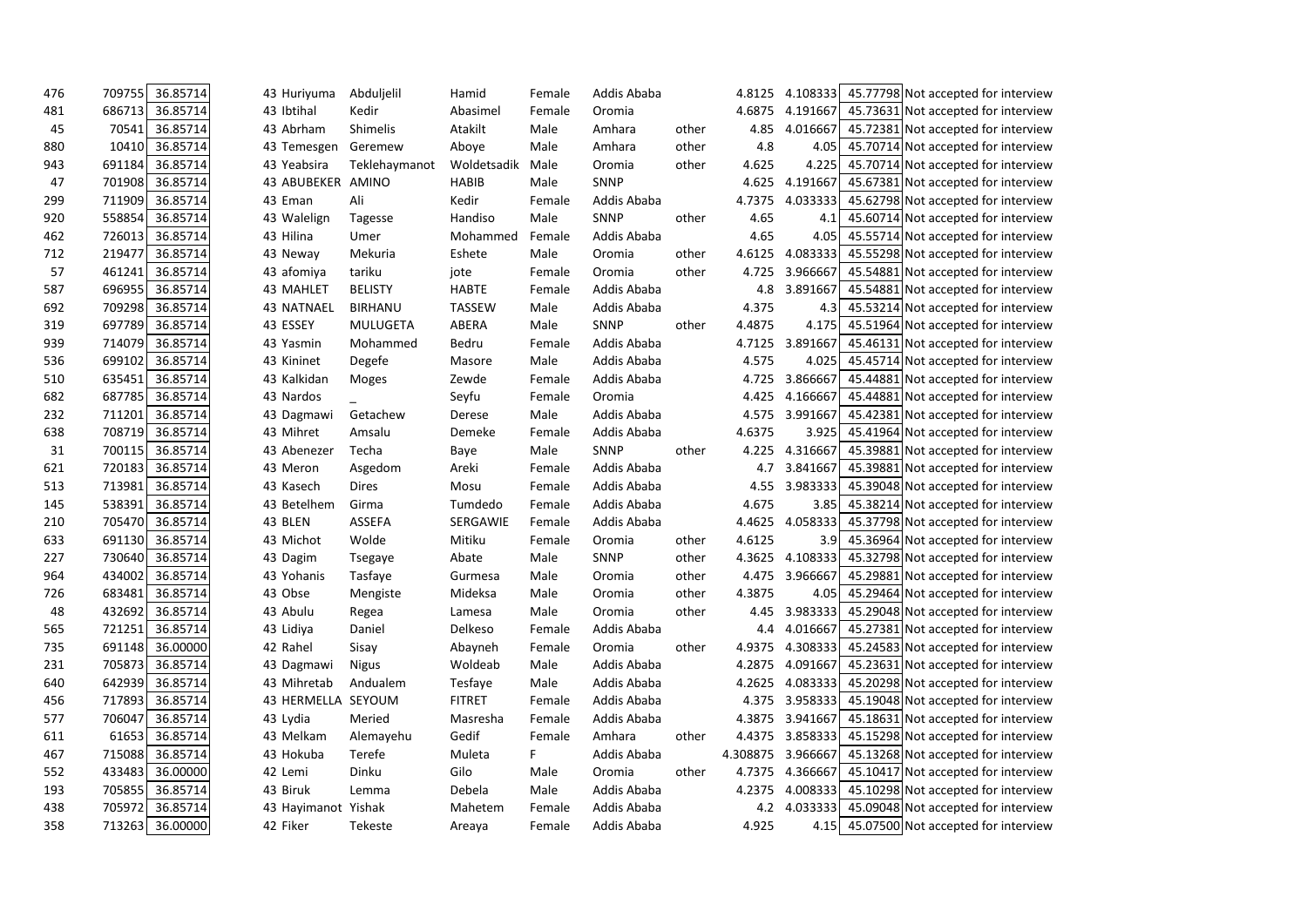| 512 | 36.00000<br>172293 | 42 Kasahun            | Tesfa           | Mengstie       | Male   | Amhara      |       | 4.8125 | 45.06250 Not accepted for interview<br>4.25         |
|-----|--------------------|-----------------------|-----------------|----------------|--------|-------------|-------|--------|-----------------------------------------------------|
| 441 | 59807<br>36.00000  | 42 Haymanot           | Asmare          | Tilahun        | Male   | Amhara      | other | 4.7875 | 44.96250 Not accepted for interview<br>4.175        |
| 450 | 698234<br>36.00000 | 42 Heni               | Aberham         | Shume          | Female | <b>SNNP</b> | other | 4.7875 | 44.90417 Not accepted for interview<br>4.116667     |
| 853 | 36.85714<br>681389 | 43 Soliyana           | Asnake          | Zegeye         | Female | Addis Ababa |       | 4.125  | 3.908333<br>44.89048 Not accepted for interview     |
| 993 | 36.00000<br>632704 | 42 Yosef              | Birhanu         | Haile          | Male   | Addis Ababa |       | 4.725  | 4.15 44.87500 Not accepted for interview            |
| 205 | 527567<br>36.85714 | 43 Bitaniya           | Mulatu          | Tsegaye        | Female | <b>SNNP</b> | other | 4.075  | 3.941667<br>44.87381 Not accepted for interview     |
| 276 | 36.00000<br>700131 | 42 Efrem              | Asgeletu        | Mena           | Male   | <b>SNNP</b> | other | 4.4375 | 44.87083 Not accepted for interview<br>4.433333     |
| 275 | 36.00000<br>700130 | 42 Efrem              | Adisu           | Chinasho       | Male   | <b>SNNP</b> | other | 4.35   | 4.491667<br>44.84167 Not accepted for interview     |
| 186 | 36.00000<br>565403 | 42 Biruk              | Terefe          | Teshale        | Male   | <b>SNNP</b> | other | 4.5375 | 44.83750 Not accepted for interview<br>4.3          |
| 538 | 36.00000<br>700150 | 42 Kirubel            | Zewdu           | <b>Borsamo</b> | Male   | <b>SNNP</b> | other | 4.5125 | 4.325<br>44.83750 Not accepted for interview        |
| 975 | 67110<br>36.00000  | 42 YONAS              | <b>MULUGETA</b> | <b>ALAMIR</b>  | Male   | Amhara      | other | 4.6    | 44.83333 Not accepted for interview<br>4.233333     |
| 67  | 36.00000<br>700822 | 42 Amanuel            | Abota           | Anja           | Male   | <b>SNNP</b> | other | 4.6125 | 4.191667<br>44.80417 Not accepted for interview     |
| 893 | 36.00000<br>691172 | 42 Tolosa             | Diriba          | Kebede         | Male   | Oromia      | other | 4.6125 | 4.183333<br>44.79583 Not accepted for interview     |
| 154 | 687661<br>36.00000 | 42 Bethelhem -        |                 | Wondimu        | Female | Oromia      | other | 4.5625 | 44.76250 Not accepted for interview<br>4.2          |
| 224 | 36.00000<br>519115 | <b>42 CHERNET</b>     | MEKURIA         | <b>GEMEDE</b>  | Male   | <b>SNNP</b> | other | 4.525  | 4.216667<br>44.74167 Not accepted for interview     |
| 861 | 693175<br>36.00000 | 42 SUMEYA             | <b>MUDESIR</b>  | <b>HUSSEN</b>  | Female | Oromia      | other | 4.5375 | 44.72083 Not accepted for interview<br>4.183333     |
| 561 | 36.00000<br>700155 | 42 Lidetu             | Tesfaye         | Dua            | Male   | <b>SNNP</b> |       | 4.275  | 44.71667 Not accepted for interview<br>4.441667     |
| 87  | 36.00000<br>174143 | 42 ASAMEN             | <b>MISGANAW</b> | <b>ALAZE</b>   | Female | Amhara      | other | 4.725  | 3.958333<br>44.68333 Not accepted for interview     |
| 271 | 35175<br>36.00000  | 42 Edmealem           | Mogne           | <b>Dress</b>   | Female | Amhara      |       | 4.7125 | 44.65417 Not accepted for interview<br>3.941667     |
| 697 | 36.00000<br>711289 | 42 Natnael            | Girma           | Asele          | Male   | Addis Ababa |       | 4.625  | 4.016667<br>44.64167 Not accepted for interview     |
| 356 | 697311<br>36.00000 | 42 Feven              | Moges           | Morka          | Female | <b>SNNP</b> | other | 4.6    | 44.60000 Not accepted for interview<br>4            |
| 600 | 36.00000<br>701947 | 42 MEKBUL             | <b>RAHMETO</b>  | ADEM           | Male   | <b>SNNP</b> |       | 4.4875 | 4.108333<br>44.59583 Not accepted for interview     |
| 182 | 36.00000<br>688171 | 42 Birmadu            | Tiki            | Tolesa         | Male   | Oromia      | other | 4.35   | 4.225<br>44.57500 Not accepted for interview        |
| 93  | 36.00000<br>629389 | 42 Ashenafi           | Dejene          | Negash         | Male   | Addis Ababa |       | 4.5375 | 44.53750 Not accepted for interview<br>4            |
| 938 | 705095<br>36.00000 | 42 Yasmin             | Mohammed        | Hamede         | Female | Addis Ababa |       | 4.4875 | 4.033333<br>44.52083 Not accepted for interview     |
| 619 | 636316<br>36.00000 | 42 Meron              | Ararsa          | Eticha         | Female | Addis Ababa |       | 4.625  | 44.51667 Not accepted for interview<br>3.891667     |
| 969 | 36.00000<br>706244 | 42 Yohannes           | Yishak          | Nega           | Male   | Addis Ababa |       | 4.4625 | 44.47917 Not accepted for interview<br>4.016667     |
| 189 | 36.00000<br>688629 | 42 Biruk              | Daniel          | Eshetu         | Male   | Oromia      | other | 4.3125 | 4.158333<br>44.47083 Not accepted for interview     |
| 535 | 723171<br>36.00000 | 42 Kidus              | Addisalem       | Atnafu         | Male   | Addis Ababa |       | 4.425  | 44.46667 Not accepted for interview<br>4.041667     |
| 252 | 36.00000<br>713103 | 42 Desta              | Assefa          | Desalegn       | Female | Addis Ababa |       | 4.575  | 3.883333 44.45833 Not accepted for interview        |
| 904 | 700185<br>36.00000 | 42 Tsinat             | Asfaw           | Admasu         | Female | <b>SNNP</b> |       | 4.0625 | 4.316667<br>44.37917 Not accepted for interview     |
| 103 | 730602<br>36.00000 | 42 Ayalew             | Anato           | Arso           | Male   | sidama      |       | 4.2875 | 4.083333 44.37083 Not accepted for interview        |
| 284 | 36.00000<br>727485 | 42 Eleni              | Adugna          | Tafesse        | Female | Diredawa    |       | 4.4875 | 3.841667 44.32917 Not accepted for interview        |
| 652 | 461014<br>36.00000 | 42 Misgana            | Adimasu         | Dida           | Male   | Oromia      |       | 4.225  | 4.041667 44.26667 Not accepted for interview        |
| 721 | 686741<br>36.00000 | <b>42 NUHAMIN</b>     | <b>MULAT</b>    | <b>HAILE</b>   | Female | Oromia      | other | 4.175  | 4.075 44.25000 Not accepted for interview           |
| 935 | 209348<br>35.14286 | 41 YASIN              | <b>USHI</b>     | MANDOYU        | Male   | Oromia      |       | 4.875  | 44.20952 Not accepted for interview<br>4.191667     |
| 699 | 36.00000<br>715128 | 42 Natnael            | Girma           | Wolde          | Male   | Addis Ababa |       | 4.2375 | 3.966667 44.20417 Not accepted for interview        |
| 410 | 715079<br>36.00000 | 42 Hailemichae Assefa |                 | Wonde          | Male   | Addis Ababa |       | 4.2125 | 3.983333 44.19583 Not accepted for interview        |
| 541 | 36.00000<br>688249 | 42 Kuma               | Takele          | Ayana          | Male   | Oromia      | other | 4.0625 | 4.108333 44.17083 Not accepted for interview        |
| 882 | 706190<br>36.00000 | 42 Temesgen           | Tamirat         | Beshah         | Male   | Addis Ababa |       | 4.2    | 3.95 44.15000 Not accepted for interview            |
| 551 | 688253<br>35.14286 | 41 Lemessa            | Tolossa         | Kumsa          | Male   | Oromia      |       | 4.525  | 4.433333 44.10119 Not accepted for interview        |
| 143 | 715048<br>36.00000 | 42 Betelhem           | Reta            | Alemu          | Female | Addis Ababa |       |        | 4.1125 3.983333 44.09583 Not accepted for interview |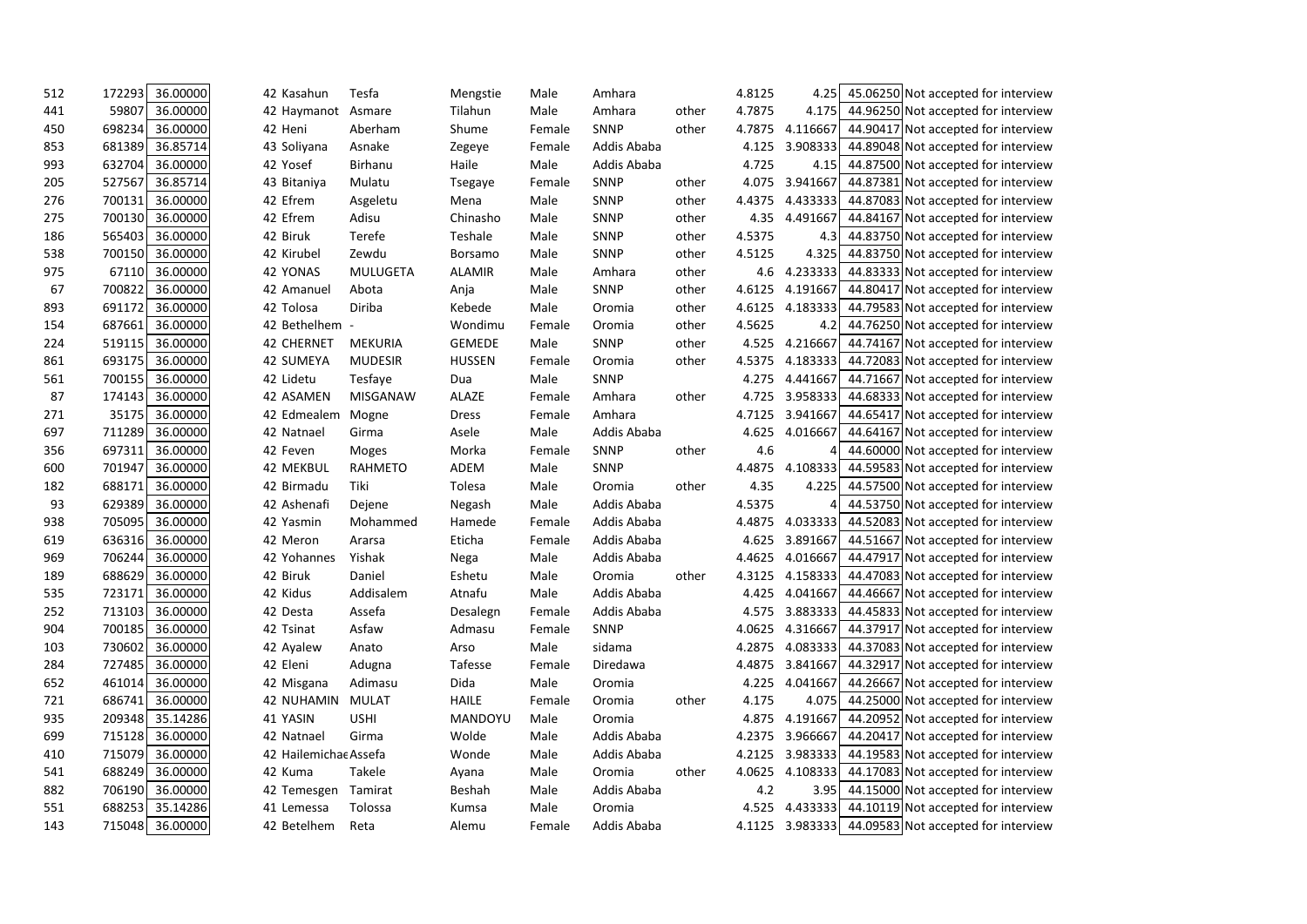| 230 | 711202 | 35.14286 | 41 Dagmawi             | Getye           | Tefera                   | Male   | Addis Ababa |       | 4.6125 | 4.266667        | 44.02202 Not accepted for interview |  |
|-----|--------|----------|------------------------|-----------------|--------------------------|--------|-------------|-------|--------|-----------------|-------------------------------------|--|
| 117 | 688162 | 35.14286 | 41 Barok               | Chakaw          | Negash                   | Male   | Oromia      |       | 4.4125 | 4.441667        | 43.99702 Not accepted for interview |  |
| 656 | 256066 | 35.14286 | 41 Mohammec Teferi     |                 | Mekonnin                 | Male   | Oromia      |       | 4.7125 | 4.066667        | 43.92202 Not accepted for interview |  |
| 427 | 720135 | 35.14286 | 41 Haniya              | Jemal           | Mohammed                 | Female | Addis Ababa |       | 4.8375 | 3.9             | 43.88036 Not accepted for interview |  |
| 181 | 683902 | 35.14286 | 41 Birhanu             | Solomon         | Fikru                    | Male   | Oromia      | other | 4.675  | 4.05            | 43.86786 Not accepted for interview |  |
| 543 | 700151 | 35.14286 | 41 Kurabachew Kefyalew |                 | Walana                   | Male   | <b>SNNP</b> | other | 4.35   | 4.358333        | 43.85119 Not accepted for interview |  |
| 167 | 687667 | 35.14286 | 41 Bezawit             | Fetene          | Birhane                  | Female | Oromia      | other | 4.5125 | 4.191667        | 43.84702 Not accepted for interview |  |
| 214 | 112028 | 35.14286 | 41 BLEN                | ASAMNEW         | YETEGEGNEH Female        |        | Amhara      | other | 4.75   | 3.95            | 43.84286 Not accepted for interview |  |
| 766 | 700171 | 35.14286 | 41 Rihobot             | Elias           | <b>Bogale</b>            | Male   | SNNP        | other | 4.2625 | 4.433333        | 43.83869 Not accepted for interview |  |
| 539 | 713610 | 35.14286 | 41 Kisman              | Yusuf           | Umer                     | Female | Addis Ababa |       | 4.7375 | 3.908333        | 43.78869 Not accepted for interview |  |
| 316 | 148099 | 35.14286 | 41 Esete               | Kebede          | Gebregiorgis             | Female | Amhara      | other | 4.5875 | 4.05            | 43.78036 Not accepted for interview |  |
| 516 | 688238 | 35.14286 | 41 Kena                | Melkamu         | Abdissa                  | Male   | Oromia      |       | 4.2875 | 4.341667        | 43.77202 Not accepted for interview |  |
| 530 | 32914  | 35.14286 | 41 Kidist              | Mulugeta        | Simegn                   | Female | Amhara      | other | 4.6625 | 3.925           | 43.73036 Not accepted for interview |  |
| 313 | 700134 | 35.14286 | 41 Ephrem              | Zeleke          | <b>Bate</b>              | Male   | <b>SNNP</b> | other | 4.1875 | 4.391667        | 43.72202 Not accepted for interview |  |
| 183 | 700127 | 35.14286 | 41 Biruk               | Astatikachew    | Belihu                   | Male   | <b>SNNP</b> |       | 4.175  | 4.383333        | 43.70119 Not accepted for interview |  |
| 653 | 636324 | 35.14286 | 41 Misgana             | Getachew        | Kifle                    | Female | Addis Ababa |       |        | 4.6125 3.941667 | 43.69702 Not accepted for interview |  |
| 560 | 703554 | 35.14286 | 41 LIDET               | <b>PAULOS</b>   | <b>SHEWATATEK Female</b> |        | Diredawa    |       | 4.5625 | 3.975           | 43.68036 Not accepted for interview |  |
| 547 | 700152 | 35.14286 | 41 Lamrot              | Getachew        | <b>Bekele</b>            | Female | SNNP        | other | 4.25   | 4.275           | 43.66786 Not accepted for interview |  |
| 558 | 700943 | 35.14286 | <b>41 LIBANOS</b>      | ABERA           | SORATO                   | Female | <b>SNNP</b> | other | 4.65   | 3.858333        | 43.65119 Not accepted for interview |  |
| 815 | 679477 | 35.14286 | 41 Selamawit           | Gebremariam     | Samson                   | Female | Amhara      | other | 4.3375 | 4.158333        | 43.63869 Not accepted for interview |  |
| 744 | 714502 | 35.14286 | 41 Rebka               | Hailu           | Gurmu                    | Female | Addis Ababa |       | 4.5    | 3.941667        | 43.58452 Not accepted for interview |  |
| 130 | 707828 | 35.14286 | 41 Beken               | Yusuf           | Ali                      | Female | Addis Ababa |       | 4.3375 | 4.041667        | 43.52202 Not accepted for interview |  |
| 18  | 56697  | 34.28571 | 40 Abeje               | Tarekegn        | Mengistu                 | Male   | Amhara      | other | 4.8125 | 4.4             | 43.49821 Not accepted for interview |  |
| 173 | 98159  | 35.14286 | 41 Bilen               | Teferi          | Birhane                  | Female | Amhara      |       | 4.4125 | 3.9             | 43.45536 Not accepted for interview |  |
| 701 | 701010 | 35.14286 | 41 NAZRAWIT            | KALACHO         | <b>KASSA</b>             | Female | SNNP        | other | 4.2875 | 4.008333        | 43.43869 Not accepted for interview |  |
| 722 | 712692 | 35.14286 | 41 Nur                 | Awol            | Ateri                    | Male   | Addis Ababa |       | 4.225  | 4.033333        | 43.40119 Not accepted for interview |  |
| 895 | 710661 | 35.14286 | 41 Tsedeniya           | Tenagashaw      | Wollela                  | Female | Addis Ababa |       | 4.2125 | 4.025           | 43.38036 Not accepted for interview |  |
| 902 | 136254 | 35.14286 | 41 Tsige               | Sitotaw         | Wudu                     | Female | Amhara      | other | 4.2125 | 4.025           | 43.38036 Not accepted for interview |  |
| 3   | 688137 | 34.28571 | 40 Abdi                | Alemgena        | Gedifegn                 | Male   | Oromia      | other | 4.7    | 4.383333        | 43.36905 Not accepted for interview |  |
| 477 | 689823 | 34.28571 | 40 Husen               | Tekle           | Bedaso                   | Male   | Oromia      | other | 4.875  | 4.175           | 43.33571 Not accepted for interview |  |
| 985 | 706250 | 35.14286 | 41 Yonathan            | Abush           | Habte                    | Male   | Addis Ababa |       |        | 4.0125 4.178333 | 43.33369 Not accepted for interview |  |
| 941 | 711982 | 34.28571 | 40 YASMINE             | <b>MAHMOUD</b>  | <b>TEYIB</b>             | Female | Addis Ababa |       | 4.8625 | 4.141667        | 43.28988 Not accepted for interview |  |
| 455 | 16256  | 35.14286 | 41 Hermela             | Girmaw          | Tafere                   | Female | Amhara      | other | 4.25   | 3.883333        | 43.27619 Not accepted for interview |  |
| 879 | 60363  | 34.28571 | 40 Temelket            | Animut          | Mullu                    | Male   | Amhara      | other | 4.8    | 4.15            | 43.23571 Not accepted for interview |  |
| 854 | 708533 | 34.28571 | 40 Solome              | Gulilat         | Haile                    | Female | Addis Ababa |       | 4.7125 | 4.233333        | 43.23155 Not accepted for interview |  |
| 417 | 701926 | 34.28571 | 40 HANA                | <b>YIRGA</b>    | <b>FUJAGA</b>            | Female | SNNP        | other | 4.725  | 4.216667        | 43.22738 Not accepted for interview |  |
| 446 | 728600 | 35.14286 | 41 Helen               | Sisay           | Gebrehiwot               | Female | sidama      |       | 4.1875 | 3.866667        | 43.19702 Not accepted for interview |  |
| 504 | 696680 | 34.28571 | 40 Kaleab              | Hailu           | Getachew                 | Male   | SNNP        | other | 4.95   | 3.958333        | 43.19405 Not accepted for interview |  |
| 302 | 625796 | 34.28571 | 40 EMRAN               | MOHAMMED        | AWOL                     | Male   | Addis Ababa |       | 4.75   | 4.133333        | 43.16905 Not accepted for interview |  |
| 244 | 688185 | 34.28571 | 40 Dawit               | <b>Birbirsa</b> | Nannecho                 | Male   | Oromia      | other | 4.575  | 4.3             | 43.16071 Not accepted for interview |  |
| 756 | 525265 | 34.28571 | 40 Reitit              | Haimanot        | <b>Bogale</b>            | Female | Addis Ababa |       | 4.7375 | 4.066667        | 43.08988 Not accepted for interview |  |
| 175 | 699407 | 34.28571 | 40 Binalfew            | Tadesse         | Haile                    | Male   | <b>SNNP</b> | other | 4.75   | 4.05            | 43.08571 Not accepted for interview |  |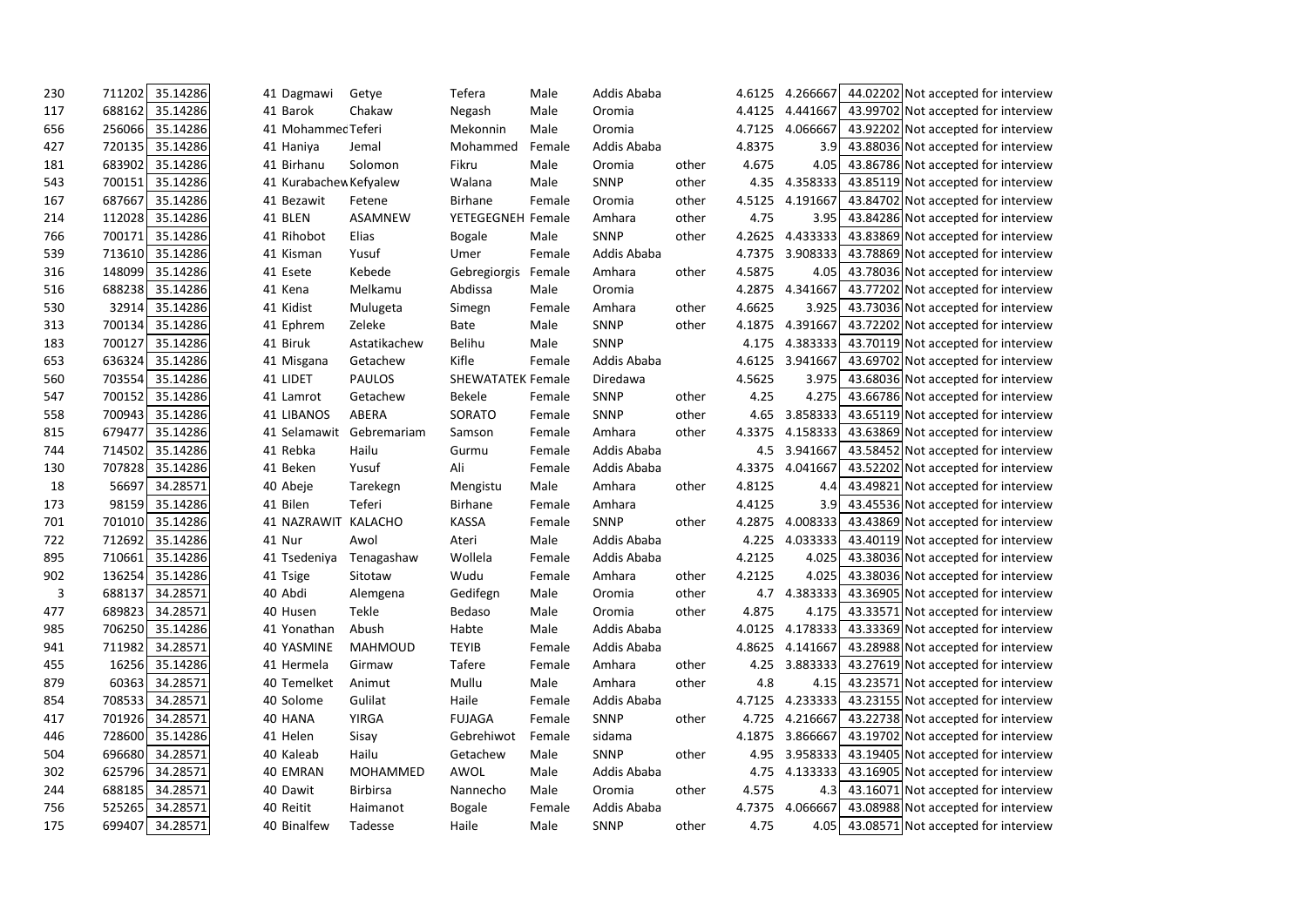| 758  | 711961 | 34.28571        | 40 Remla                  | Juneid          | Abdulmenan               | Female | Addis Ababa |       | 4.65   | 4.15     | 43.08571 Not accepted for interview          |  |
|------|--------|-----------------|---------------------------|-----------------|--------------------------|--------|-------------|-------|--------|----------|----------------------------------------------|--|
| 761  | 698577 | 34.28571        | 40 Ribka                  | Tagesse         | Dobamo                   | Female | <b>SNNP</b> | other | 4.725  | 4.075    | 43.08571 Not accepted for interview          |  |
| 131  | 680765 | 34.28571        | 40 Belaynesh              | Aemro           | Tekeba                   | Female | Amhara      | other | 4.8    | 3.983333 | 43.06905 Not accepted for interview          |  |
| 498  | 688235 | 34.28571        | 40 Kacha                  | <b>Birbirsa</b> | Kebeto                   | Male   | Oromia      | other | 4.4875 | 4.241667 | 43.01488 Not accepted for interview          |  |
| 983  | 697571 | 34.28571        | 40 YONATAN                | ASAMINEW        | <b>GODANA</b>            | Male   | SNNP        |       | 4.675  | 4.041667 | 43.00238 Not accepted for interview          |  |
| 739  | 711958 | 34.28571        | 40 Rahma                  | Ahmed           | Ewnetu                   | Female | Addis Ababa |       | 4.6    | 4.108333 | 42.99405 Not accepted for interview          |  |
| 903  | 525419 | 34.28571        | 40 Tsigemaryaı Tizazu     |                 | Teka                     | Female | Addis Ababa |       | 4.675  | 4.016667 | 42.97738 Not accepted for interview          |  |
| 364  | 700023 | 34.28571        | 40 Fikreyesus Tesfaye     |                 | Tomato                   | Male   | SNNP        |       | 4.5375 | 4.15     | 42.97321 Not accepted for interview          |  |
| 881  | 640328 | 34.28571        | <b>40 TEMESGEN GONFA</b>  |                 | <b>GUTEMA</b>            | Male   | Addis Ababa |       | 4.6875 |          | 42.97321 Not accepted for interview          |  |
| 729  | 683482 | 34.28571        | 40 ODA                    | <b>BEDASO</b>   | <b>BALCHA</b>            | Male   | Oromia      | other | 4.65   | 4.033333 | 42.96905 Not accepted for interview          |  |
| 936  | 707877 | 34.28571        | 40 Yasmin                 | Yusuf           | Nuri                     | Female | Addis Ababa |       | 4.55   | 4.091667 | 42.92738 Not accepted for interview          |  |
| 874  | 688298 | 34.28571        | 40 Tasfaynesh Tolasa      |                 | Maru                     | Female | Oromia      |       | 4.4625 | 4.166667 | 42.91488 Not accepted for interview          |  |
| 845  | 686756 | 34.28571        | 40 SITRA                  | ZEINU           | ABAMECHA                 | Female | Oromia      | other | 4.5625 | 4.05     | 42.89821 Not accepted for interview          |  |
| 1005 | 730817 | 34.28571        | 40 Zerihun                | Hailu           | Lalima                   | Male   | sidama      |       | 4.4875 | 4.116667 | 42.88988 Not accepted for interview          |  |
| 855  | 172547 | 34.28571        | 40 Solomon                | Mulaw           | Terefe                   | Male   | Amhara      | other | 4.6    |          | 42.88571 Not accepted for interview          |  |
| 940  | 525454 | 34.28571        | 40 YASMIN                 | <b>SHEREFA</b>  | <b>DILICHO</b>           | Female | <b>SNNP</b> | other | 4.6875 | 3.866667 | 42.83988 Not accepted for interview          |  |
| 132  | 39945  | 34.28571        | 40 Belete                 | Wondie          | Temesgen                 | Male   | Amhara      |       | 4.5125 | 4.033333 | 42.83155 Not accepted for interview          |  |
| 973  | 693919 | 34.28571        | 40 YOMILE                 | <b>DAMTEW</b>   | <b>TULU</b>              | Female | Oromia      | other | 4.525  | 4.016667 | 42.82738 Not accepted for interview          |  |
| 296  | 701920 | 34.28571        | 40 Eman                   | Ayano           | Mussa                    | Female | Addis Ababa |       | 4.2    | 4.316667 | 42.80238 Not accepted for interview          |  |
| 368  | 683413 | 34.28571        | 40 FITALA                 | <b>KURE</b>     | <b>DENBEL</b>            | Male   | Oromia      |       | 4.35   | 4.116667 | 42.75238 Not accepted for interview          |  |
| 898  | 697559 | 34.28571        | 40 Tsegaab                | Mesfin          | Mergia                   | Male   | SNNP        | other | 4.3875 | 4.066667 | 42.73988 Not accepted for interview          |  |
| 917  | 526867 | 34.28571        | 40 Tsiyon                 | Tigistu         | Tehelku                  | Female | Addis Ababa |       | 4.5    | 3.941667 | 42.72738 Not accepted for interview          |  |
| 1006 | 699190 | 34.28571        | <b>40 ZERUBABEL ABERA</b> |                 | <b>BAFA</b>              | Male   | SNNP        | other | 4.3625 | 4.016667 | 42.66488 Not accepted for interview          |  |
| 65   | 524722 | 34.28571        | 40 Alpha                  | Abebayehu       | Astatkie                 | Female | SNNP        | other | 4.475  | 3.891667 | 42.65238 Not accepted for interview          |  |
| 483  | 693083 | 34.28571        | 40 IKRAM                  | <b>YESHAK</b>   | <b>ABDULMALIK Female</b> |        | Oromia      | other | 4.425  | 3.891667 | 42.60238 Not accepted for interview          |  |
| 650  | 726228 | 34.28571        | 40 Miryam                 | Feleke          | Maregn                   | Female | Addis Ababa |       | 4      | 4.3      | 42.58571 Not accepted for interview          |  |
| 919  | 688308 | 34.28571        | 40 Urgi                   | Abebe           | Kuma                     | Male   | Oromia      | other | 4.325  | 3.966667 | 42.57738 Not accepted for interview          |  |
| 323  | 686696 | 34.28571        | 40 Estifanos              | Mulu            | Gebre                    | Male   | Oromia      | other | 4.2875 | 3.975    | 42.54821 Not accepted for interview          |  |
| 245  | 629402 | 34.28571        | 40 Dawit                  | Abebe           | Kassew                   | Male   | Addis Ababa |       | 4.2125 | 4.025    | 42.52321 Not accepted for interview          |  |
| 572  | 688256 | 33.42857        | 39 Loti                   | Yadeta          | Etana                    | Female | Oromia      | other | 4.6375 | 4.441667 | 42.50774 Not accepted for interview          |  |
| 81   |        | 209286 33.42857 | 39 Anwar                  | Mohammed        | Koji                     | Male   | Oromia      | other | 4.85   | 4.225    | 42.50357 Not accepted for interview          |  |
| 107  | 705810 | 34.28571        | 40 Ayantu                 | Turi            | Kenassa                  | Female | Addis Ababa |       | 4.3125 | 3.858333 | 42.45655 Not accepted for interview          |  |
| 384  | 700138 | 33.42857        | 39 Gediyon                | Geletu          | Zema                     | Male   | <b>SNNP</b> | other | 4.65   | 4.35     | 42.42857 Not accepted for interview          |  |
| 738  | 688281 | 34.28571        | 40 Rahel                  | Kebede          | Jaleta                   | Female | Oromia      | other | 4.25   | 3.883333 | 42.41905 Not accepted for interview          |  |
| 295  | 111143 | 33.42857        | 39 Elyas                  | Mehfuz          | Musa                     | Male   | Amhara      | other | 4.8125 | 4.15     | 42.39107 Not accepted for interview          |  |
| 8    | 218969 | 33.42857        | 39 Abdulilah              | Suleiman        | Esmael                   | Male   | Oromia      | other | 4.825  | 4.133333 | 42.38690 Not accepted for interview          |  |
| 250  | 686693 | 33.42857        | <b>39 DERARTU</b>         | AWEL            | ABAJEBAL                 | Female | Oromia      | other | 4.6625 | 4.266667 | 42.35774 Not accepted for interview          |  |
| 97   | 68221  | 33.42857        | 39 Assefa                 | Getaneh         | Adimasu                  | Male   | Amhara      | other | 4.7625 | 4.133333 | 42.32440 Not accepted for interview          |  |
| 927  | 700188 | 33.42857        | 39 Yacob                  | Kacho           | Kassa                    | Male   | SNNP        |       | 4.5125 | 4.366667 | 42.30774 Not accepted for interview          |  |
| 34   | 565374 | 33.42857        | 39 Abenezer               | Tarekegn        | Ashuro                   | Male   | <b>SNNP</b> |       | 4.7    | 4.175    | 42.30357 Not accepted for interview          |  |
| 922  |        | 700186 33.42857 | 39 Wondimage Shanko       |                 | Erdachew                 | Male   | SNNP        | other | 4.4125 | 4.416667 | 42.25774 Not accepted for interview          |  |
| 773  |        | 700172 33.42857 | 39 Roman                  | Kebede          | Debissa                  | Female | SNNP        |       | 4.45   |          | 4.341667 42.22024 Not accepted for interview |  |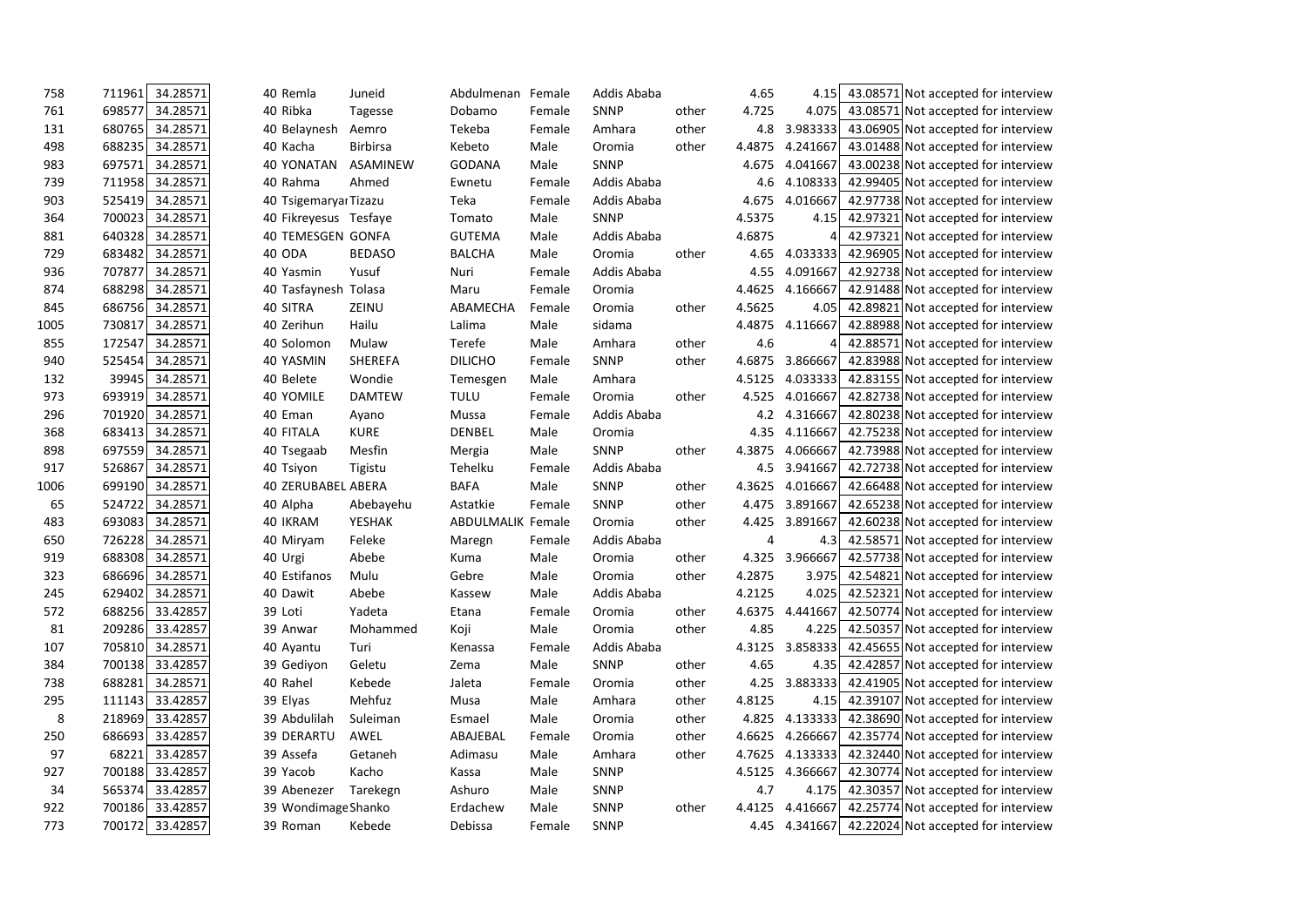| 745            | 565471 | 33.42857        |           | 39 REDET                   | ABERA          | <b>HAILEMARIAN Female</b> |        | <b>SNNP</b> | other | 4.4875 | 4.2             | 42.11607 Not accepted for interview              |  |
|----------------|--------|-----------------|-----------|----------------------------|----------------|---------------------------|--------|-------------|-------|--------|-----------------|--------------------------------------------------|--|
| 850            | 679636 | 33.42857        |           | 39 Sofonias                | Tekle          | <b>Bekele</b>             | Male   | Amhara      |       | 4.5375 | 4.141667        | 42.10774 Not accepted for interview              |  |
| 400            | 360600 | 33.42857        | 39 GUTA   |                            | <b>TEFERA</b>  | <b>GENATI</b>             | Male   | Oromia      | other | 4.6875 | 3.966667        | 42.08274 Not accepted for interview              |  |
| $\overline{2}$ | 301142 | 33.42857        |           | 39 ABADANAF(MESERET        |                | <b>BELAY</b>              | Male   | Oromia      | other | 4.625  |                 | 42.05357 Not accepted for interview              |  |
| 646            | 700979 | 33.42857        |           | 39 Mikiyas                 | Teklu          | Sorsa                     | Male   | Addis Ababa |       | 4.5875 | 4.033333        | 42.04940 Not accepted for interview              |  |
| 659            | 11539  | 33.42857        |           | 39 Mubarek                 | Beshir         | Endris                    | Male   | Amhara      |       | 4.3    | 4.291667        | 42.02024 Not accepted for interview              |  |
| 958            | 688313 | 33.42857        | 39 Yisak  |                            | Teshome        | Itisa                     | Male   | Oromia      | other | 4.4    | 4.183333        | 42.01190 Not accepted for interview              |  |
| 780            | 688285 | 33.42857        |           | 39 Sadam                   | Kedir          | <b>Burka</b>              | Male   | Oromia      | other | 4.3375 | 4.233333        | 41.99940 Not accepted for interview              |  |
| 463            | 119398 | 33.42857        | 39 Hilina |                            | Hailu          | Seifu                     | Female | Amhara      | other | 4.6375 | 3.925           | 41.99107 Not accepted for interview              |  |
| 719            | 706124 | 33.42857        | 39 Niyat  |                            | Debesay        | Kibreab                   | Female | Addis Ababa |       | 4.5125 | 4.041667        | 41.98274 Not accepted for interview              |  |
| 630            | 697128 | 33.42857        | 39 METI   |                            | <b>TERESSA</b> | <b>BENTI</b>              | Female | SNNP        | other | 4.6375 | 3.9             | 41.96607 Not accepted for interview              |  |
| 55             | 59113  | 32.57143        |           | 38 Aemiro                  | Asmare         | Tilahun                   | Male   | Amhara      | other | 4.8625 | 4.516667        | 41.95060 Not accepted for interview              |  |
| 864            | 692157 | 33.42857        |           | 39 Sumeya                  | Sadik          | Mohammed                  | Female | Oromia      | other | 4.6625 | 3.85            | 41.94107 Not accepted for interview              |  |
| 71             | 688150 | 33.42857        |           | 39 Amicable                | Alemayehu      | Mikael                    | Female | Addis Ababa |       | 4.1375 | 4.308333        | 41.87440 Not accepted for interview              |  |
| 891            | 701995 | 32.57143        |           | 38 TOFIK                   | <b>HUSSEN</b>  | AWOL                      | Male   | SNNP        | other | 4.9125 | 4.383333        | 41.86726 Not accepted for interview              |  |
| 426            | 693066 | 33.42857        |           | 39 HANAN                   | <b>MUSTEFA</b> | MOHAMMED Female           |        | Oromia      | other |        | 4.6 3.833333    | 41.86190 Not accepted for interview              |  |
| 396            | 688220 | 33.42857        | 39 Gifti  |                            | Gizachew       | Woldetsadik Female        |        | Oromia      |       | 4.2375 | 4.166667        | 41.83274 Not accepted for interview              |  |
| 150            | 706609 | 33.42857        |           | 39 Bethel                  | Daniel         | Demissie                  | Female | Oromia      | other | 4.4125 | 3.95            | 41.79107 Not accepted for interview              |  |
| 64             | 692991 | 33.42857        | 39 Aliya  |                            | Nesreddin      | Kemal                     | Female | Oromia      |       | 4.45   | 3.858333        | 41.73690 Not accepted for interview              |  |
| 223            | 685504 | 32.57143        |           | 38 CHALA                   | <b>MITIKU</b>  | <b>NEGASA</b>             | Male   | Oromia      | other | 4.8125 | 4.275           | 41.65893 Not accepted for interview              |  |
| 608            | 565455 | 32.57143        |           | 38 Melaku                  | Mathewos       | Sorato                    | Male   | SNNP        |       | 4.7125 | 4.366667        | 41.65060 Not accepted for interview              |  |
| 533            | 681352 | 33.42857        |           | 39 KIDUS                   | YARED          | <b>CHEREGN</b>            | Male   | Amhara      | other | 4.15   | 4.070833        | 41.64940 Not accepted for interview              |  |
| 866            | 178684 | 32.57143        |           | 38 Surafel                 | Hunegnaw       | Babl                      | Male   | Amhara      | other | 4.775  | 4.283333        | 41.62976 Not accepted for interview              |  |
| 781            | 231588 | 32.57143        |           | 38 Saladin                 | Abrahim        | Adem                      | Male   | Oromia      |       | 4.7375 | 4.256667        | 41.56560 Not accepted for interview              |  |
| 220            | 209298 | 32.57143        |           | 38 Bontu                   | Gudeta         | Godana                    | Female | Oromia      | other | 4.775  | 4.158333        | 41.50476 Not accepted for interview              |  |
| 992            | 711818 | 33.42857        |           | <b>39 YORDANOS BIRHANE</b> |                | <b>WOLDAY</b>             | Female | Addis Ababa |       | 4.2125 | 3.841667        | 41.48274 Not accepted for interview              |  |
| 727            | 209332 | 32.57143        |           | 38 Obsinan                 | Haji           | Hebo                      | Male   | Oromia      | other | 4.825  | 4.033333        | 41.42976 Not accepted for interview              |  |
| 952            | 699184 | 32.57143        |           | 38 Yemisirach              | Desta          | Demeke                    | Female | SNNP        | other | 4.9125 | 3.941667        | 41.42560 Not accepted for interview              |  |
| 529            | 148256 | 32.57143        | 38 kidist |                            | birhanu        | tefera                    | Female | Amhara      | other | 4.625  | 4.214167        | 41.41060 Not accepted for interview              |  |
| 44             | 730576 | 32.57143        |           | 38 ABRHAM                  | <b>KUMO</b>    | <b>KUKISA</b>             | Male   | sidama      |       | 4.5375 | 4.241667        | 41.35060 Not accepted for interview              |  |
| 123            | 730606 | 32.57143        |           | 38 Behailu                 | Degefu         | Tuko                      | Male   | SNNP        |       |        | 4.4875 4.291667 | 41.35060 Not accepted for interview              |  |
| 548            | 558245 | 32.57143        |           | 38 Lamrot                  | Eyob           | Chakiso                   | Female | SNNP        | other |        | 4.7125 3.958333 | 41.24226 Not accepted for interview              |  |
| 563            | 350520 | 32.57143        | 38 Lidia  |                            | Dawit          | Nana                      | Female | SNNP        | other | 4.3375 | 4.316667        | 41.22560 Not accepted for interview              |  |
| 277            | 219174 | 32.57143        | 38 Ejara  |                            | Habtamu        | Kumsa                     | Male   | Oromia      |       | 4.65   | 4               | 41.22143 Not accepted for interview              |  |
| 418            | 530778 | 32.57143        | 38 Hana   |                            | Mossa          | Abdo                      | Female | SNNP        | other | 4.675  | 3.975           | 41.22143 Not accepted for interview              |  |
| 124            | 700121 | 32.57143        |           | 38 Beimnet                 | Rasu           | Samuel                    | Female | SNNP        | other | 4.175  | 4.428333        | 41.17476 Not accepted for interview              |  |
| 526            | 527649 | 32.57143        |           | 38 Kibiret                 | Atsinafu       | Tedla                     | Male   | SNNP        | other | 4.3375 | 3.991667        | 40.90060 Not accepted for interview              |  |
| 272            | 704963 | 32.57143        |           | 38 Edom                    | Legesse        | Tilhaun                   | Female | Addis Ababa |       | 4.3    | 4.025           | 40.89643 Not accepted for interview              |  |
| 899            | 700184 | 31.71429        |           | 37 Tsegalem                | Esayas         | <b>Bushe</b>              | Male   | SNNP        | other |        | 4.7875 4.391667 | 40.89345 Not accepted for interview              |  |
| 58             | 135551 | 32.57143        |           | 38 Afomiya                 | Ketsella       | Nigussie                  | Female | Amhara      | other | 4.375  | 3.933333        | 40.87976 Not accepted for interview              |  |
| 79             | 209285 | 31.71429        |           | 37 Anuwar                  | Abdo           | Kedir                     | Male   | Oromia      | other | 4.8    | 4.175           | 40.68929 Not accepted for interview              |  |
| 949            |        | 729861 32.57143 |           | 38 Yeabtsega               | Dessu          | Sifro                     | Female | sidama      |       |        |                 | 4.2 3.883333 40.65476 Not accepted for interview |  |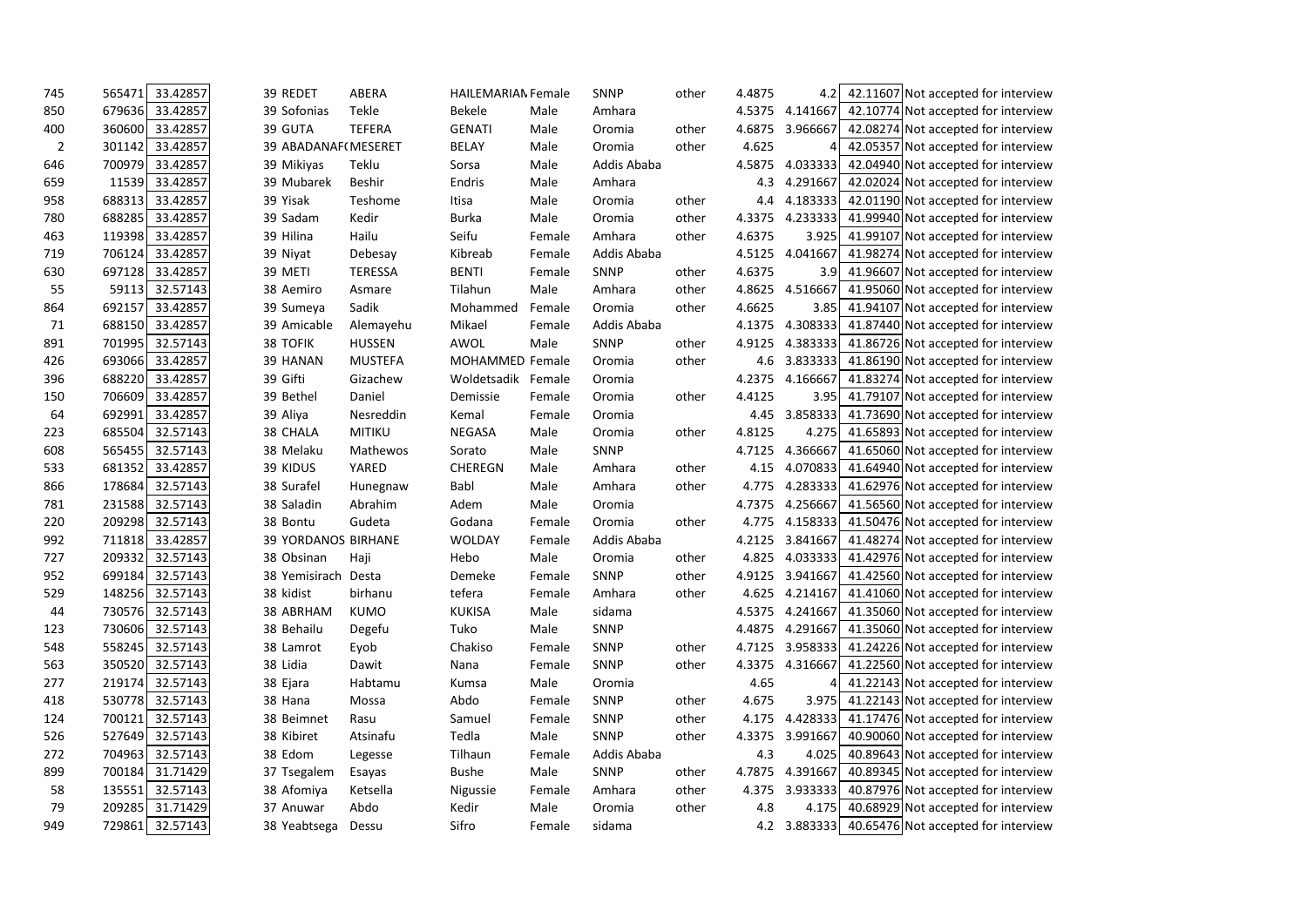| 706  | 33070  | 31.71429 | 37 Nebiyu                  | Dawit                | Asmare             | Male   | Amhara      | other | 4.6375 | 4.3      | 40.65179 Not accepted for interview                 |  |
|------|--------|----------|----------------------------|----------------------|--------------------|--------|-------------|-------|--------|----------|-----------------------------------------------------|--|
| 197  | 729709 | 32.57143 | 38 BIRUKTAWI ADMASU        |                      | <b>GOBENA</b>      | Female | sidama      |       | 4.125  | 3.941667 | 40.63810 Not accepted for interview                 |  |
| 419  | 59795  | 32.57143 | 38 Hana                    | Worku                | Alemayehu          | Female | Amhara      | other | 4.1125 | 3.95     | 40.63393 Not accepted for interview                 |  |
| 96   | 688157 | 31.71429 | 37 Asrat                   | Tilahun              | Tolosa             | Male   | Oromia      | other | 4.45   | 4.408333 | 40.57262 Not accepted for interview                 |  |
| 177  | 568375 | 31.71429 | 37 Biniam                  | Hailu                | Gebre              | Male   | <b>SNNP</b> | other | 4.5375 | 4.191667 | 40.44345 Not accepted for interview                 |  |
| 755  | 150498 | 31.71429 | 37 Redwan                  | Mohammed             | Ali                | Male   | Amhara      | other | 4.725  | 3.991667 | 40.43095 Not accepted for interview                 |  |
| 1010 | 140442 | 31.71429 | 37 Liul                    | Jantrar              | Abaye              | Male   | Amhara      |       | 4.2    | 4.5      | 40.41429 Not accepted for interview                 |  |
| 225  | 680241 | 31.71429 | 37 Christina               | Eyasu                | Demeke             | Female | Amhara      | other | 4.575  | 4.025    | 40.31429 Not accepted for interview                 |  |
| 777  | 530889 | 31.71429 | 37 Ruta                    | Mossa                | Abdo               | Female | SNNP        | other | 4.625  | 3.975    | 40.31429 Not accepted for interview                 |  |
| 945  | 174818 | 31.71429 | 37 Yeabsira                | Tegegne              | Tememe             | Female | Amhara      | other | 4.65   | 3.933333 | 40.29762 Not accepted for interview                 |  |
| 259  | 697785 | 31.71429 | 37 Durety                  | Yared                | Jillo              | Female | SNNP        | other | 4.4625 | 4.116667 | 40.29345 Not accepted for interview                 |  |
| 217  | 684824 | 31.71429 | 37 Bona                    | Kebena               | Taye               | Male   | Oromia      |       | 4.55   | 4.016667 | 40.28095 Not accepted for interview                 |  |
| 366  | 711918 | 31.71429 | 37 Firdows                 | Mohammedbeyar Mahmud |                    | Female | Addis Ababa |       | 4.5125 | 3.975    | 40.20179 Not accepted for interview                 |  |
| 28   | 565371 | 30.85714 | 36 Abenezer                | Abebe                | Debose             | Male   | <b>SNNP</b> | other | 4.9    | 4.391667 | 40.14881 Not accepted for interview                 |  |
| 151  | 679331 | 31.71429 | 37 Bethel                  | Habtamu              | Takele             | Female | Amhara      | other | 4.4625 | 3.941667 | 40.11845 Not accepted for interview                 |  |
| 122  | 706355 | 31.71429 | 37 Beemnet                 | Abiy                 | Andualem           | Female | Addis Ababa |       | 4.5125 | 3.875    | 40.10179 Not accepted for interview                 |  |
| 171  | 636277 | 31.71429 | 37 BEZAWIT                 | <b>MAMO</b>          | CHERU              | Female | Addis Ababa |       | 4.525  | 3.833333 | 40.07262 Not accepted for interview                 |  |
| 807  | 294353 | 30.85714 | 36 Sebona                  | Haile                | Dabale             | Male   | Oromia      | other | 4.85   | 4.183333 | 39.89048 Not accepted for interview                 |  |
| 379  | 688211 | 31.71429 | 37 GADISE                  | <b>TESHOME</b>       | <b>TEFERA</b>      | Female | Oromia      |       | 4.3    |          | 3.833333 39.84762 Not accepted for interview        |  |
| 255  | 688189 | 30.85714 | 36 Dinkisisa               | Dereje               | Hanchalu           | Male   | Oromia      | other | 4.525  | 4.341667 | 39.72381 Not accepted for interview                 |  |
| 41   | 314243 | 30.85714 | 36 Abraham                 | Hailu                | Awaso              | Male   | Addis Ababa |       | 4.7625 | 4.1      | 39.71964 Not accepted for interview                 |  |
| 669  | 688270 | 30.85714 | 36 Nafyad                  | Haji                 | Abdi               | Female | Oromia      | other | 4.4875 | 4.333333 | 39.67798 Not accepted for interview                 |  |
| 900  | 568434 | 30.85714 | 36 TSEGAZEAB ABIYU         |                      | ANGAMO             | Male   | Addis Ababa |       | 4.65   | 4.166667 | 39.67381 Not accepted for interview                 |  |
| 305  | 122497 | 30.85714 | 36 Endale                  | Dejene               | Zewde              | Male   | Amhara      | other | 4.625  | 4.15     | 39.63214 Not accepted for interview                 |  |
| 1002 | 730815 | 30.85714 | 36 ZELALEM                 | LEGESE               | <b>NIGATU</b>      | Male   | sidama      |       | 4.5375 | 4.166667 | 39.56131 Not accepted for interview                 |  |
| 674  | 688273 | 30.85714 | 36 Nanati                  | Mitiku               | Dabale             | Female | Oromia      |       | 4.4375 | 4.191667 | 39.48631 Not accepted for interview                 |  |
| 35   | 699012 | 30.85714 | 36 Abenezer                | Tadele               | Karlo              | Male   | SNNP        | other | 4.2625 | 4.091667 | 39.21131 Not accepted for interview                 |  |
| 112  | 728577 | 30.85714 | 36 Aziza                   | Miftah               | Dinku              | Female | sidama      |       | 4.4625 | 3.875    | 39.19464 Not accepted for interview                 |  |
| 545  | 688252 | 30.85714 | 36 Lalise                  | Fikru                | Seta               | Female | Oromia      | other | 4.25   | 4.066667 | 39.17381 Not accepted for interview                 |  |
| 728  | 688277 | 30.85714 | 36 Obsu                    | Kebede               | Neda               | Male   | Oromia      | other | 4.1875 | 4.1      | 39.14464 Not accepted for interview                 |  |
| 63   | 209280 | 30.00000 | 35 Alfia                   | Hassen               | Ejero              | Female | Oromia      | other | 4.85   | 4.191667 | 39.04167 Not accepted for interview                 |  |
| 651  | 565460 | 30.00000 | 35 Misgana                 | Ayalew               | Jembere            | Female | SNNP        | other | 4.725  |          | 4.3 39.02500 Not accepted for interview             |  |
| 751  | 686496 | 30.85714 | 36 Rediet                  | Yilma                | Samrew             | Female | Oromia      |       | 4.225  |          | 3.908333 38.99048 Not accepted for interview        |  |
| 916  | 721321 | 30.85714 | 36 Tsion                   | Getasew              | Akalat             | Female | Addis Ababa |       |        |          | 4.25 3.858333 38.96548 Not accepted for interview   |  |
| 987  | 700194 | 30.00000 | 35 Yordanos                | Boloshe              | Wada               | Male   | SNNP        |       | 4.4875 |          | 4.341667 38.82917 Not accepted for interview        |  |
| 341  | 526333 | 30.00000 | 35 EZRA                    | <b>TAMIRU</b>        | <b>TADESSE</b>     | Male   | <b>SNNP</b> | other | 4.6875 |          | 4.066667 38.75417 Not accepted for interview        |  |
| 979  | 427573 | 30.00000 | 35 Yonas                   | Mosisa               | Gemechis           | Male   | Oromia      | other | 4.7375 |          | 3.966667 38.70417 Not accepted for interview        |  |
| 886  | 700182 | 30.00000 | 35 TIGIST                  | <b>TESHOME</b>       | <b>DODA</b>        | Female | <b>SNNP</b> |       | 4.2875 |          | 4.35 38.63750 Not accepted for interview            |  |
| 664  | 715797 | 30.00000 | 35 Muna                    | kedir                | Hamid              | Female | Addis Ababa |       |        |          | 4.55 3.983333 38.53333 Not accepted for interview   |  |
| 289  | 715584 | 30.00000 | 35 ELIYAS                  | <b>SHAFI</b>         | <b>MUSEMA</b>      | Male   | Addis Ababa |       | 4.5125 |          | 3.983333 38.49583 Not accepted for interview        |  |
| 485  | 686714 | 30.00000 | 35 Iman zinab / Iman zinab |                      | Iman zinab         | Female | Oromia      | other | 4.225  |          | 4.183333 38.40833 Not accepted for interview        |  |
| 238  | 705877 | 30.00000 | 35 Danayt                  | Esayas               | Gebremedhin Female |        | Addis Ababa |       |        |          | 4.3375 3.966667 38.30417 Not accepted for interview |  |